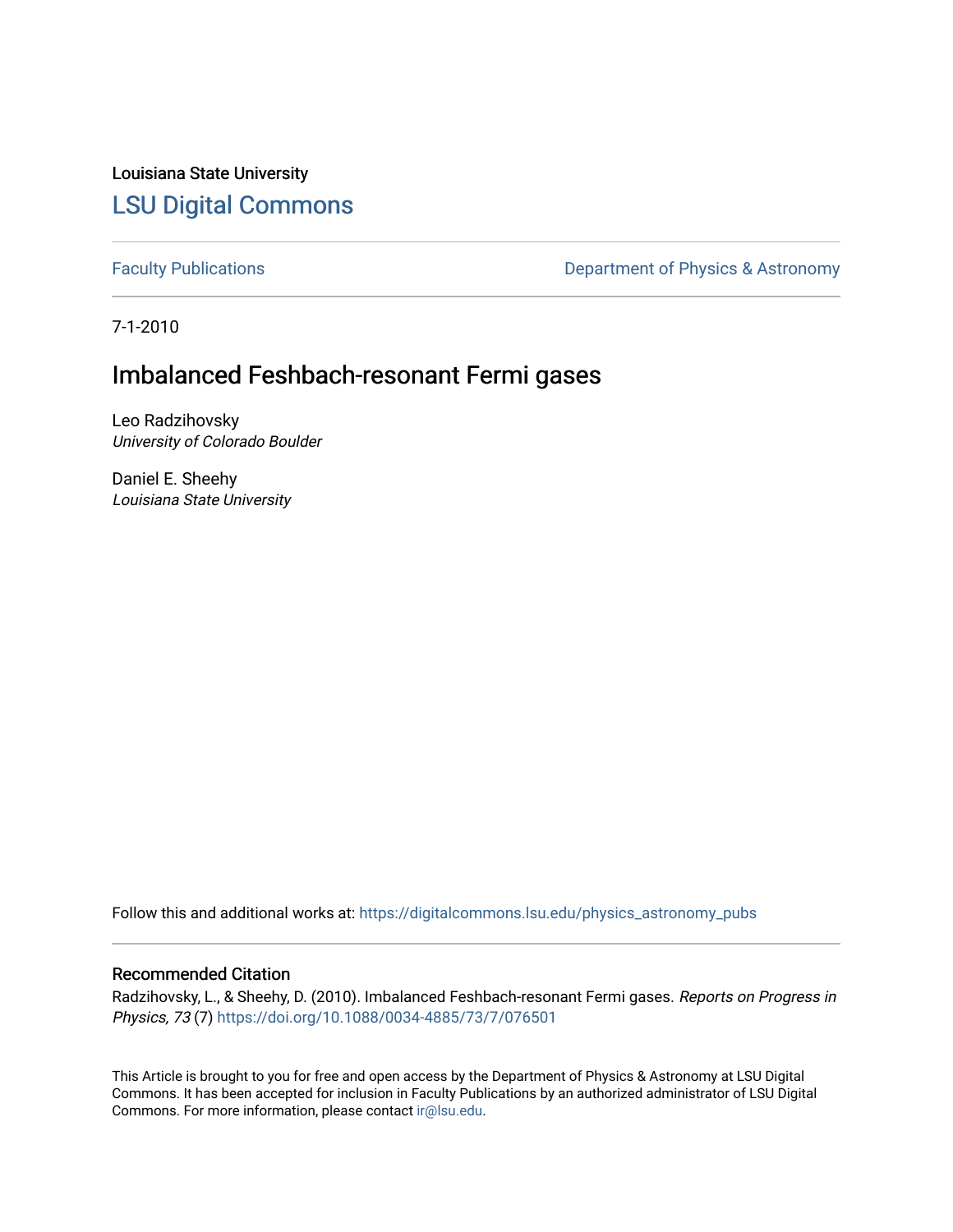# Imbalanced Feshbach-resonant Fermi gases

## Leo Radzihovsky

Department of Physics, University of Colorado, Boulder, Colorado 80309 E-mail: radzihov@colorado.edu

### Daniel E. Sheehy

Department of Physics and Astronomy, Louisiana State University, Baton Rouge, Louisiana 70803

E-mail: sheehy@lsu.edu

#### Abstract.

We present an overview of recent developments in species-imbalanced ("polarized") Feshbach-resonant Fermi gases. We summarize the current status of thermodynamics of these systems in terms of a phase diagram as a function of the Feshbach resonance detuning, polarization and temperature. We review instabilities of the swave superfluidity across the BEC-BCS crossover to phase separation, FFLO states, polarized molecular superfluidity and the normal state, driven by the species imbalance. We discuss different models and approximations of this system and compare their predictions to current experiments.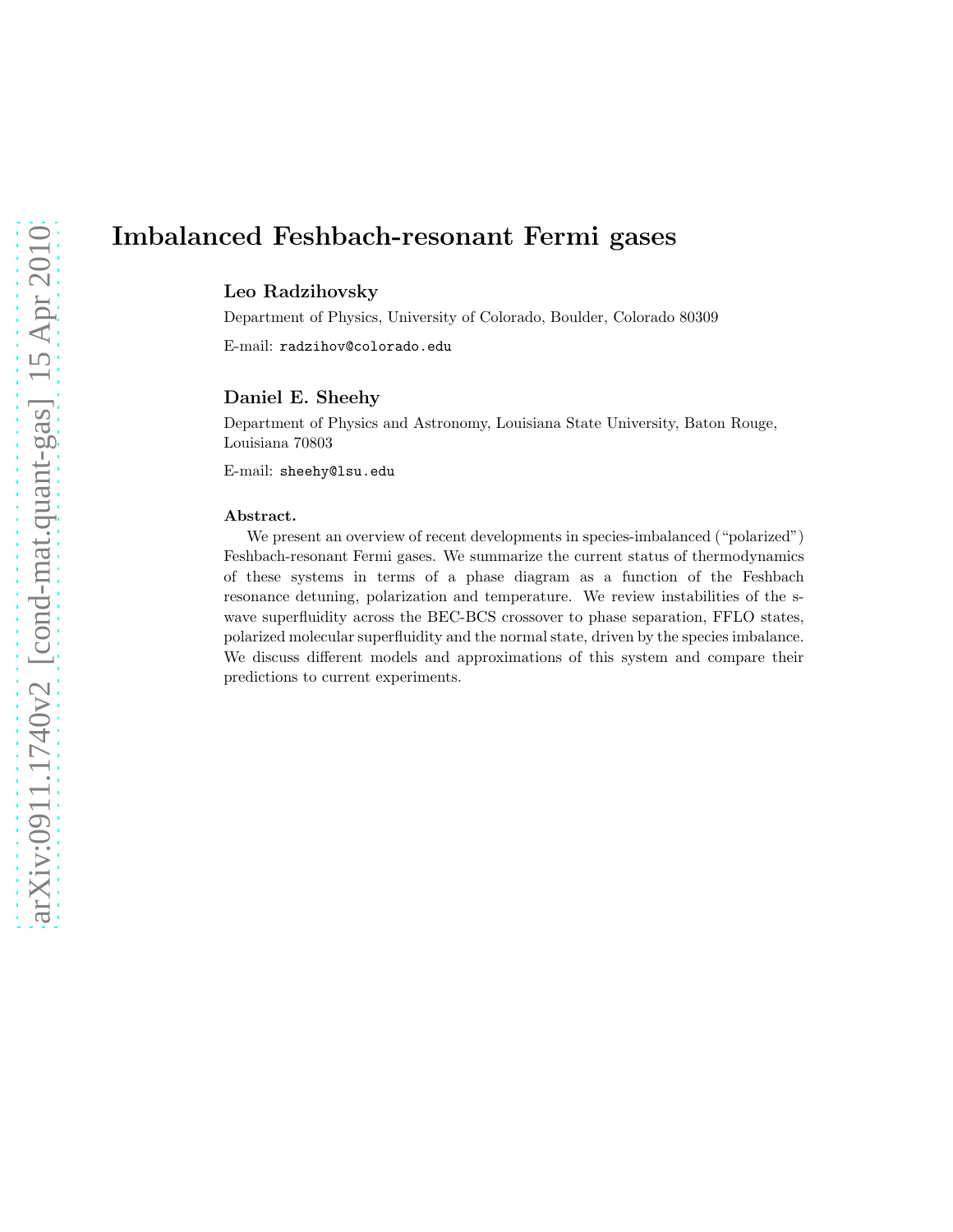## 1. Introduction

#### *1.1. Background and motivation*

Launched by the laboratory achievement of Bose-Einstein condensation (BEC) in dilute alkali gases [\[1,](#page-34-0) [2\]](#page-34-1), atomic physics has undergone nothing short of a revolution. It has transitioned from a few-body science to the study of many-body physics featuring thermodynamic phases and phase transitions. Some of the most exciting experimental developments have included observations of lattices of quantized vortices in rotating BEC gases[\[3,](#page-34-2) [4,](#page-34-3) [5,](#page-34-4) [6\]](#page-34-5), the Mott insulator to superfluid transition of bosons in an optical lattice [\[7,](#page-34-6) [8,](#page-34-7) [9\]](#page-34-8), the creation of a Fermi sea of cold fermionic atoms [\[10\]](#page-34-9), and the observation of paired fermionic superfluids that mimic superconductivity in a metal or superfluidity of  ${}^{4}He$  [\[11,](#page-34-10) [12,](#page-34-11) [13,](#page-34-12) [14,](#page-34-13) [15,](#page-34-14) [16,](#page-34-15) [17,](#page-34-16) [18\]](#page-34-17).

After an early period exploring weakly interacting BEC's and Fermi gases, recently much attention has focused on strong interactions in degenerate atomic gases, which can be realized, for example, by confining the atoms with a periodic optical potential [\[19\]](#page-34-18), simulating a solid state crystal. A complementary way to explore strong interactions [\[20,](#page-34-19) [21,](#page-34-20) [22\]](#page-34-21) in atomic gases is through the use of Feshbach resonances (FR) [\[23\]](#page-34-22), abundant in alkali atoms [\[24,](#page-35-0) [25,](#page-35-1) [26\]](#page-35-2), which allow the experimental control of the inter-atomic interactions. This crucial feature of a FR, its *tunability*, arises through the Zeeman shift (detuning,  $\delta$ ) of a diatomic molecular "closed"-channel bound state relative to the "open"-channel atomic continuum. This allows a degree of control (even in real time) over the strength and sign of the open-channel atomic interactions [\[27,](#page-35-3) [28,](#page-35-4) [29,](#page-35-5) [30\]](#page-35-6), that is unprecedented in other (e.g., solid-state) contexts.

Feshbach resonance tunability has led to laboratory realizations and theoretical proposals for a broad range of quantum many-body phenomena. The most notable experimental realization is of fermion-paired s-wave resonant superfluidity, that exhibits the BEC-to-Bardeen-Cooper-Schrieffer (BEC-BCS) crossover between a coordinatespace-paired condensate of dilute diatomic molecules (for large negative detuning) to a Fermi-surface momentum-paired BCS regime of strongly overlapping Cooper pairs (for large positive detuning) [\[31,](#page-35-7) [32,](#page-35-8) [33,](#page-35-9) [34,](#page-35-10) [35,](#page-35-11) [36,](#page-35-12) [27,](#page-35-3) [37,](#page-35-13) [38,](#page-35-14) [39\]](#page-35-15). This remarkable controllability of the atomic interactions comes along with other tunable properties, including the background potential (that can be used to confine an atomic gas to one [\[40\]](#page-35-16) or two dimensions [\[41\]](#page-35-17), or to impose a periodic optical potential), and the atom numbers of the trapped atomic species.

The focus of this review is an extremely successful set of experiments studying species-*imbalanced* ("polarized" [\[42\]](#page-35-18)) mixtures of two hyperfine states of Feshbachresonantly interacting fermionic gases. The two hyperfine states form a pseudo-spin 1/2 system, that is thus closely related to electrons in a metal [\[43\]](#page-35-19) or high-density quark matter[\[44\]](#page-35-20), but with the advantage of the tunability of the interactions and trapping potential.

Thus this research effort elucidates the response of interacting fermions to the frustration introduced by species imbalance, that despite attractive interactions prevents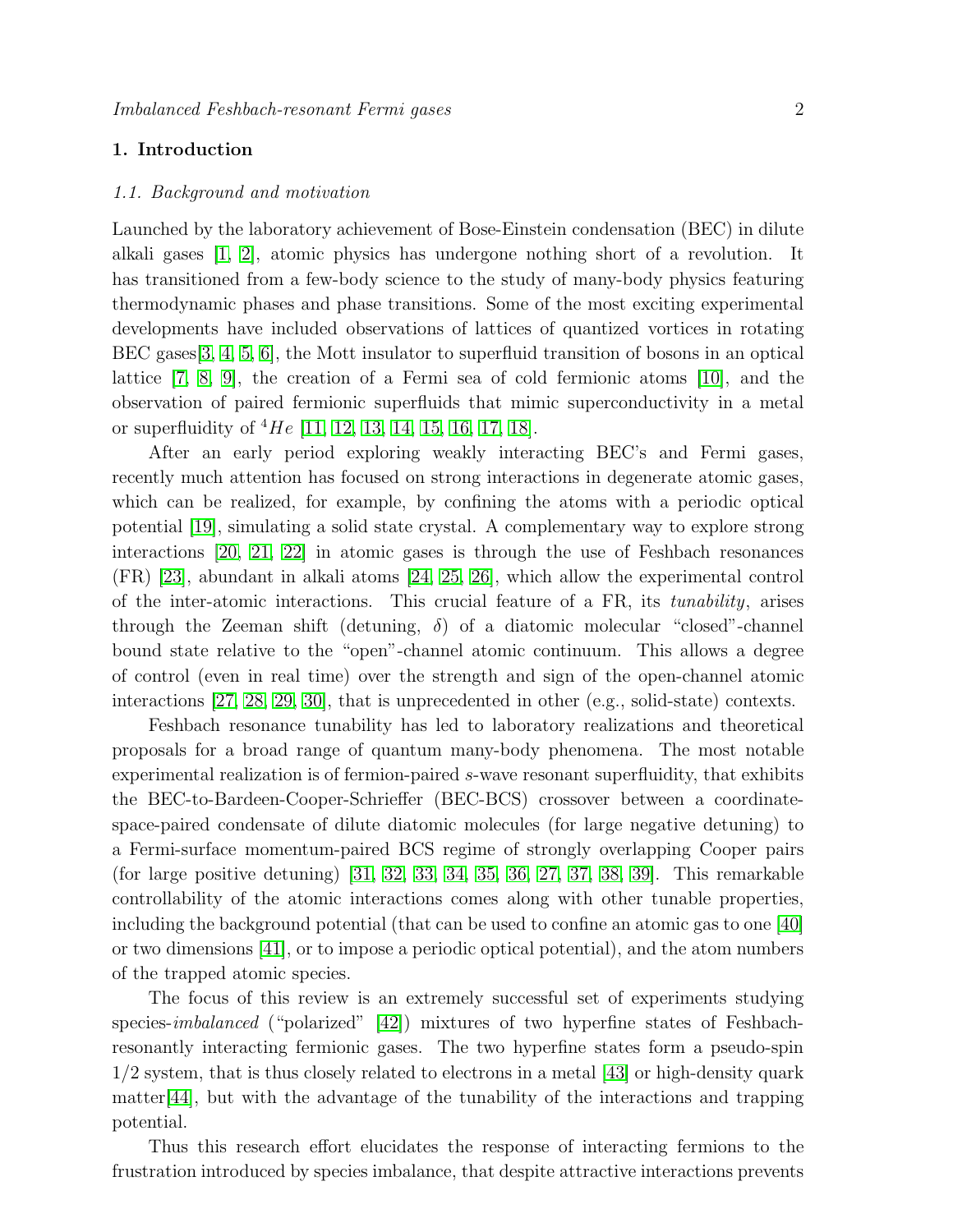a complete pairing and drives phase transitions to a variety of interesting quantum ground states and thermodynamic phases. A sufficiently large species imbalance is predicted (and observed) to destroy superfluid order of resonantly interacting fermions even at zero temperature. Understanding the resulting strongly interacting nonsuperfluid ground state is of considerable interest and may shed light on other strongly correlated states lacking broken symmetry such as the "pseudogap" and marginal-Fermi liquid regimes observed in high  $T_c$  cuprate superconductors [\[45,](#page-35-21) [46\]](#page-35-22), heavy-fermion and Kondo-lattice systems [\[47,](#page-35-23) [48\]](#page-35-24), and the phenomenology near quantum critical points [\[49\]](#page-35-25).

By identifying the species imbalance,  $\Delta N$ , with the magnetization  $M$  (=  $\Delta N/V$ with V the system volume) and the two-species chemical potential difference,  $\Delta \mu$  $\mu_{\uparrow} - \mu_{\downarrow} \equiv 2h$  with an effective Zeeman energy h, this research makes a connection to a large body of work on a related condensed-matter system, namely superconductors under an applied magnetic field [\[43\]](#page-35-19). Thus, imbalanced Feshbach-resonant atomic systems allow a natural extension of superconductivity in a Zeeman field (previously limited to the BCS regime[\[50,](#page-35-26) [51\]](#page-35-27)) across the full BEC-BCS crossover. Furthermore, unlike charged solid-state superconductors, where Zeeman and orbital fields are necessarily simultaneously induced by the applied magnetic field, atomic systems are advantageous as they permit independent control of these two effects, with the former created by species chemical potential difference, and the latter induced by the rotation of the atomic cloud [\[52,](#page-35-28) [53,](#page-35-29) [54\]](#page-35-30).

Experiments on polarized Fermi gases have been led by the MIT and Rice groups [\[55,](#page-35-31) [56,](#page-35-32) [57,](#page-35-33) [58\]](#page-35-34), that early on observed imbalance-induced phase-separation and explored theoretical predictions (such as the phase diagram [\[59\]](#page-35-35)) for the BEC-BCS crossover at a finite species imbalance  $[60, 61, 62, 63, 64, 65, 66, 67]$  $[60, 61, 62, 63, 64, 65, 66, 67]$  $[60, 61, 62, 63, 64, 65, 66, 67]$  $[60, 61, 62, 63, 64, 65, 66, 67]$  $[60, 61, 62, 63, 64, 65, 66, 67]$  $[60, 61, 62, 63, 64, 65, 66, 67]$  $[60, 61, 62, 63, 64, 65, 66, 67]$  $[60, 61, 62, 63, 64, 65, 66, 67]$ . In such experiments, the system is typically prepared with all the atoms in one state. By applying a radiofrequency (RF) pulse [\[55,](#page-35-31) [56\]](#page-35-32), a controllable number of atoms can be transferred to the other state, creating an imbalanced Fermi gas. The error on the resulting imbalance (measured at the end of the experiment) is typically a few percent, allowing an accurate study of the phases of strongly interacting imbalanced fermion gases.

Inspired by the rapid experimental progress, this line of research exploded with theoretical activity, leading to a wealth of predictions that continue to be explored in the laboratory. These include an extension of the  $T = 0$  microscopic analysis of the detuning-imbalance phase diagram [\[59,](#page-35-35) [66\]](#page-36-4) to finite temperature [\[68,](#page-36-6) [69,](#page-36-7) [70,](#page-36-8) [71\]](#page-36-9), proposals for numerous new phases and transitions, and an analysis of the strongly interacting normal state appearing at high imbalance [\[72,](#page-36-10) [73,](#page-36-11) [74\]](#page-36-12). The universal phenomenology of a balanced [\[75,](#page-36-13) [76,](#page-36-14) [77,](#page-36-15) [78,](#page-36-16) [79,](#page-36-17) [80\]](#page-36-18) unitary Fermi gas has also been extended to a finite imbalance [\[81,](#page-36-19) [82,](#page-36-20) [83\]](#page-36-21). Along with these theoretical developments, new and powerful experimental probes (e.g., RF spectroscopy [\[72\]](#page-36-10), in-situ density profile measurements [\[57\]](#page-35-33), and measurements of collective modes [\[74\]](#page-36-12)) have been brought to bear on this rich system, and in turn have stimulated further theoretical predictions. An overview of the considerable progress in the current understanding and of the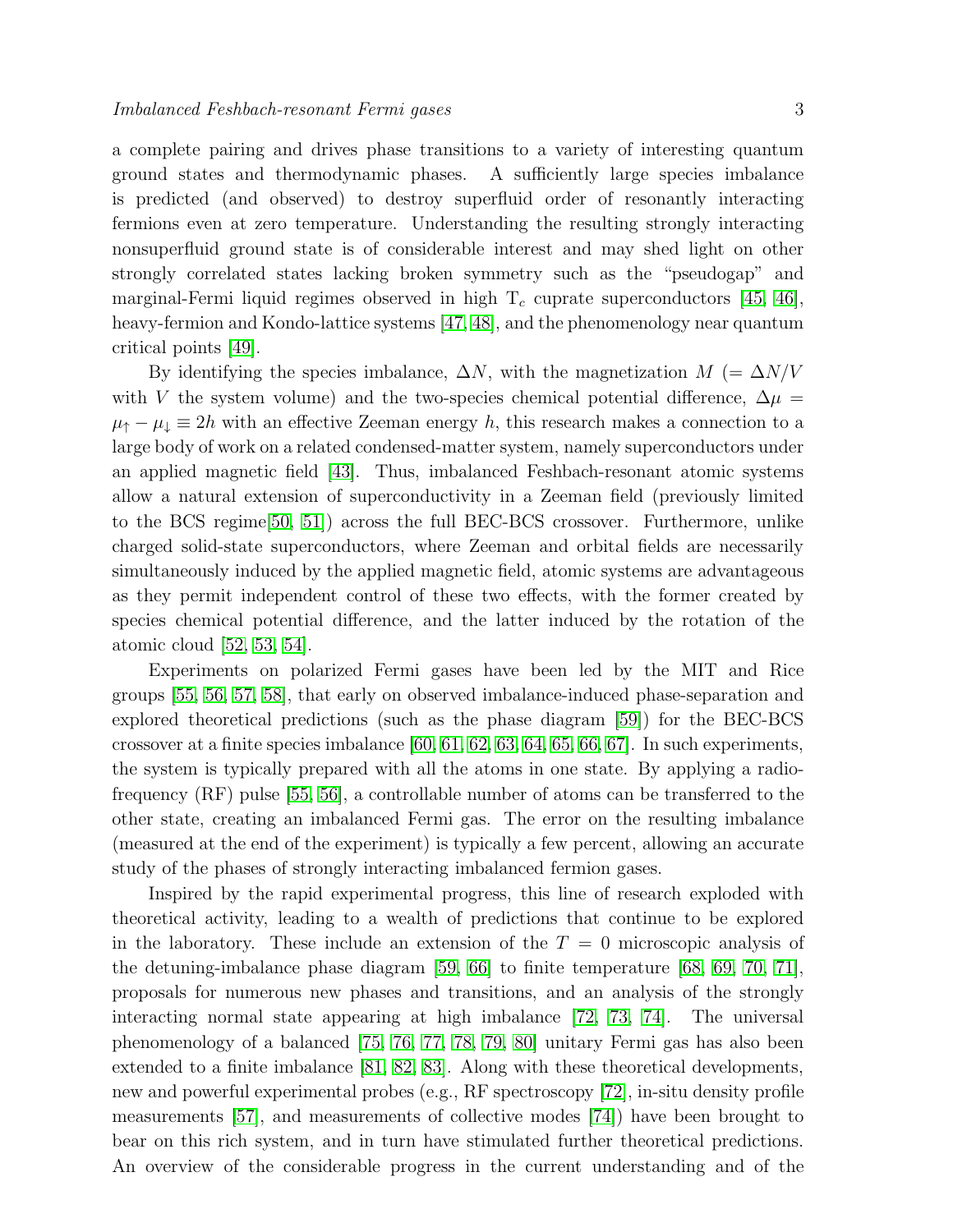remaining open questions in these imbalanced resonant Fermi gas systems is the focus of this review. Aimed to be significantly briefer and less comprehensive, it complements significantly more detailed recent reviews by Gurarie and Radzihovsky[\[20\]](#page-34-19), by Bloch, Dalibard, and Zwerger [\[19\]](#page-34-18), by Giorgini, Pitaevskii, and Stringari [\[21\]](#page-34-20) and by Ketterle and Zwierlein [\[22\]](#page-34-21).

The present review provides an overview of the current status of the field of imbalanced fermion gases, and is considerably broader than our recent research article [\[66\]](#page-36-4) that only provided the details of our own theoretical calculations of the  $T = 0$  mean-field phase diagram. In this review, we aim to avoid the details of analyses while discussing the present-day understanding of the  $T = 0$  mean-field theory [\[59,](#page-35-35) [66\]](#page-36-4) and the results of finite temperature mean-field and large-N calculations in Sec. [2,](#page-10-0) the nature and stability of strong fluctuations in the FFLO state in Sec. [3,](#page-18-0) the predictions of the local density approximation in Sec. [4,](#page-22-0) and the status of the most up to date experimental observations on this system in Sec. [5.](#page-26-0) In Sec. [6,](#page-32-0) we conclude with a few remarks about the future directions of this exciting subject in the physics of correlated fermions.

## *1.2. Two-body Feshbach-resonant scattering*

Before turning to the analysis of states at finite density, we briefly review the Feshbachresonance mediated interaction, that (at finite density) leads to superfluidity in fermionic atomic gases. From a broad perspective, the low-energy atomic scattering and therefore (through the T-matrix) the effective inter-atomic attraction is strongly influenced by the presence of a bound (or quasi-bound) state in the two-atom potential. More microscopically, Feshbach resonant scattering in the "open" channel takes place when there is an energetically-nearby "closed" channel, that is weakly coupled to it by the hyperfine interaction. Crucially, due to a Zeeman splitting between the bound state (closed channel) and the scattered states (open channel), an external magnetic field can be used to change the bound-state energy relative to the continuum of the scattering atoms, and thereby tune the effective interactions between scattering atoms.

The Feshbach-resonant scattering of the open-channel fermions is characterized by the s-wave scattering amplitude  $f_0(k)$ , that by unitarity and analyticity [\[84\]](#page-36-22) is required to take the form

<span id="page-4-0"></span>
$$
f_0(k) = \frac{1}{-a_s^{-1} + \frac{1}{2}r_0k^2 - ik},\tag{1}
$$

with  $a_s$  the scattering length and  $r_0$  the effective range parameter that is negative in the resonant regime [\[20\]](#page-34-19). As the closed-channel bound-state energy is tuned through zero by adjusting an external magnetic field B, the scattering length diverges as

$$
a_{s} = a_{bg} \left( 1 - \frac{B_{w}}{B - B_{0}} \right),\tag{2}
$$

with  $a_{bg}$  the background scattering length,  $B_0$  the resonance position (at which the bound-state energy vanishes) and  $B_w$  the resonance width.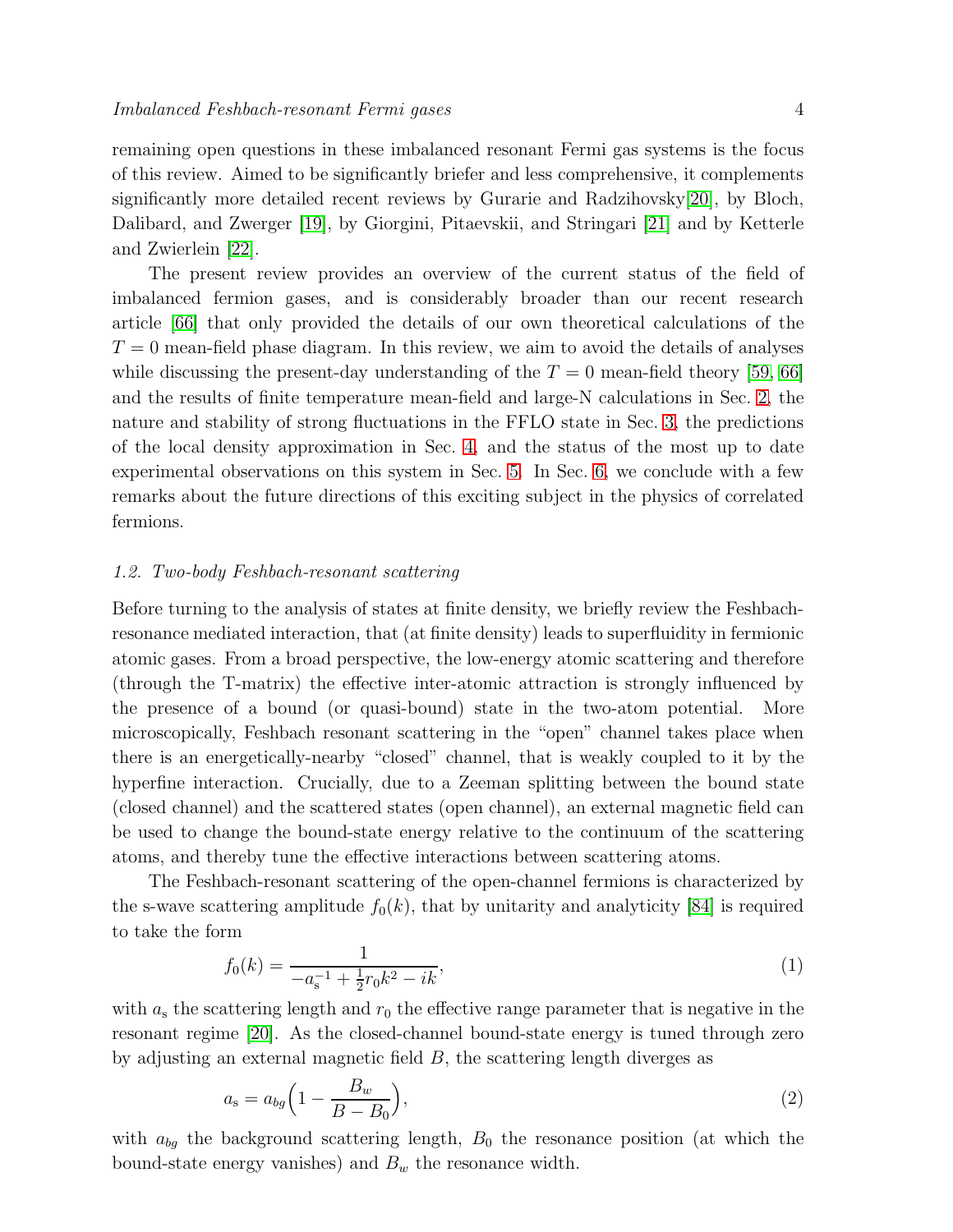## *Imbalanced Feshbach-resonant Fermi gases* 5

A microscopically faithful way to capture the Feshbach resonance phenomenology is through the so-called two-channel model [\[35,](#page-35-11) [36,](#page-35-12) [27\]](#page-35-3), in which the closed channel molecules appear explicitly in the Hamiltonian and give the scattering amplitude in Eq. [\(1\)](#page-4-0). In practice, however, present-day experiments on superfluid Fermi gases can only access low energies (densities), that can be described by a simpler, more universal one-channel model to which the two-channel model reduces in the low-energy,  $k|r_0| \ll 1$ limit [\[20,](#page-34-19) [85\]](#page-36-23). We thus focus on this experimentally relevant limit, described by the one-channel model Hamiltonian

$$
H = \sum_{\mathbf{k},\sigma} \epsilon_k \hat{c}_{\mathbf{k}\sigma}^\dagger \hat{c}_{\mathbf{k}\sigma} + \frac{\lambda}{V} \sum_{\mathbf{k}\mathbf{q}\mathbf{p}} \hat{c}_{\mathbf{k}\uparrow}^\dagger \hat{c}_{\mathbf{p}\downarrow}^\dagger \hat{c}_{\mathbf{k}+\mathbf{q}\downarrow} \hat{c}_{\mathbf{p}-\mathbf{q}\uparrow},\tag{3}
$$

for the two species  $(\sigma = \uparrow, \downarrow)$  of open-channel fermions created by the anticommuting operator  $\hat{c}^{\dagger}_{\mathbf{k}\sigma}$ , with the single-particle energy  $\epsilon_k = \hbar^2 k^2 / 2m$ , mass m, and volume V. The attractive interactions are parameterized by  $\lambda < 0$ .

Through a standard T-matrix scattering calculation, that gives  $-f_0(k) = \frac{m}{4\pi\hbar^2}T_k$ , the pseudo-potential parameter  $\lambda$  can be related to the experimentally determined, magnetic field dependent [\[25,](#page-35-1) [26\]](#page-35-2) scattering length

$$
\frac{m}{4\pi a_s \hbar^2} = \frac{1}{\lambda} + \frac{1}{V} \sum_{\mathbf{k}} \frac{1}{2\epsilon_k},\tag{4}
$$

where the ultraviolet-divergent second term is regularized by a microscopic momentum cutoff scale  $\Lambda \sim 1/d$  set by the closed-channel molecular extent d. This gives (with  $\hbar = 1$  throughout)

$$
a_{s}(\lambda) = \left(\frac{4\pi}{m\lambda} + \frac{2\Lambda}{\pi}\right)^{-1} \equiv \frac{m}{4\pi}\lambda_{R},\tag{5}
$$

$$
=\frac{m}{4\pi}\frac{\lambda}{1-\lambda/\lambda_c},\tag{6}
$$

where  $\lambda_R$  can be called the renormalized coupling and  $\lambda_c = -\frac{2\pi^2}{\Lambda m}$  $\frac{2\pi^2}{\Lambda m}$  is the critical coupling  $\lambda$  at which the scattering length diverges. The above relation allows the definition of the model and therefore a reexpression of physical observables in terms of the experimentally defined (UV-cutoff independent) scattering length  $a_{s}$ .

## *1.3. Resonant Fermi gas at finite density: limits of validity*

In contrast to the two-body problem discussed above, a resonant many-body system at finite density presents a formidable challenge, that in most cases can only be treated approximately. Although many uncontrolled (but illuminating) approximations have appeared in the literature[\[34,](#page-35-10) [35,](#page-35-11) [36,](#page-35-12) [38\]](#page-35-14) dating back to the pioneering works studying the BEC-BCS crossover [\[31,](#page-35-7) [32,](#page-35-8) [33\]](#page-35-9), such one-channel model studies across the unitary point can only be trusted *qualitatively*. The reason is that the one-channel model at finite density *n* exhibits only a single dimensionless gas parameter  $na_s^3$  (or, equivalently,  $k_{\rm F}a_{\rm s}$ , with the Fermi momentum  $k_{\rm F}$ ), a measure of the resonant interaction strength, that diverges upon approach to the Feshbach resonance, where  $|a_{s}| \to \infty$ . Thus, a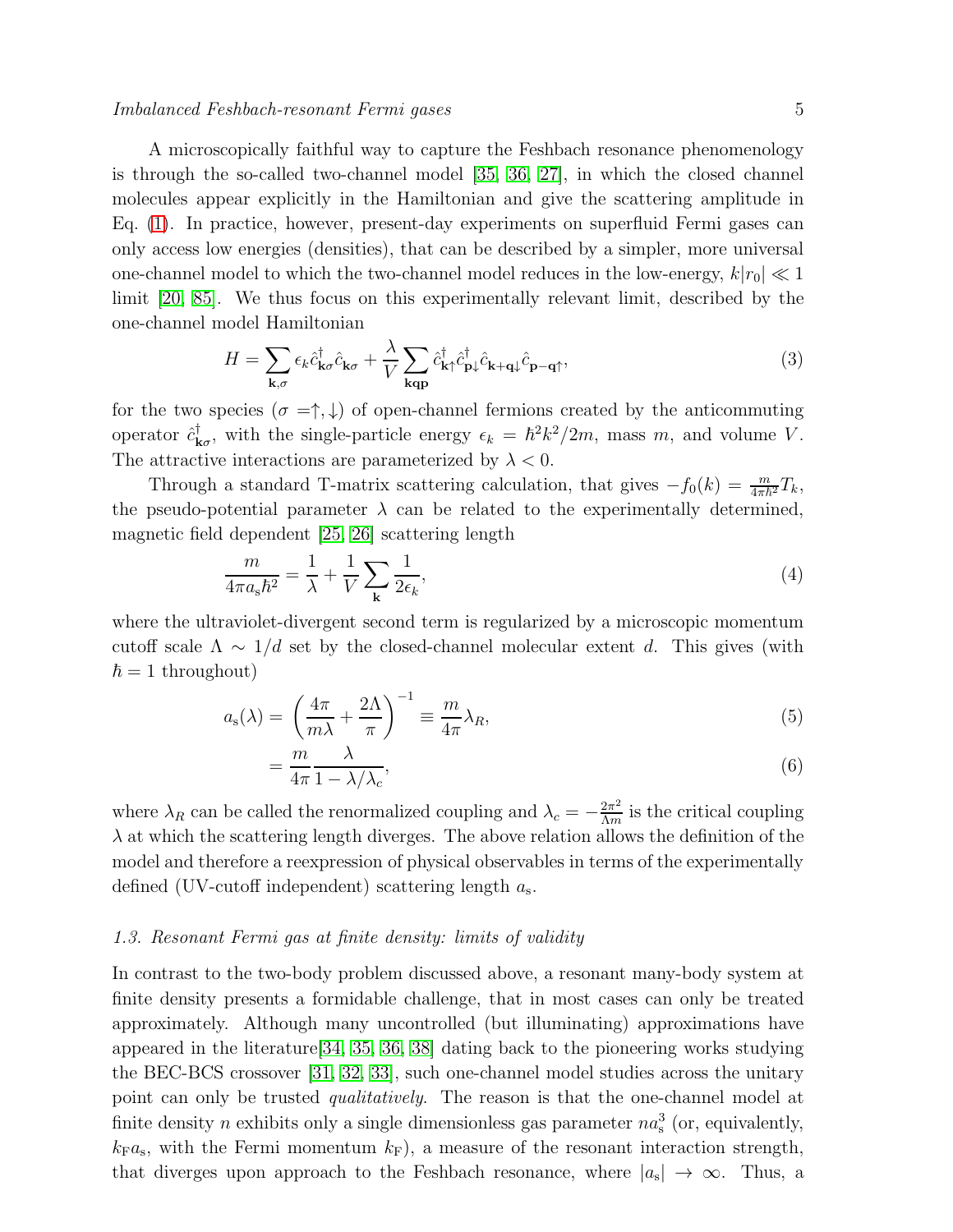perturbative expansion in  $k_{\text{F}}a_{\text{s}}$  is precluded sufficiently close to the resonance and is useful only far from the resonance, deep in the BCS and BEC limits, where  $k_F|a_s| \ll 1$ .

Nevertheless, trustworthy treatments of such strongly interacting, scale-invariant systems are indeed possible, taking a cue from the studies of critical phenomena [\[86,](#page-36-24) [87,](#page-36-25) [88\]](#page-36-26), where analogous challenges have been surmounted almost 40 years ago. The approach is to "deform" the physical model to one that exhibits a mathematical small parameter, such as the deviation  $\epsilon \equiv d_{uc}-d$  of spatial dimension d from an upper-critical dimension,  $d_{uc}$ , above which the behavior is simple, or a  $1/N_f$  expansion about a large number of atom flavors,  $N_f$ , with the exactly solvable  $N_f \to \infty$  limit formalizing and justifying earlier mean-field approximations. There has been considerable success in applying these field-theoretic methods to a unitary Fermi gas[\[82,](#page-36-20) [83,](#page-36-21) [89,](#page-36-27) [90\]](#page-36-28). These methods have also been embellished in uncontrolled "self-consistent" resummation schemes, that do not always lead to an improved description [\[91\]](#page-36-29). From the related renormalization group point of view, in the solvable vacuum (two particle) limit of the previous subsection, a Feshbach resonance with  $|a_{s}| \to \infty$  corresponds to a critical point [\[82,](#page-36-20) [83\]](#page-36-21), that separates two distinct "phases" (vacua at zero density) on the BCS (positive detuning,  $a_s < 0$ ) and BEC (negative detuning,  $a_s > 0$ ) sides of the resonance. At a finite density  $n$ , this transition between the corresponding BCS and BEC paired superfluids is converted to a smoothed crossover, analogous to a paramagnetferromagnet crossover in a magnetic field.

Another useful approach to a controlled theory of the BEC-BCS crossover is through a narrow Feshbach resonance[\[27,](#page-35-3) [20\]](#page-34-19), described by the two-channel model [\[23\]](#page-34-22). In the latter, in addition to the gas parameter  $k_{\text{F}}a_{\text{s}}$ , there appears another dimensionless parameter,

$$
\gamma = \frac{\sqrt{8}}{\pi} \sqrt{\frac{\Gamma_0}{\epsilon_F}} = \frac{8}{\pi} \frac{1}{k_F |r_0|},\tag{7}
$$

that is the dimensionless ratio of the width of the resonance,  $\Gamma_0$  (proportional to  $B_w$ , set by the strength of the Feshbach resonance coupling, the hybridization amplitude of an atom-pair with a molecule) to the Fermi energy  $\epsilon_F$ . This resonance-width parameter  $\gamma$  naturally allows a distinction between wide ( $\gamma \gg 1$ ) and narrow ( $\gamma \ll 1$ ) resonances. Equivalently, these are contrasted by whether, upon growth near the resonance, the scattering length  $a_s(B)$  reaches the effective range  $|r_0|$  first (the broad resonance) or the atom spacing  $k_F^{-1} \sim n^{-1/3}$  first (the narrow resonance). A quantitatively-accurate description of the full BEC-BCS crossover, perturbative in  $\gamma$ , can thus be obtained for *narrow* Feshbach resonances, making them attractive from the theoretical point of view. The ability to treat narrow resonant systems perturbatively physically stems from the fact that such an interaction, although arbitrarily strong at a particular energy, is confined only to a narrow energy window around the resonance energy[\[27,](#page-35-3) [20\]](#page-34-19).

In practice most s-wave Feshbach resonances studied to date are broad,  $\gamma \gg 1$ , with one notable exception discussed in Ref. [\[92\]](#page-36-30). However, even for broad resonances (characteristic of a featureless attractive potential, where due to lack of a large potential barrier no long-lived resonant state exists at positive energy)  $\gamma$  can be thought of as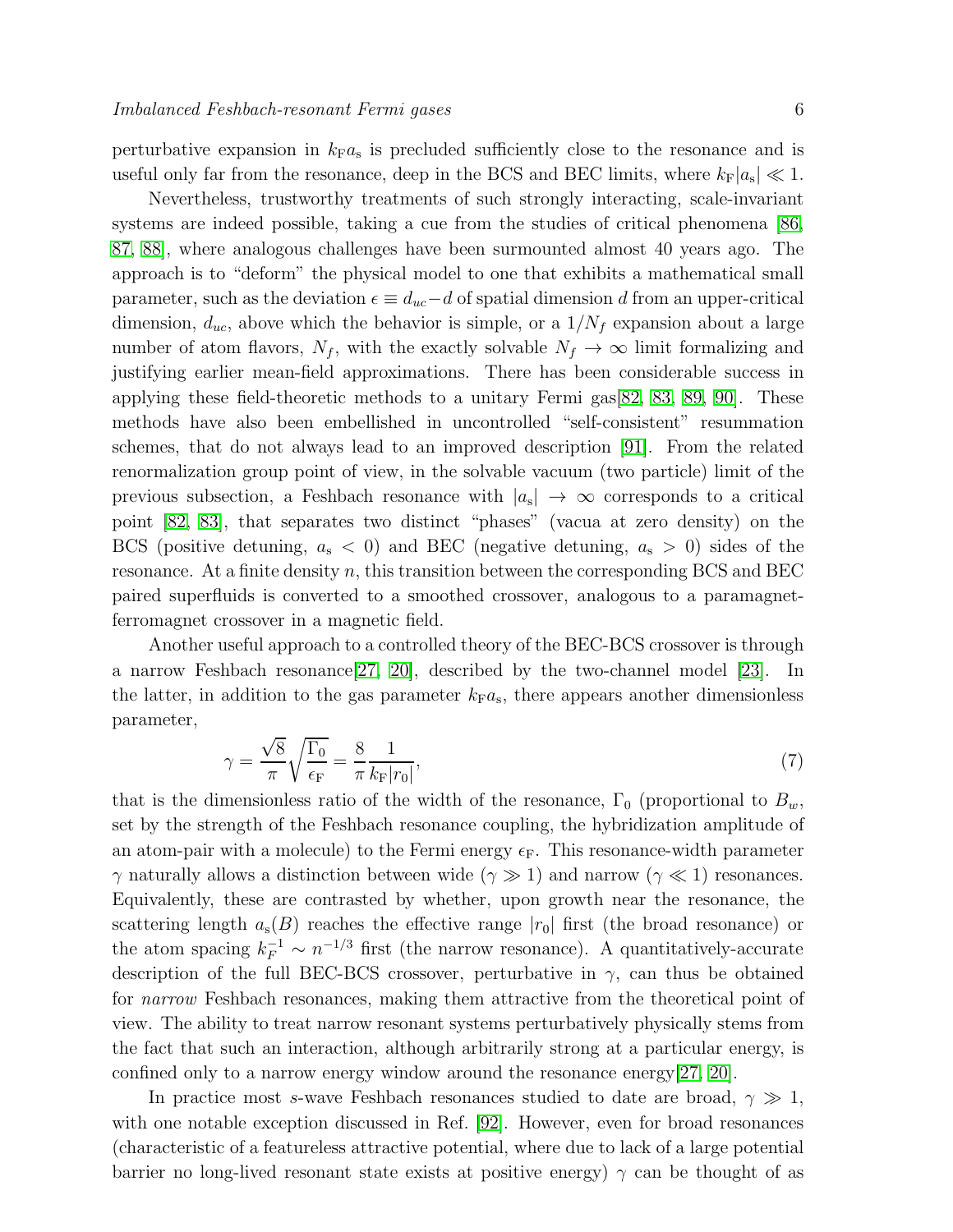a mathematical expansion parameter about the solvable narrow resonance  $(\gamma \to 0)$ limit, analogous to the  $1/N_f$  and  $\epsilon$  expansions. Furthermore, because of the density dependence  $\gamma \sim 1/n^{1/3}$ , in principle  $\gamma$  can be reduced by working at higher atomic densities.

### *1.4. Balanced BEC-BCS superfluid crossover*

Before turning to the main subject of polarized (imbalanced) resonant Fermi gases, we briefly review the salient points of a *balanced* gas and the associated BEC-BCS crossover. Since the physical interaction is everywhere attractive (although the scattering length changes sign), the ground state of the system is expected to be an s-wave superfluid for the full range of detuning. The latter will transition to a nonsuperfluid thermal state at a sufficiently high temperature  $T_c$  (tunable via the FR), or to a Mott or Bose-glass insulator when subjected to a sufficiently strong commensurate periodic potential or quenched disorder[\[8\]](#page-34-7).

The qualitative picture for the superfluid state across the resonance follows from the aforementioned solvable narrow resonance limit [\[27,](#page-35-3) [20\]](#page-34-19), in which the closed channel molecule is long lived and can therefore be treated as an independent particle even for positive detuning. For detuning larger than twice the Fermi energy, closed-channel molecules are too energetically costly and most of the atoms are in the form of openchannel fermions, forming a weakly BCS-paired Fermi sea, with an exponentially small molecular density, induced by the weak Feshbach resonant coupling. The BEC-BCS crossover initiates as the detuning is lowered below an energy scale of order of  $2\epsilon_F$ , where a finite density of atoms begins to bind into Bose-condensed closed-channel molecules, stabilized by the Pauli principle. The resulting molecular (closed-channel) superfluid coexists with the strongly-coupled BCS superfluid of (open-channel) Cooper pairs, that, while symmetry-identical and hybridized with it by the Feshbach resonant coupling, is physically distinct from it. This is made particularly vivid in highly anisotropic, one dimensional traps, where the two distinct (molecular and Cooper-pair) superfluids can actually decouple due to quantum fluctuations, suppressing the Feshbach coupling at low energies [\[93\]](#page-36-31). The crossover to the BEC superfluid terminates around zero detuning, where the conversion of open-channel atoms (forming Cooper pairs) into closed-channel molecules is nearly complete. In the asymptotic negative-detuning regime a true bound state appears in the closed-channel, leading to a positive scattering length and a twobody repulsion in the open-channel. In between, as the position of the Feshbach resonance is tuned through zero energy, the system is taken through (what would at zero density be) a strong unitary scattering limit, corresponding to a divergent scattering length, that is nevertheless quantitatively accessible in the narrow resonance limit, where  $\gamma \sim 1/(k_F |r_0|)$  plays the role of a small parameter.

Although the above features of the crossover are no longer expected to vividly appear in the experimentally relevant broad resonance limit, it is useful to keep this qualitative picture in mind. The detailed description of the broad resonance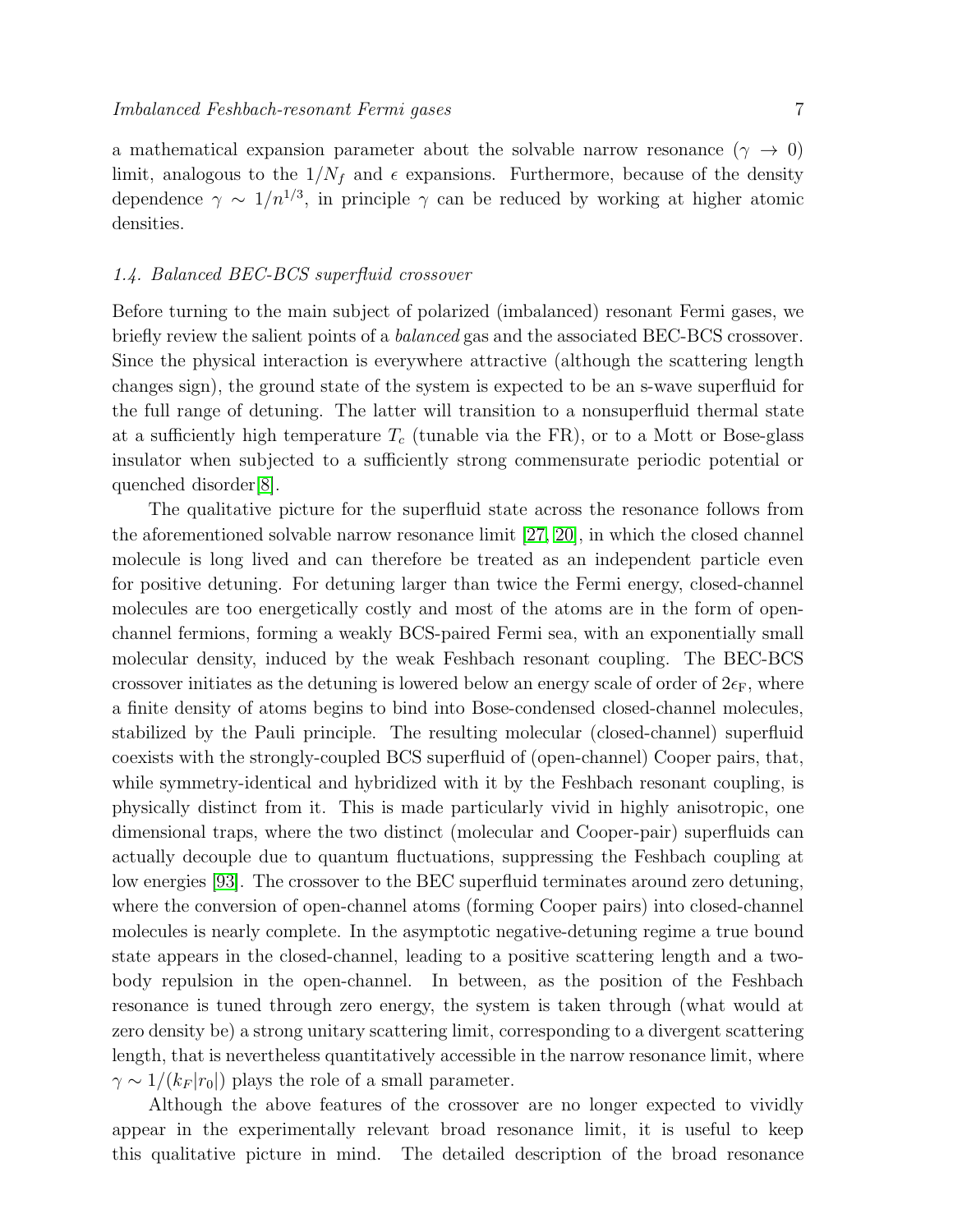

<span id="page-8-1"></span>Figure 1. Order parameter  $\Delta$  (panel a) and chemical potential  $\mu$  (panel b) as a function of  $-(k_{\rm F}a_{\rm s})^{-1}$ , with the BEC regime on the left and the BCS regime on the right. The solid black lines are the mean-field results for  $\mu$  and  $\Delta$ , following Ref. [\[94\]](#page-36-32). The red circles include the  $\mathcal{O}(1/N_f)$  corrections [\[83\]](#page-36-21), evaluated at  $N_f = 1$ . The star symbols at unitarity are the results of the quantum Monte Carlo calculation of Ref. [\[77\]](#page-36-15).

emerges when the Hamiltonian is treated in the mean-field approximation (although the aforementioned  $\epsilon$ - and  $1/N_f$ - expansions can also be utilized to systematically correct it). At  $T = 0$ , a standard mean-field analysis (that is exact in the large  $N_f$  limit[\[82,](#page-36-20) [83\]](#page-36-21)) of  $H_{\mu} = H - \mu N$  gives the grand-canonical ground state energy density

<span id="page-8-0"></span>
$$
E_G = -\frac{\Delta^2}{\lambda} + V^{-1} \sum_k (\xi_k - E_k), \tag{8}
$$

$$
= -\frac{m}{4\pi a_s} \Delta^2 + \int \frac{d^3k}{(2\pi)^3} (\xi_k - E_k + \frac{\Delta^2}{2\epsilon_k}), \tag{9}
$$

with  $\xi_k \equiv \epsilon_k - \mu$  and  $E_k = \sqrt{\xi_k^2 + \Delta^2}$ , and in the second line  $E_G$  was reexpressed in terms of the scattering length, thereby also leading to a finite pairing integral (the second term). A minimization of  $E_G(\Delta, \mu)$  over the variational superfluid order parameter  $\Delta$ ensures its expression in terms of the fermion pair  $\Delta = \lambda \langle \hat{c}_{\perp}(\mathbf{x}) \hat{c}_{\uparrow}(\mathbf{x}) \rangle$ , i.e., gives the gap equation, and the chemical potential enforces the total fermion number equation  $n = -\frac{\partial E_G}{\partial \mu} = V^{-1} \sum_{\mathbf{k},\sigma} \langle c_{\mathbf{k}\sigma}^{\dagger} c_{\mathbf{k}\sigma} \rangle.$ 

The integrals in the mean-field ground-state energy Eq. [\(8\)](#page-8-0), and the gap and number equations, can be expressed in terms of elliptic integrals [\[94\]](#page-36-32), and the simultaneous numerical solution of the gap and number equations yields the mean-field  $\Delta$  and  $\mu$  as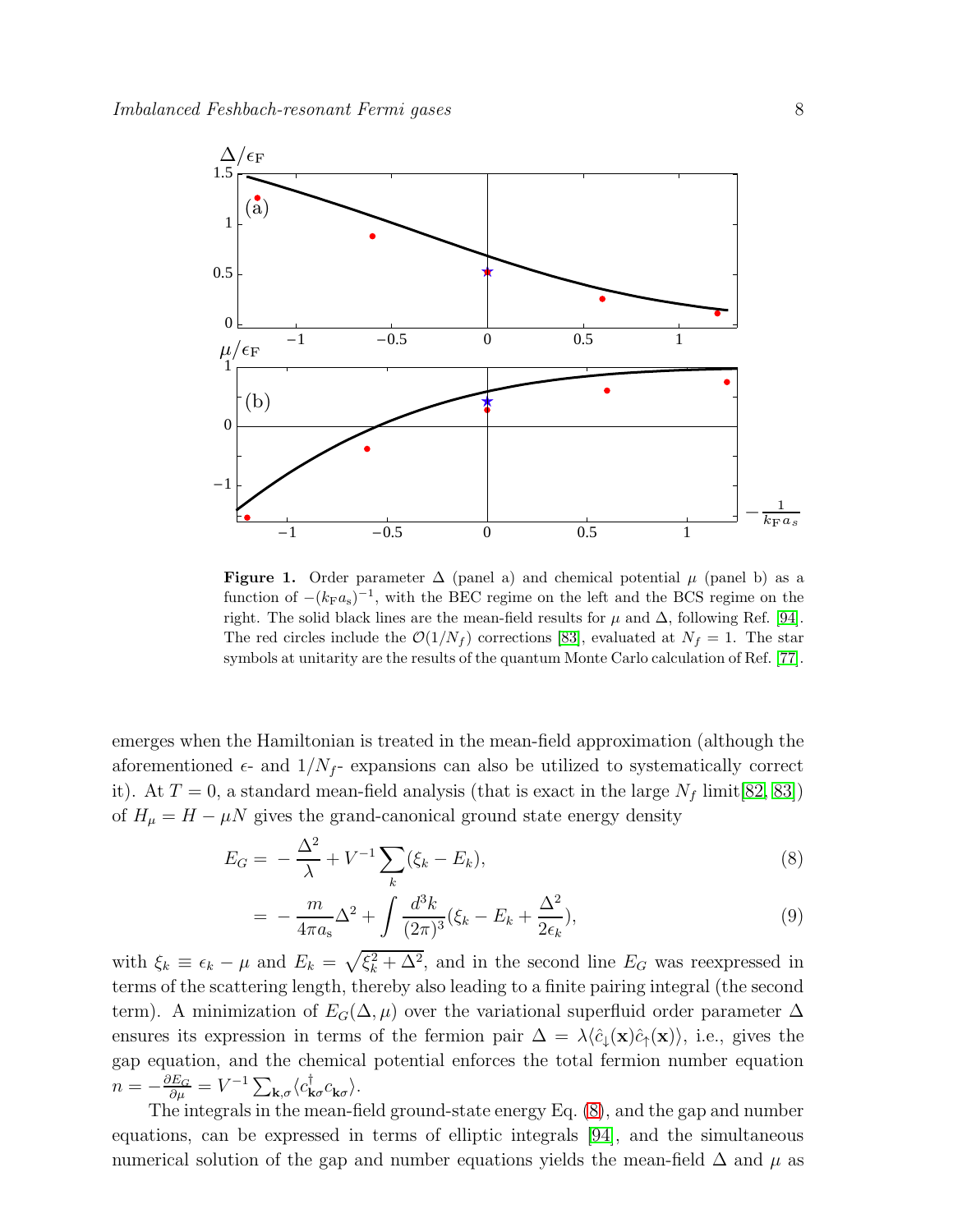a function of the detuning parameter  $-\frac{1}{k_{\text{F}}}$  $\frac{1}{k_{\text{F}}a_{\text{s}}}$ , plotted as solid lines in Fig. [1.](#page-8-1) The red circles include the leading  $1/N_f$  correction, at  $N_f \rightarrow 1$ , following Ref. [\[83\]](#page-36-21), while the star symbols at the unitary point are quantum Monte Carlo results [\[77\]](#page-36-15).

It is also illuminating to obtain limiting analytical expressions to the mean-field results. In the BCS regime ( $1 < -\frac{1}{k_{\text{F}}a}$  $(\frac{1}{k_{\text{F}}a_{\text{s}}}), \mu > 0$  and  $\Delta \ll \mu$ , one finds (defining  $c = \frac{m^{3/2}}{\sqrt{2}\pi^2}$ , with the three-dimensional density of states  $N(\epsilon) = c\sqrt{\epsilon}$  [\[66\]](#page-36-4):

$$
E_G \approx -\frac{m}{4\pi a_s} \Delta^2 - \frac{8c}{15} \mu^{5/2} - c\sqrt{\mu} \Delta^2 \left(\frac{1}{2} - \ln \frac{\Delta}{8e^{-2}\mu}\right),\tag{10}
$$

that is non-analytic in  $\Delta$ , reflecting the well-known fact that an arbitrary weak attraction yields a pairing instability. To leading order in  $\Delta \ll \mu$ , this gives the standard BCS expressions for the gap  $(0 = \frac{\partial E_G}{\partial \Delta})$  and number  $(n = -\frac{\partial E_G}{\partial \mu})$  equations

$$
\Delta \approx \Delta_{\rm BCS} \equiv 8e^{-2} \epsilon_{\rm F} \exp\left(\frac{\pi}{2k_{\rm F}a_{\rm s}}\right),\tag{11}
$$

$$
\mu \approx \epsilon_{\rm F}.\tag{12}
$$

Here, the Fermi energy  $\epsilon_F$  is defined in terms of the particle density via  $n = \frac{4}{3}$  $\frac{4}{3}c\epsilon_{\rm F}^{3/2}$ <sup>5/2</sup>. In the asymptotic negative-detuning BEC regime of  $-\frac{1}{k_{\text{F}}}$  $\frac{1}{k_{\text{F}}a_{\text{s}}} < -1$ , in which  $\mu < 0$  and  $|\mu| \gg \Delta$ , one instead obtains the analytic Landau form

$$
E_G \approx -\frac{m}{4\pi a_s} \Delta^2 + \frac{1}{2} c \sqrt{|\mu|} |\Delta|^2 (\pi + \frac{\pi}{32} \frac{\Delta^2}{\mu^2}),
$$
\n(13)

that leads to the gap and number equations (for  $\Delta \ll |\mu|$ )

$$
\mu \approx -\frac{1}{2ma_{\rm s}^2},\tag{14}
$$

$$
\Delta \approx \epsilon_{\rm F} \sqrt{\frac{16}{3\pi k_{\rm F} a_{\rm s}}},\tag{15}
$$

with  $\mu$  equal to one-half the two-atom binding energy in the BEC limit.

As an aside, we note that expressions for the ground state energy, the chemical potential, and the order parameter (gap) are all well-defined in the unitary  $a_s \to \infty$ limit, respectively given by universal forms

$$
E_G = 0.5906 \frac{3}{5} n \epsilon_F, \quad \Delta = 0.6864 \epsilon_F, \quad \mu = 0.5906 \epsilon_F,
$$
 (16)

all expressible in terms of the only energy (or equivalently, density  $n = k_F^3/3\pi^2$ ) scale  $\epsilon_F$  of the problem, with the numerical prefactors approximations (to lowest order in the  $1/N_f$ -expansion [\[82,](#page-36-20) [83\]](#page-36-21)) for what are expected to be universal numbers characteristic of a unitary Fermi gas.

The above analysis can be generalized to finite temperature, giving the transition temperature  $T_c$  to the normal state, at unitarity also scaling with  $\epsilon_F$  (but which becomes inaccurate in the deep-BEC limit [\[32\]](#page-35-8)). A finite temperature also introduces an additional energy scale, at unitarity leading to the generalization of the above numerical prefactors to dimensionless universal scaling functions of  $\epsilon_F/T$ .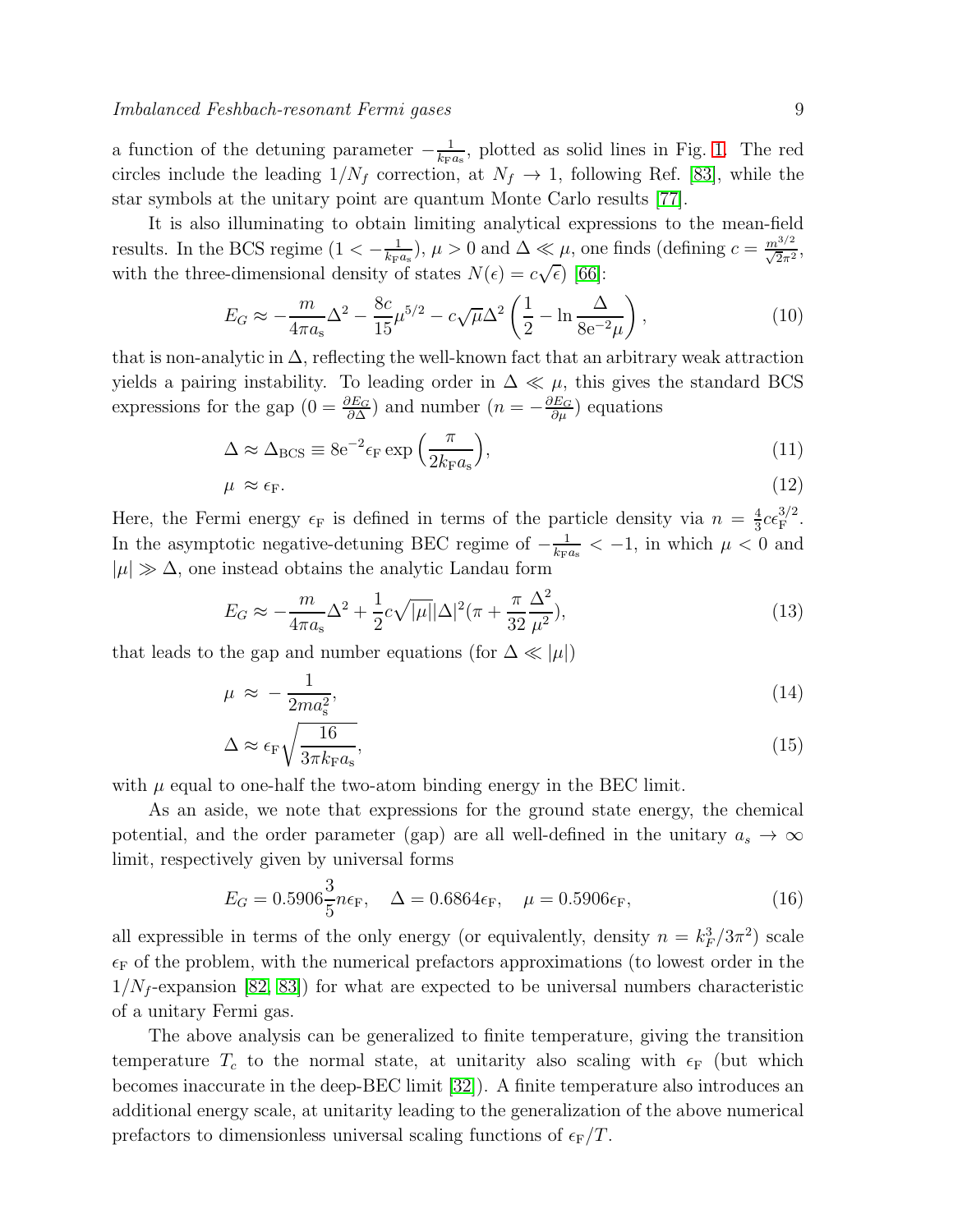## <span id="page-10-0"></span>2. Imbalanced resonant Fermi gas

#### *2.1. Model*

With this background in mind the *imbalance* in the number of the two species is incorporated by introducing two distinct chemical potentials,  $\mu_{\sigma} = (\mu_{\uparrow}, \mu_{\downarrow})$  to impose separately conserved fermion numbers  $N_{\sigma} = (N_{\uparrow}, N_{\downarrow})$ , or equivalently total fermion number  $N = N_{\uparrow} + N_{\downarrow}$  and species imbalance  $\Delta N = N_{\uparrow} - N_{\downarrow}$ . The corresponding grand-canonical Hamiltonian  $H_{\mu_{\sigma}} = H - \mu N - h\Delta N$  is

<span id="page-10-1"></span>
$$
\mathcal{H} = \sum_{\mathbf{k},\sigma} (\epsilon_{\mathbf{k}} - \mu_{\sigma}) \hat{c}_{\mathbf{k}\sigma}^{\dagger} \hat{c}_{\mathbf{k}\sigma} + \frac{\lambda}{V} \sum_{\mathbf{k}\mathbf{q}\mathbf{p}} \hat{c}_{\mathbf{k}\uparrow}^{\dagger} \hat{c}_{\mathbf{p}\downarrow}^{\dagger} \hat{c}_{\mathbf{k}+\mathbf{q}\downarrow} \hat{c}_{\mathbf{p}-\mathbf{q}\uparrow},\tag{17}
$$

with  $\mu_{\uparrow} = \mu + h$  and  $\mu_{\downarrow} = \mu - h$  related to the total-number chemical potential  $\mu$  and species-imbalance chemical potential h (an effective Zeeman energy). The imbalanced resonant Fermi gas thermodynamics as a function of  $N, \Delta N, T, a_s$ , i.e., the extension of the BEC-BCS crossover to a finite imbalance can then be computed by a variety of theoretical techniques, including quantum Monte Carlo [\[63,](#page-36-1) [95\]](#page-36-33), mean-field theory [\[66,](#page-36-4) [67,](#page-36-5) [65,](#page-36-3) [66,](#page-36-4) [68\]](#page-36-6), the large- $N_f$  (fermion flavor) [\[82,](#page-36-20) [83,](#page-36-21) [90\]](#page-36-28) and  $\epsilon$  expansions [\[89\]](#page-36-27). By studying Eq. [\(17\)](#page-10-1) we have already specialized to the wide Feshbach resonance limit. However, this problem can also be studied in a controlled narrow resonance regime by working with a two-channel model as done in Refs. [\[59,](#page-35-35) [68\]](#page-36-6).

#### *2.2. Analysis at zero temperature*

We now outline the resulting picture (that is in qualitative agreement with experiments [\[55,](#page-35-31) [56\]](#page-35-32)) using standard mean-field theory [\[66\]](#page-36-4) in the broad-resonance limit. At zero temperature this amounts to a minimization of the mean-field ground-state energy  $E_G$  with respect to the variational parameters (defined below) at fixed  $\mu$  and h. The derivatives with respect to  $\mu$  and h

$$
\frac{N}{V} = -\frac{\partial E_G}{\partial \mu}, \quad \frac{\Delta N}{V} = -\frac{\partial E_G}{\partial h},\tag{18}
$$

then respectively give the total atom number,  $N = N_{\uparrow} + N_{\downarrow}$  and species imbalance,  $\Delta N = N_{\uparrow} - N_{\downarrow}$ , imposed in cold-atom experiments. Our variational ansatz assumes pairing of the form

<span id="page-10-2"></span>
$$
\Delta(\mathbf{x}) = \Delta_{\mathbf{Q}} e^{i\mathbf{Q} \cdot \mathbf{x}},\tag{19}
$$

with  $\Delta_{\mathbf{Q}}$  and  $\mathbf{Q}$  variational parameters (with  $\mathbf{Q} \neq 0$  to allow for the possibility of the simplest Fulde-Ferrell-Larkin-Ovchinnikov (FFLO) [\[96,](#page-36-34) [97\]](#page-36-35) type state). With this, one can derive the ground-state energy density  $E_G(\Delta_{\mathbf{Q}}, \mathbf{Q}, \mu, h)$  following Ref. [\[66\]](#page-36-4)

$$
E_G = -\frac{m}{4\pi a_s} |\Delta_{\mathbf{Q}}|^2 + \int \frac{d^3k}{(2\pi)^3} (\xi_k + \frac{Q^2}{8m} - E_k + \frac{\Delta_{\mathbf{Q}}^2}{2\epsilon_k})
$$
(20)

$$
+\int \frac{d^3k}{(2\pi)^3} [E_{\mathbf{k}+} \Theta(-E_{\mathbf{k}+}) + E_{\mathbf{k}+} \Theta(-E_{\mathbf{k}-})],\tag{21}
$$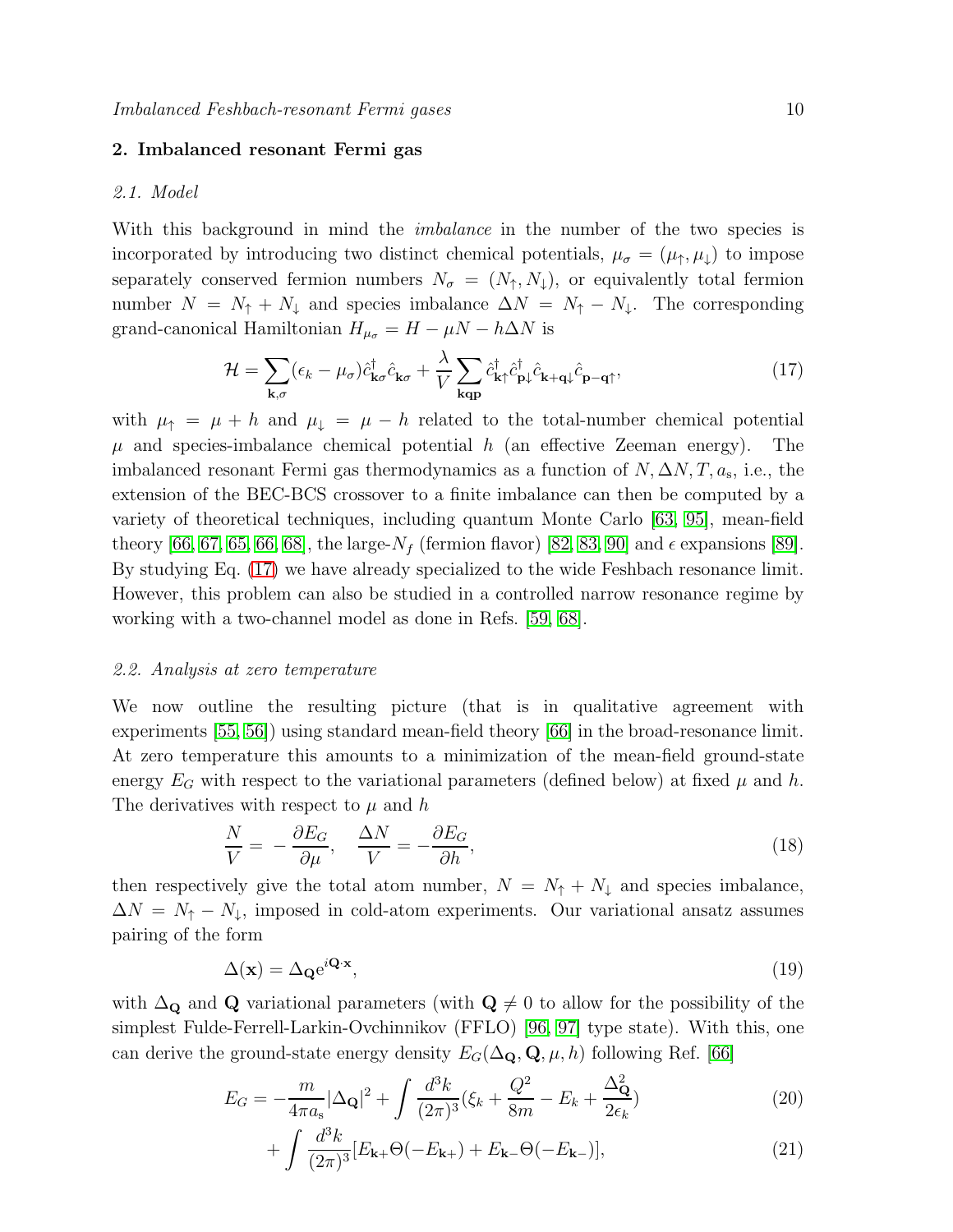with  $\Theta(x)$  the Heaviside step function and where we defined

$$
E_k \equiv \left[ (\xi_k + \frac{Q^2}{8m})^2 + \Delta_{\mathbf{Q}}^2 \right]^{1/2}, \tag{22}
$$

$$
E_{\mathbf{k}\pm} \equiv E_k \mp (h - \frac{\mathbf{k} \cdot \mathbf{Q}}{2m}),\tag{23}
$$

which can be solved for the stationary  $\Delta_{\mathbf{Q}}$  and  $\mathbf{Q}$  by supplementing the gap equation with the condition

$$
\frac{\partial E_G}{\partial Q} = 0.\tag{24}
$$

Although the mean-field approximation is expected to be quantitatively inaccurate in the strongly-interacting unitary regime, it does provide a consistent qualitative picture and a natural starting point for more accurate theoretical methods.

An important point to keep in mind, for a proper analysis of  $E_G(\Delta_0, \mathbf{Q}, \mu, h)$ , is that not every simultaneous solution of the gap and number equations corresponds to a physical ground state of the system; the key additional criterion is that the solution  $\Delta_{\mathbf{Q}}$ must also be a *minimum* of  $E_G$  at fixed  $\mu$ , h. The verification that an extremum solution is indeed a minimum is particularly essential when (as is the case for a polarized Fermi gas) there is a possibility of a first-order transition, where  $E_G$  exhibits local maxima and saddle points that separate its local minima. By working instead directly with the gap equation and imposing fixed N and  $\Delta N$  from the start, several authors have been lead to qualitatively and/or quantitatively incorrect phase diagrams [\[65,](#page-36-3) [98,](#page-36-36) [69\]](#page-36-7), mistakenly associating local minima, saddle-points and/or even maxima with a ground state, and misidentifying first-order phase boundaries with the spinodals, as discussed in Refs. [\[67,](#page-36-5) [99\]](#page-36-37).

Therefore, in our experience the safest path to the correct phase diagram is to work in the grand-canonical ensemble, use the global minimum of the free energy to map out the phase diagram at fixed  $\mu$ , h, and only then constrain it to the imposed total number and imbalance densities; the in-satisfiability of this final constraint is a signature of phase separation, resolved by an inhomogeneous coexistence of two phases in proportions imposed by the two density constraints.

#### *2.3. Phase diagram*

2.3.1. Zero temperature With these cautionary remarks in mind, as detailed in Ref. [\[66\]](#page-36-4)  $E_G(\Delta_{\mathbf{Q}}, \mathbf{Q}, \mu, h)$  can be analyzed analytically in a number of asymptotic regimes and numerically throughout. The result of its minimization directly leads to the zerotemperature phase diagram [\[66\]](#page-36-4) at fixed density and chemical potential difference in Fig. [2](#page-12-0) and at fixed density and imbalance in Fig. [3.](#page-13-0) The BCS regime of both figures is shown in Fig. [4.](#page-16-0)

The qualitative features of the phase diagram can be readily understood. At sufficiently small Zeeman energy h the fully-paired  $P = 0$  superfluid state (that has  $\mathbf{Q} = 0$ , with  $\Delta_{\mathbf{Q}=0} = \Delta = \Delta_{BEC-BCS}$  is stable across the full BEC-BCS crossover. As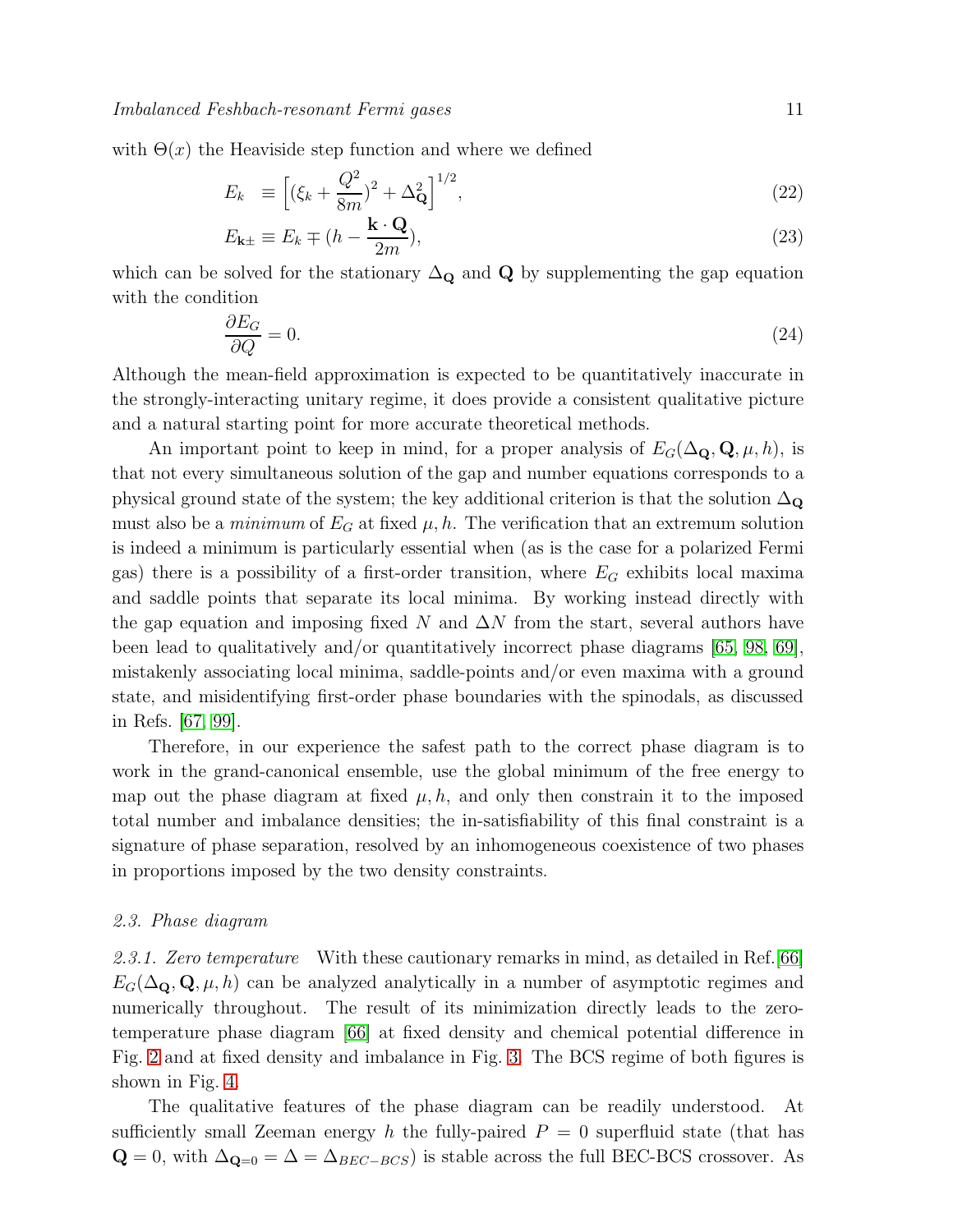

<span id="page-12-0"></span>Figure 2. Mean-field phase diagram of imbalanced Fermi gases, as a function of inverse scattering length and chemical potential difference (Zeeman energy)  $h$ , showing regimes of an imbalanced magnetized superfluid  $(SF_M)$  bounded by  $h_m$  and  $h_{c1}$ , and a strongly-interacting normal Fermi liquid. The region denoted  $SF$  is the balanced BEC-BCS crossover superfluid phase. The central shaded region is a regime of phase separation, where the gas inhomogeneously coexists between two phases. The FFLO region is indicated by an arrow and bounded, to the right of the blue point by  $h_{\text{FFLO}}$ and  $h_{c2}$ ; however it is too small to be seen on this scale. A zoom-in of this region is shown in Fig. [4.](#page-16-0) The red point at  $(-2.37, 6.89)$  is a quantum tricritical point (QTP) separating the first- and second-order transitions from the  $SF<sub>M</sub>$  to the polarized Normal phase. The green point at  $1/(k_F a) \approx 1.01, h \approx 1.5$  is a critical end-point.

first shown by Sarma [\[51\]](#page-35-27), in the BCS regime the paired state cannot accommodate any polarization (except for the  $Q \neq 0$  FFLO state, which we shall neglect for the moment). This follows because the BCS s-wave paired state involves pairing at the Fermi surface and is fully gapped. However, in the presence of a population imbalance, the noninteracting Fermi surfaces have different volumes, determined by the Fermi momenta  $k_{\text{F}\uparrow}$  and  $k_{\text{F}\downarrow}$ , disrupting pairing. With increasing h and at fixed  $\mu$ , then, the BCS state undergoes a first-order transition to an unpaired magnetized normal state. At imposed average density (atom number N) and fixed h, this leads to phase separation for  $h > h_{c1}$ , as shown in Fig. [2.](#page-12-0) Since the polarization only becomes nonzero for  $h > h_{c1}$  in the BCS regime, it is clear that, at fixed polarization  $P$ , one finds phase separation at arbitrarily small P, as shown in Fig. [3.](#page-13-0) Thus, an addition of excess spin- $\uparrow$  atoms to the paired BCS state leads to their spatial phase separation from the paired gas. In contrast, as illustrated in Fig. [3,](#page-13-0) in the deep BEC regime the imposed polarization is accommodated by a transition of the  $P = 0$  molecular superfluid to a polarized superfluid,  $SF_{M}$ , that is a *homogeneous* ground state of condensed molecules and a single-species (fully-polarized) Fermi gas.

The low-h stability of the BEC-BCS superfluid is limited by the lower-critical Zeeman field, that in the weakly-paired BCS regime  $(-1/k_{\rm F}a_{\rm s} \gg 1)$  is of the order  $h_{c1} \sim \Delta_{\rm BCS}/\sqrt{2}$ , exponentially small in  $1/k_{\rm F}a_{\rm s}$  (this is the Clogston limit [\[50\]](#page-35-26)). We define  $h_{c1}$  to be the Zeeman field above which the system phase separates. With decreasing detuning, it grows to  $h_{c1} \sim \epsilon_F$  around the unitary crossover regime  $(-1 < -1/k_F a_s < 1)$ .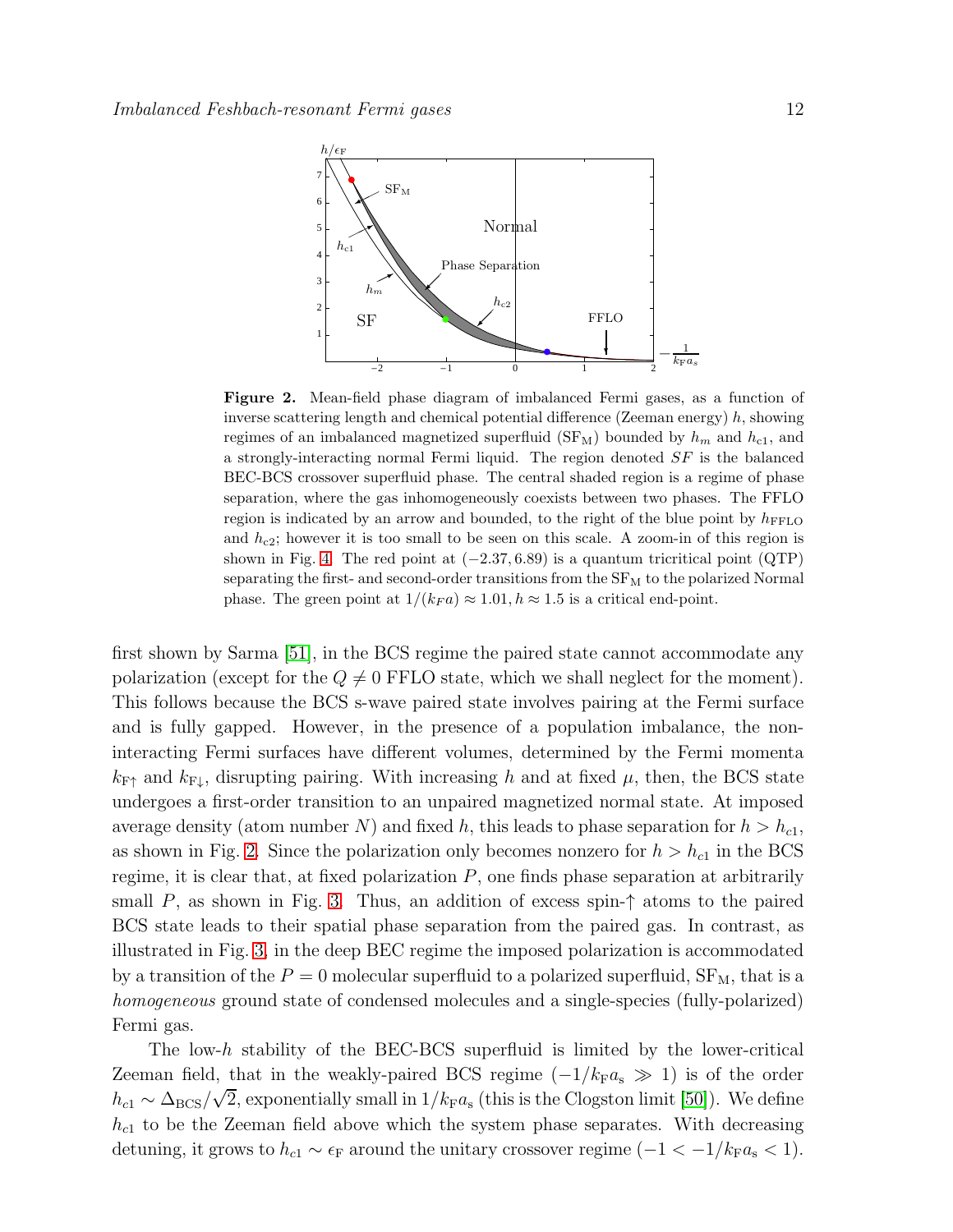

<span id="page-13-0"></span>Figure 3. Mean-field phase diagram of imbalanced Fermi gases, as a function of inverse scattering length and imbalance P, showing regimes of magnetized (imbalanced) superfluid  $(SF_M)$ , FFLO (shaded red, bounded by  $P_{\text{FFLO}}$  and  $P_{c2}$ ) and normal Fermi liquid. The central shaded region is a regime of phase separation, and the red point at  $(-2.37, 1)$  is a quantum tricritical point (QTP). The FFLO phase is only stable to the right of the blue point. The green point at  $1/(k_F a) \approx 1.01, P = 0$  is a critical end-point.

Deep in the BEC regime  $(1/k_F a_s \ll -1)$ , the stability of the BEC-BCS superfluid is instead controlled by the molecular binding energy  $h_m \sim E_b \sim 1/ma_s^2$ .

In the opposite limit of large Zeeman field,  $h > h_{c2}$  (at fixed N), a normal (unpaired) state is clearly stable, with  $h_{c2}$  exponentially small (but larger than  $h_{c1}$ ) in the BCS limit. With decreasing detuning,  $h_{c2}$  grows through  $\sim \epsilon_F$  in the crossover regime and increases further with the binding energy (while satisfying  $h_m < h_{c1} < h_{c2}$ ) deeper in the BEC regime. The high field-induced depaired state is a partially (two Fermi surfaces) or fully (single Fermi surface) polarized normal Fermi liquid,  $\Delta = 0, P \neq 0$ , respectively depending on the Zeeman field strength h and the interaction strength  $1/k_F a$ . Deep in the BEC regime this normal state is fully polarized, characterized by a single-species Fermi surface.

In the deep BCS regime, the interactions are weak and the large  $h$  depaired state is clearly a weakly renormalized polarized Fermi liquid, while in the deep BEC regime the only depaired state is fully polarized  $(P = 1)$ , that is, therefore, noninteracting. In contrast, in the crossover regime  $(-1 < -1/k_{\rm F}a_{\rm s} < 1)$  the interactions are resonant and strong, and therefore cannot be treated perturbatively. Nevertheless one can explicitly demonstrate using many-body  $1/N_f$ -expansion techniques, that (earlier suggestions based on RF spectroscopy notwithstanding [\[72\]](#page-36-10)) this depaired state remains a normal Fermi liquid, albeit a strongly renormalized one [\[90\]](#page-36-28). For example, at unitarity and  $P \to 1^-$  it is characterized by a suppressed quasi-particle residue  $Z = 0.47$ , an enhanced effective mass  $m_* \approx 1.8m$ , and a downward chemical potential shift  $\delta \mu_{\perp} = -1.46\epsilon_F$ .

In the presence of a population imbalance, another possible ground state is the FFLO phase, in which atoms pair at a nonzero center of mass momentum  $Q \simeq k_{\text{F} \uparrow} - k_{\text{F} \downarrow}$ to accommodate the spin-↑ and spin-↓ Fermi-surface mismatch. Within mean-field theory, and assuming the simplest FFLO-type state, Eq. [\(19\)](#page-10-2), in the BCS regime the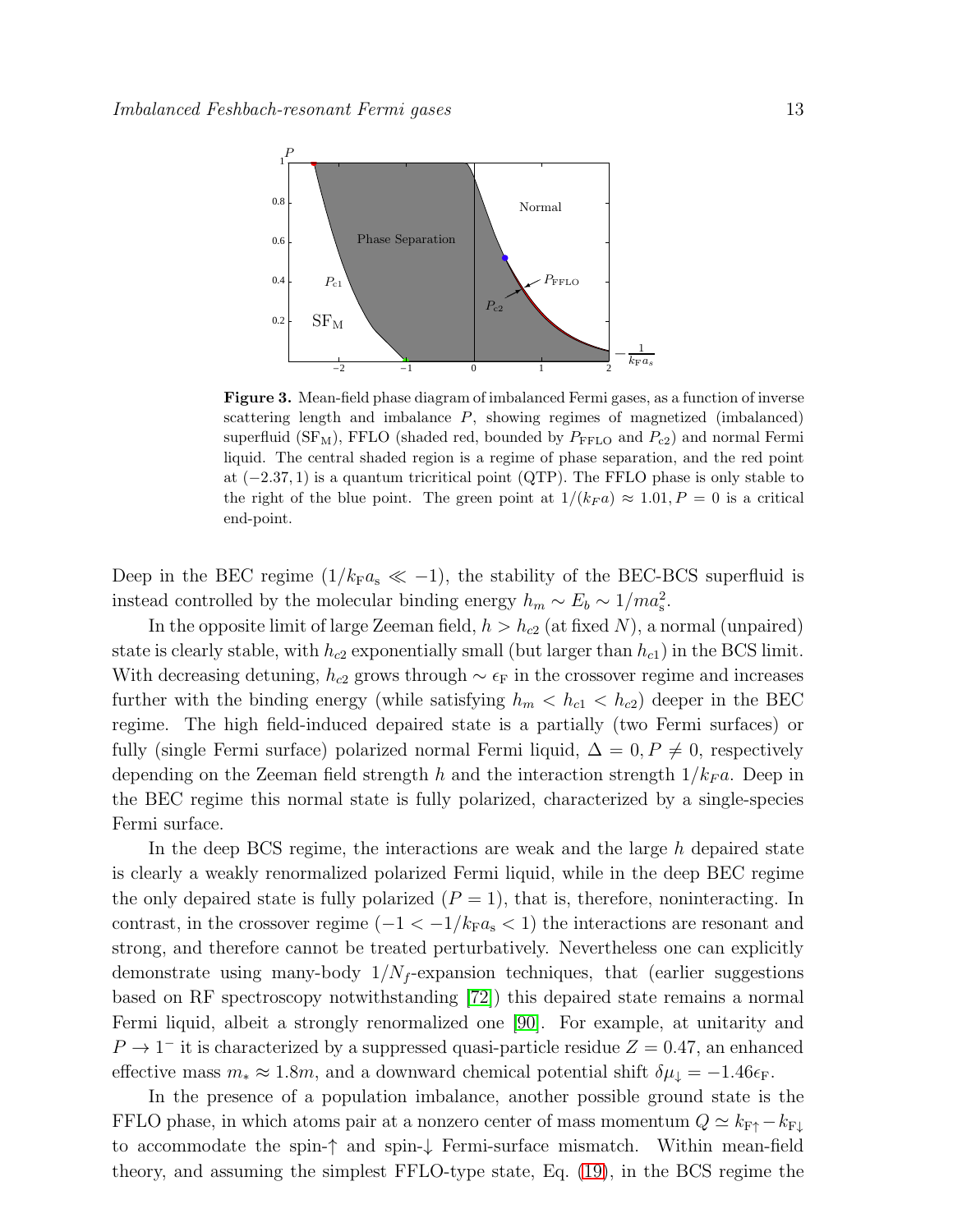above-mentioned first-order transition with increasing  $h$  is into the FFLO phase. With further increase in h the FFLO phase undergoes a continuous transition into the normal phase yielding the phase diagram at fixed h and fixed density shown in Fig. [4a](#page-16-0), and the phase diagram at fixed P and fixed density shown in Fig. [4b](#page-16-0). We observe that the FFLO phase is favored only for a thin sliver of h or P, and for sufficiently *weak* interactions  $|k_{\text{F}}|a_{\text{s}}| < 2$  in the BCS regime. In Sec[.3,](#page-18-0) we discuss FFLO-type states in more detail and the strong effect of fluctuations on them.

Turning to the BEC regime, as illustrated in Fig. [2,](#page-12-0) at large negative detuning  $(-1/k_F a_s < -1)$  and at intermediate Zeeman fields,  $h_m < h < h_{c1}$ , an imposed species imbalance can be accommodated by a homogeneous polarized (imbalanced) superfluid state,  $SF_{M}$  (that we originally dubbed "magnetized superfluid"[\[59\]](#page-35-35))[\[100\]](#page-36-38). This is not surprising as in this regime of strong attractive interactions pairing takes place in real space and a nonzero imbalance corresponds to the addition of a low density of excess fermions to a fluid of tightly-bound molecular bosons. As discussed in Ref. [\[101\]](#page-36-39), this is analogous to the well-studied problem of  ${}^{3}\text{He}{}^{4}\text{He}$  mixtures (and, generally, bosonfermion mixtures  $[102, 103]$  $[102, 103]$ , with fermionic <sup>3</sup>He atoms corresponding to the excess spin- $\uparrow$  fermions and known to exhibit a homogeneous phase (miscible in  ${}^{4}$ He) below a concentration of about 7% (at  $T = 0$ ) [\[104,](#page-37-0) [105\]](#page-37-1).

In the simplest approximation, the  $SF_M$  phase is characterized by a ground state that is the product of a fully polarized majority Fermi sea and a diatomic molecular condensate. This phase is therefore quite novel, as it is a hybrid state displaying stronglypaired superfluidity and gapless fermionic excitations around a single polarized Fermi surface, and is thereby expected to display features (e.g., linear low-temperature heat capacity, superflow, etc.) characteristic to both. The  $SF<sub>M</sub>$  is separated from the balanced  $P = 0$  superfluid by a continuous transition at  $h = h_m$ , the latter set by the binding energy.

However, as illustrated in Figs. [2](#page-12-0) and [3,](#page-13-0) over the large shaded portion of the phase diagram, at intermediate detuning and Zeeman field (and polarization), it is not possible to accommodate a species number imbalance with a homogeneous, single component global minimum of  $E_G$ . This happens whenever two competing groundstate minima become degenerate, and are characterized by two distinct densities and polarizations for the same critical values of chemical potentials. Thus, as is standard for first-order transitions, it is not possible for the system to achieve a homogeneous state with intermediate values of the imposed densities [\[59,](#page-35-35) [66\]](#page-36-4). For the corresponding range of parameters in the shaded region the system thus phase separates [\[61\]](#page-35-37) into two coexisting degenerate ground states with different densities in chemical equilibrium, such that the total imposed number and polarization constraints are satisfied. The resulting phase-separated state can be explicitly accounted for by generalizing the ground-state ansatz to include the possibility of such an inhomogeneous mixture [\[66\]](#page-36-4).

One feature of the above phase diagram that has attracted recent attention is the quantum tricritical [\[106\]](#page-37-2) point (QTP) [\[68,](#page-36-6) [66\]](#page-36-4), appearing at  $-1/(k_{\rm F}a_{\rm s}) \simeq -2.37$  in the mean-field approximation and denoted as a red point Fig. [3.](#page-13-0) It separates a first-order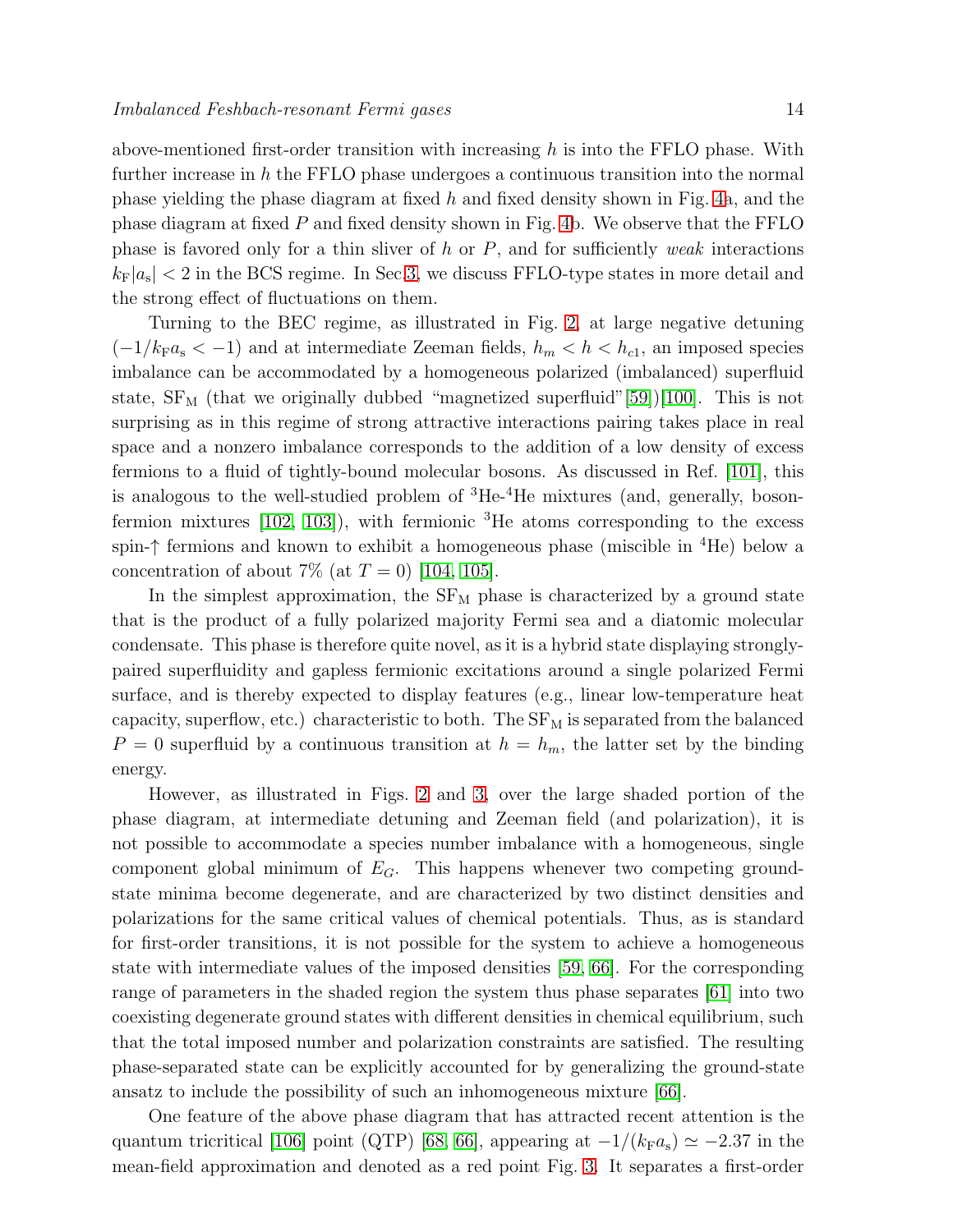(to the right) and second-order (to the left) P-increasing transition out of the polarized superfluid,  $SF_{M}$ . Upon decreasing P from unity, the QTP separates two possible fates of an added spin-down fermion immersed in the polarized Fermi sea: To the left of the QTP, the magnetized superfluid phase appears, as added spin-down atoms form tightly-bound pairs with spin-up atoms, miscible with the remaining spin-up Fermi sea. In contrast, to the right of the QTP, the added spin-↓ atoms will form molecular pairs, that are immiscible with the remaining majority Fermi sea (leading to phase separation to the right of the QTP). The third possibility for the added spin-↓ atoms is to form a spin-↓ Fermi sea. This is realized to the right in the phase diagram, beyond  $-\frac{1}{k_{\text{F}}}$  $\frac{1}{k_{\rm F}a_{\rm s}}\simeq -0.1$ , as seen in Fig. [3,](#page-13-0) where the phase separation region meets the normal Fermi liquid region at  $P \to 1$ .

A similarly interesting region of the phase diagram is the point (marked green in Figs. [2](#page-12-0) and [3\)](#page-13-0) at which the  $SF_{M}$  state emerges (a critical end point, at which a line of second order transitions terminates at a first-order transition). This point is located on the  $P = 0$  axis, at  $-1/(k_{\text{F}}a_{\text{s}}) \simeq -1.01$  in the mean-field approximation and separates first- and second-order transitions, with increasing  $P$ , out of the fully paired, balanced BEC-BCS superfluid.

The above outlined mean-field phase diagram is in qualitative agreement with recent QMC calculations [\[95\]](#page-36-33), with the quantitative discrepancies primarily traceable to the neglect, within mean field theory, of normal state interactions [\[107\]](#page-37-3). The latter lower the normal state free-energy and corresponding  $P_{c2}$  below their mean-field values. Indeed, recent experiments [\[108,](#page-37-4) [109\]](#page-37-5) have observed the  $P_{c2}$  phase boundary (but not the FFLO phase) in qualitative agreement with Fig. [3,](#page-13-0) finding, at unitarity,  $P_{c2} \simeq 0.3-0.36$  (Fig.2 in Ref. [\[109\]](#page-37-5)) significantly below its mean-field prediction of  $P_{c2}^{mf} \simeq 0.93$ , but quite close to the result of the large-N expansion [\[83\]](#page-36-21) of  $P_{c2}^{largeN} \simeq 0.302$  and the QMC result [\[95\]](#page-36-33) of  $P_{c2}^{QMC} \simeq 0.4$ .

However, experiments have not yet detected the  $P_{c1}$  boundary separating the  $SF_M$ and phase separation regimes, although the finite-temperature  $SF<sub>M</sub>$  phase has been observed; mean-field theory and QMC predict similar values for  $P_{c1}$ . To compare, we note that the tricritical point at  $P = 1$  occurs at  $(k_{\rm F}a_{\rm s})^{-1} = 2.37$  in MFT and  $(k_F a_s)^{-1} = 2.14$  within QMC [\[95\]](#page-36-33). Additionally, the onset of the SF<sub>M</sub> phase occurs at  $(k_{\rm F}a_{\rm s})^{-1} = 1.01$  in MFT and at  $(k_{\rm F}a_{\rm s})^{-1} = 0.53$  within QMC [\[95\]](#page-36-33).

One regime in which the problem simplifies (while still exhibiting strong-correlation effects) is the extreme polarized limit  $P \to 1^-$  of a small density of spin- $\downarrow$  atoms in a Fermi sea of spin-↑ atoms, with the limiting case of one "impurity" spin-↓ atom immersed in the majority (spin-↑) Fermi sea. This problem has been studied using variational wavefunction [\[110,](#page-37-6) [111\]](#page-37-7) and Monte Carlo [\[112\]](#page-37-8) techniques, finding that one spin-↓ Fermi atom interacts strongly with the spin-↑ Fermi sea (forming a "polaron"), as reflected in values of the quasiparticle residue Z, effective mass  $m_*$  and chemical potential  $\delta \mu_{\downarrow}$  that deviate from that of free fermions. These polarons have been subsequently observed in experiments studying the  $P \to 1^-$  limit, obtaining (at unitarity)  $Z \approx 0.39$  [\[73\]](#page-36-11),  $m_* \approx 1.17m$  [\[74\]](#page-36-12), and  $\delta \mu_{\downarrow} \approx -0.64\epsilon_F$  [\[73\]](#page-36-11), values that are in good agreement with QMC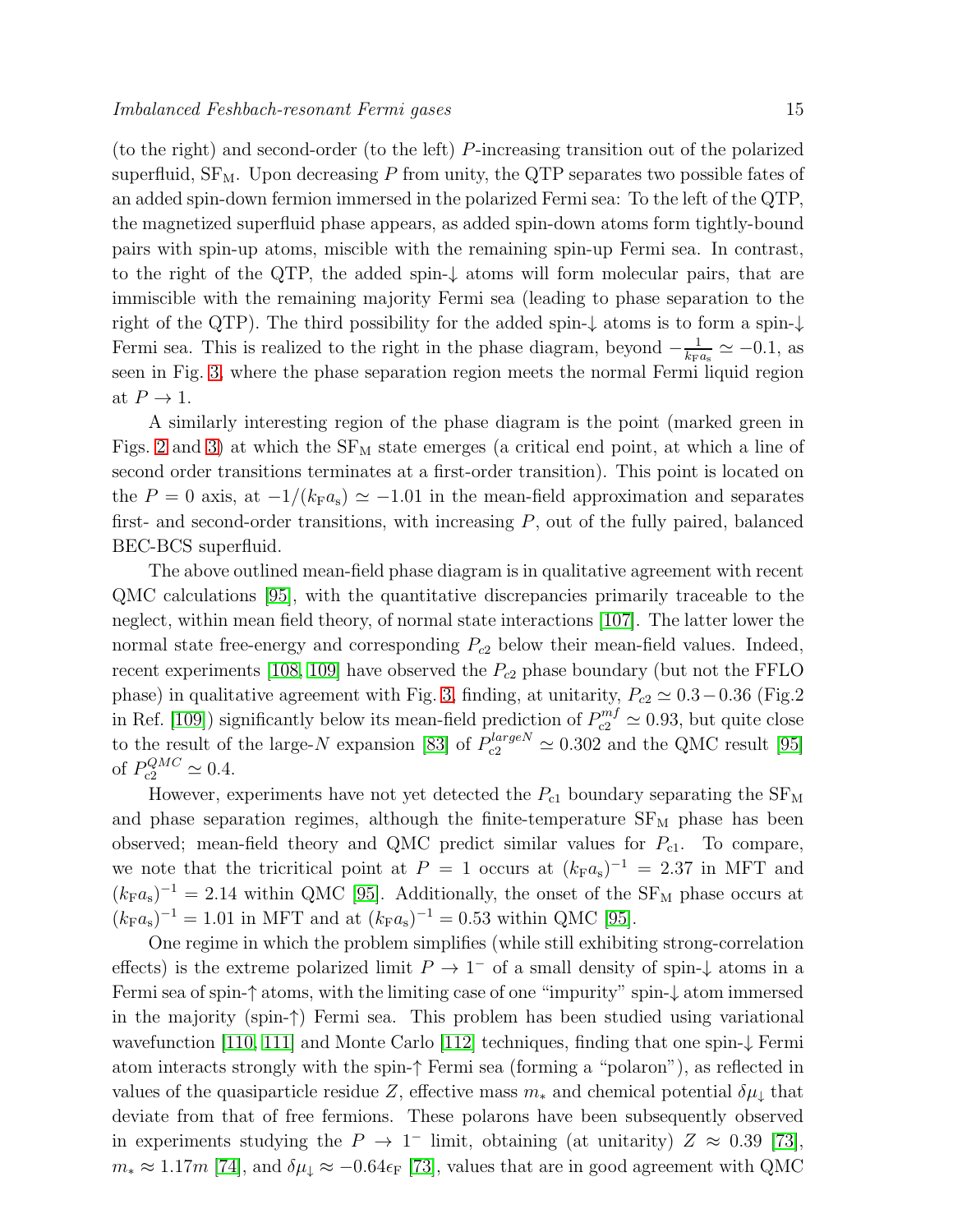

<span id="page-16-0"></span>**Figure 4.** Panel a is a zoom-in of the phase diagram of Fig. [2](#page-12-0) at fixed h and inverse scattering length. Panel b is a zoom-in of the phase diagram of Fig. [3](#page-13-0) at fixed  $P$  and inverse scattering length. The horizontal axes are the same in the two panels. In each, the FFLO phase is only stable to the right of the blue point (as in Figs. [2](#page-12-0) and [3\)](#page-13-0).

and variational theories. Upon increasing the strength of the attractive interactions into the BEC regime, around  $1/k_F a \approx 1.27$  a phase transition is predicted [\[113\]](#page-37-9) from a polaron-like state of the minority atom dressed by the majority Fermi sea (characterized by a nonzero fermionic pole with a finite residue  $Z < 1$ ) to a bosonic molecule dressed by the (majority) polarized Fermi sea and characterized by a vanishing residue of the fermionic pole  $(Z \to 0)$ . The properties of the latter state have been recently analyzed by a molecular variational wavefunction [\[113,](#page-37-9) [114\]](#page-37-10), thereby constructing a phase diagram analogous to Fig. [2.](#page-12-0)

In addition to the basic (and well accepted) qualitative features of the imbalanced resonant paired superfluid, summarized by Figs. [2,](#page-12-0)[3,](#page-13-0) and [4,](#page-16-0) a number of additional phases have been suggested that are not captured by the simplest mean-field ansatz. These include breached pair phases [\[60\]](#page-35-36), deformed Fermi surface (nematic) phases [\[115,](#page-37-11) [116\]](#page-37-12), possible further instabilities of the fully-polarized Fermi sea of the  $SF_{\rm M}$  phase [\[101\]](#page-36-39), and a number of more exotic fluctuation-driven FFLO-type phases that we discuss in Sec. [3.](#page-18-0)

*2.3.2. Non-zero temperature* Soon after the zero-temperature phase diagram in Fig. [3](#page-13-0) was established [\[59,](#page-35-35) [66\]](#page-36-4), the analysis was generalized to a finite temperature[\[68,](#page-36-6) [69,](#page-36-7) [70,](#page-36-8) [71\]](#page-36-9), as illustrated in Fig[.5.](#page-17-0) As usual, the finite-temperature thermodynamics and the corresponding phase diagram emerges from the minimization of the free energy  $F$ , that for the imbalanced resonant Fermi gas (because of a number of possible extrema) must be done with care similar to that of the zero-temperature case. While the  $T = 0$  phase diagram is largely established (despite an ongoing search for the FFLO phase, remaining questions about its extent to smaller imbalance, and the need for more detailed studies of the  $SFM$ , the status of the finite-T phase diagram in the strongly-interacting regime is more uncertain. The basic reasons for this can be traced to the original analysis by Nozieres and Schmitt-Rink [\[32\]](#page-35-8) on the finite temperature balanced paired Fermi gas and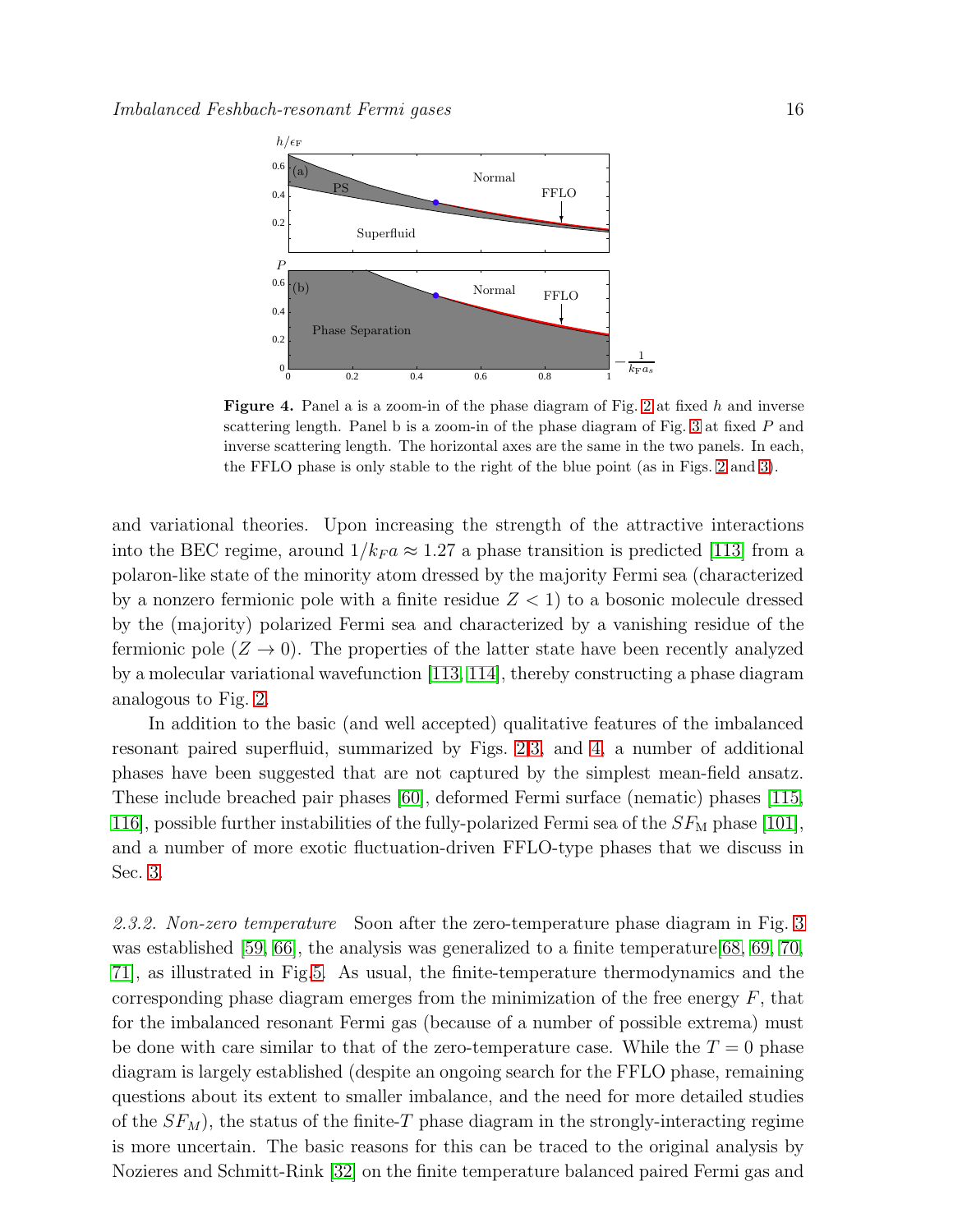

<span id="page-17-0"></span>Figure 5. A schematic phase diagram for fixed detuning, illustrating an extension of the ground-state phase diagram, Fig. [3,](#page-13-0) to finite  $T$ , supported by theoretical calculations in the narrow-resonance regime [\[68\]](#page-36-6). The red dot is a tricritical point. For  $-\frac{1}{k_{\text{F}}}}$  $\frac{1}{k_{\text{F}}a_{\text{s}}}$  > -2.37, to the right of the QTP, the phase boundaries  $P_{c1}$  and  $P_{c2}$  extend to finite  $T$ , merging at a tricritical point. In the regime where the FFLO can be stable, one expects a sliver of FFLO phase along the  $P_{c2}$  boundary. The schematic phase diagram depicts a putative regime of detuning, where at  $T \to 0$ ,  $P_{c1} > 0$  and  $P_{c2}$  < 1. Such a regime does not appear within the mean-field approximation, but is found in QMC calculations [\[95\]](#page-36-33).

its BEC-BCS crossover. While the simple BEC-BCS variational mean-field wavefunction gives a reasonable approximation for  $T = 0$  properties across the phase diagram, for the gas at finite temperature one must include the effect of thermally excited molecular pairs and fermionic single-particle excitations to obtain a reasonable  $T_c$ . Because these excitations are expected to be strongly interacting around the unitary regime (FR point) a quantitatively trustworthy description remains a challenging open problem for both balanced and imbalanced gases.

However, quantitative predictions for phase boundaries notwithstanding, it is likely that the form of the finite-T phase diagram, predicted by Ref. [\[68\]](#page-36-6) via a controlled narrow resonance two-channel model analysis [\[27,](#page-35-3) [20,](#page-34-19) [59,](#page-35-35) [66\]](#page-36-4) is qualitatively correct. The finite-T phase diagram, illustrated Fig. [5](#page-17-0) is reminiscent of the phase diagram of <sup>3</sup>He<sup>-4</sup>He mixtures.

A number of new ingredients emerge at finite temperature. Because (in contrast to the fully-gapped BEC-BCS paired ground state) "spin"-ful quasi-particles can carry a finite imbalance, at finite temperature a chemical potential imbalance  $h$  always induces a nonzero species polarization. Thus at finite  $T$  the BEC-BCS singlet superfluid state will no longer be distinguished from the  $SF_M$  by a vanishing polarization. Therefore at nonzero temperature  $h_m$  is a crossover, that at low temperature is expected to remain relatively sharp. On the BCS side of the resonance at low T the first-order transition out of the paired BCS superfluid is expected to survive, though likely to reduce in strength.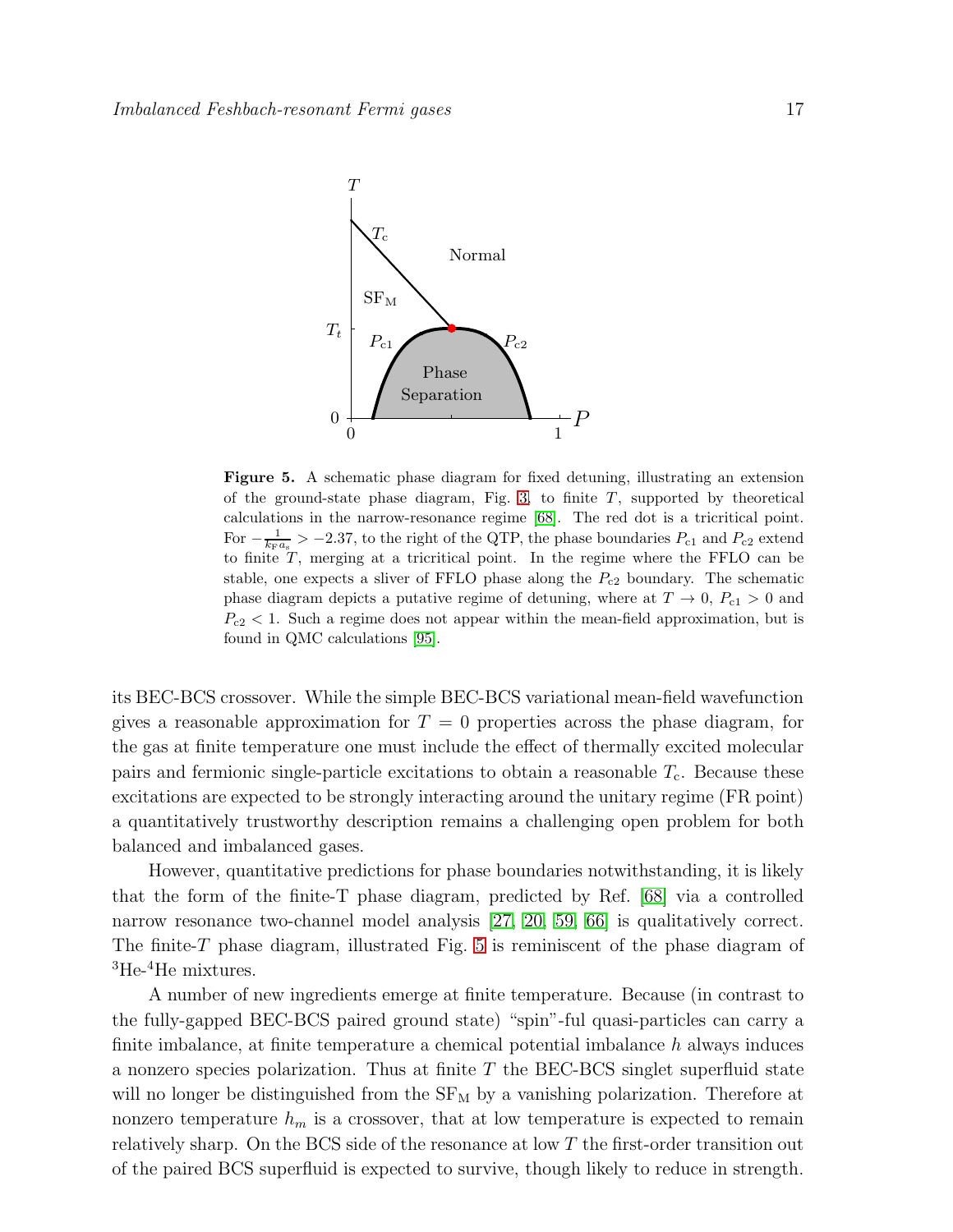Another finite temperature effect is the migration of the zero-temperature tricritical point of Fig. [3](#page-13-0) into the  $P < 1$  regime [\[68,](#page-36-6) [70,](#page-36-8) [117\]](#page-37-13), as illustrated in Fig. [5.](#page-17-0) Finally, as we will discuss below, a strikingly more significant qualitative effect of thermal fluctuations is predicted to arise in the putative unidirectional FFLO states[\[126\]](#page-37-14). The enhanced role of fluctuations in such periodically paired superfluids is associated with underlying rotational and translational invariance that is spontaneously broken. As we will discuss in more detail in the next section, fluctuations lead to universal power-law density correlations in the LO state, and a melting of the translational order (that can liberate fractional charge dislocations and vortices) and induce quantum nematic phases.

### <span id="page-18-0"></span>3. Fulde-Ferrell-Larkin-Ovchinnikov superfluid

One of the more interesting alternatives to the resolution of the species-imbalance imposed frustration is the Fulde-Ferrell-Larkin-Ovchinnikov (FFLO)[\[96,](#page-36-34) [97\]](#page-36-35) superfluid. In this state the Fermi surface mismatch is accommodated by finite momentum pairing, that in its most generic form is a paired supersolid, that is somewhat of a holy grail in condensed matter physics. First proposed more than 45 years ago, this enigmatic paired state has been explored extensively in the context of solid state superconductors and high-energy physics systems [\[43,](#page-35-19) [44\]](#page-35-20). However, with the exception of recent promising experiments on  $CeCoIn<sub>5</sub>[118, 119]$  $CeCoIn<sub>5</sub>[118, 119]$  $CeCoIn<sub>5</sub>[118, 119]$ , the FFLO state has so far eluded definitive observations.

#### *3.1. Theoretical description*

The existence of the FFLO state is most easily detected, theoretically, through a transition from the polarized normal state upon reduction of the chemical potential difference,  $h$  (or equivalently, by reduction of the species imbalance). Assuming (and verifying a posteriori) a continuous (or *weakly* first-order) N-FFLO transition, a perturbative treatment via a Landau expansion in the pairing order parameter  $\Delta_{\mathbf{Q}},$ defined by  $\Delta(\mathbf{x}) = \sum_{\mathbf{Q}_n} \Delta_{\mathbf{Q}_n} e^{i\mathbf{Q}_n \cdot \mathbf{x}}$ , is justified. Standard analysis gives Landau free energy density

$$
\mathcal{H}_{GL} = \sum_{\mathbf{Q}} \Delta_{\mathbf{Q}}^* \varepsilon_Q \Delta_{\mathbf{Q}} + \sum_{\mathbf{Q}_1, \mathbf{Q}_2, \mathbf{Q}_3} v_{\mathbf{Q}_1, \mathbf{Q}_2, \mathbf{Q}_3, \mathbf{Q}_4} \Delta_{\mathbf{Q}_1}^* \Delta_{\mathbf{Q}_2} \Delta_{\mathbf{Q}_3}^* \Delta_{\mathbf{Q}_4} + \dots, (25)
$$

where translational invariance constrains  $\varepsilon_Q$  to be a function of the magnitude of Q only,  $\mathbf{Q}_4 = \mathbf{Q}_1 - \mathbf{Q}_2 + \mathbf{Q}_3$ ,  $\Delta_{\mathbf{Q}}$  is a Fourier transform of  $\Delta(\mathbf{x})$ , and

$$
\varepsilon_Q \approx \frac{3n}{4\epsilon_F} \left[ -1 + \frac{Q^2}{2\gamma\mu} + \frac{1}{2} \ln \frac{v_F^2 Q^2 - 4h^2}{\Delta_{\rm BCS}^2} + \frac{h}{v_F Q} \ln \frac{v_F Q + 2h}{v_F Q - 2h} \right],\tag{26}
$$

obtained either by a direct Landau expansion[\[97\]](#page-36-35) or via expansion of the Bogoliubov-de Gennes (BdG) equation[\[66\]](#page-36-4) to quadratic order in  $\Delta_{\mathbf{Q}}$ . Simple analysis shows that  $\varepsilon_Q$ has a minimum at  $|{\bf Q}| \approx 1.81 \Delta_{BCS}/\hbar v_F \approx 0.58/\xi_0$ , infinitely degenerate with respect to the detailed nature of the FFLO state, thereby leaving the quartic interactions to lift this degeneracy, i.e., to select the set of  $\mathbf{Q}$ 's defining a specific type of the FFLO state.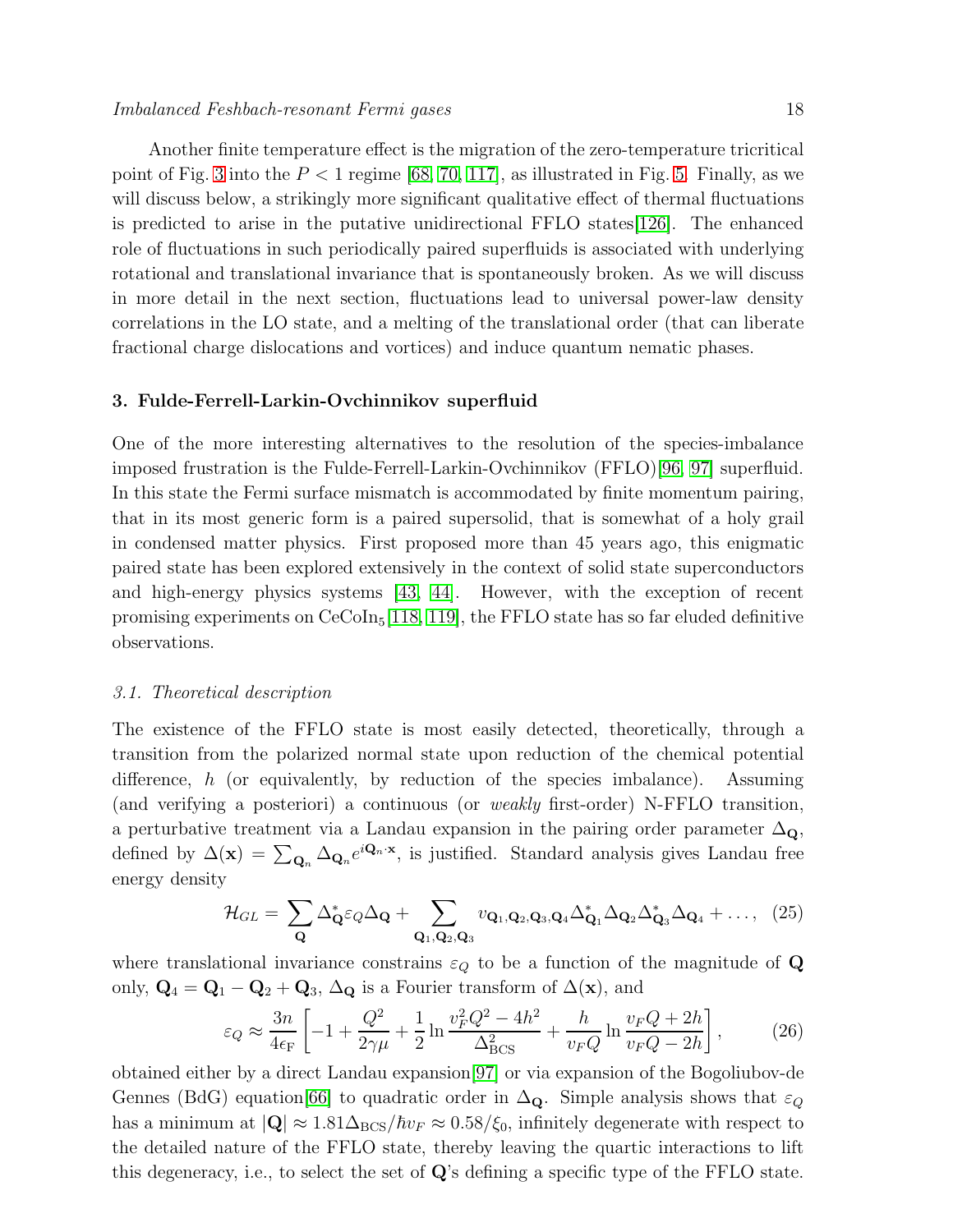As first demonstrated by LO, just below  $h_{c2}$  it is the  $\pm Q$  periodic (cosine) state that is selected.

However, the above treatment cannot be justifiably extended far below  $h_{c2}$ , down to the transition to the uniform fully-paired superfluid state near  $h_{c1}$ . There, the order parameter is no longer small and therefore must be treated nonperturbatively. Namely, a complete functional dependence of  $\mathcal{H}[\Delta(\mathbf{x})]$  may need to be taken into account, and an arbitrary form of  $\Delta(\mathbf{x})$  (arbitrary set of Fourier harmonics  $\Delta_{\mathbf{Q}}$ ) must be considered.

The findings of LO [\[97\]](#page-36-35) motivate one to focus on a unidirectional FFLO order characterized by a colinear set of the  $Q_n$ . Under this restriction, FFLO states fall into two, LO and FF universality classes. The LO (FF) states are characterized and distinguished by breaking (preserving) translational and preserving (breaking) timereversal symmetries. The low-energy properties of such states can be well captured with a single Q pair (LO) and a single Q wave vector (FF) approximations, as we describe below. However, the analysis of energetics of these states far below  $h_{c2}$  requires the aforementioned fully nonlinear analysis.

In principle this can be accomplished through a BdG treatment. However, its analytical solution (outside 1d) is only tractable for a single Q FF state. This approach predicts a narrow sliver of FF state near  $h_{c2}$ , that closes down at  $-1/k_{\rm F}a_{\rm s} \approx 0.46$ , as the strongly coupled regime is entered [\[59,](#page-35-35) [66\]](#page-36-4). The most direct interpretation of this finding is reflected in our  $T = 0$  phase diagram in Fig. 3[\[59,](#page-35-35) [66\]](#page-36-4), and is quite pessimistic for the observation of any of the FFLO states due to its narrow range of stability and the trap induced cloud inhomogeneity.

However, an alternative, more optimistic scenario is suggested by early numerical treatments of 2d and 3d BdG equations[\[120,](#page-37-17) [121\]](#page-37-18), exact 1d solution [\[122\]](#page-37-19), density functional theory results [\[123\]](#page-37-20), and recent findings of a negative domain-wall energy in an otherwise uniform singlet BCS superfluid[\[124,](#page-37-21) [125\]](#page-37-22). These fully nonlinear (in  $\Delta(\mathbf{x})$  findings support the idea that a LO-type periodic superfluid state of domainwalls (corresponding to a large set of colinear wavevectors in  $\Delta(\mathbf{x})$ ) may be significantly more stable down to the vicinity of  $h_{c1}$ . The LO state can be thought of as a periodically ordered *micro*-phase separation between the normal and BCS states, that thus naturally replaces the *macro*-phase separation ubiquitously found in the BEC-BCS detuningpolarization phase diagram. In Fig. [6,](#page-20-0) we show a proposed phase diagram, assuming that the SF-LO phase transition is indeed continuous and occupies a wider regime of the phase diagram than the mean-field prediction (see Ref. [\[125\]](#page-37-22)).

Despite the extended history of FFLO states, only recently has the role of quantum and thermal fluctuations been understood[\[126\]](#page-37-14). This study developed Goldstone mode models for the LO and FF universality classes and analyzed the corresponding beyondmean-field phenomenology. Focusing on the more stable LO state[\[97,](#page-36-35) [120,](#page-37-17) [121,](#page-37-18) [125,](#page-37-22) [124\]](#page-37-21), it was demonstrated that in contrast to the conventional (uniform) superfluid and FF states, the LO superfluid exhibits *two* Goldstone modes,  $\theta_{\pm Q}$ , corresponding to two primary order parameters  $\Delta_{\pm \mathbf{Q}}$  (with phases for high harmonics locked to these two). Equivalently, low-energy fluctuations are characterized by the superfluid phase,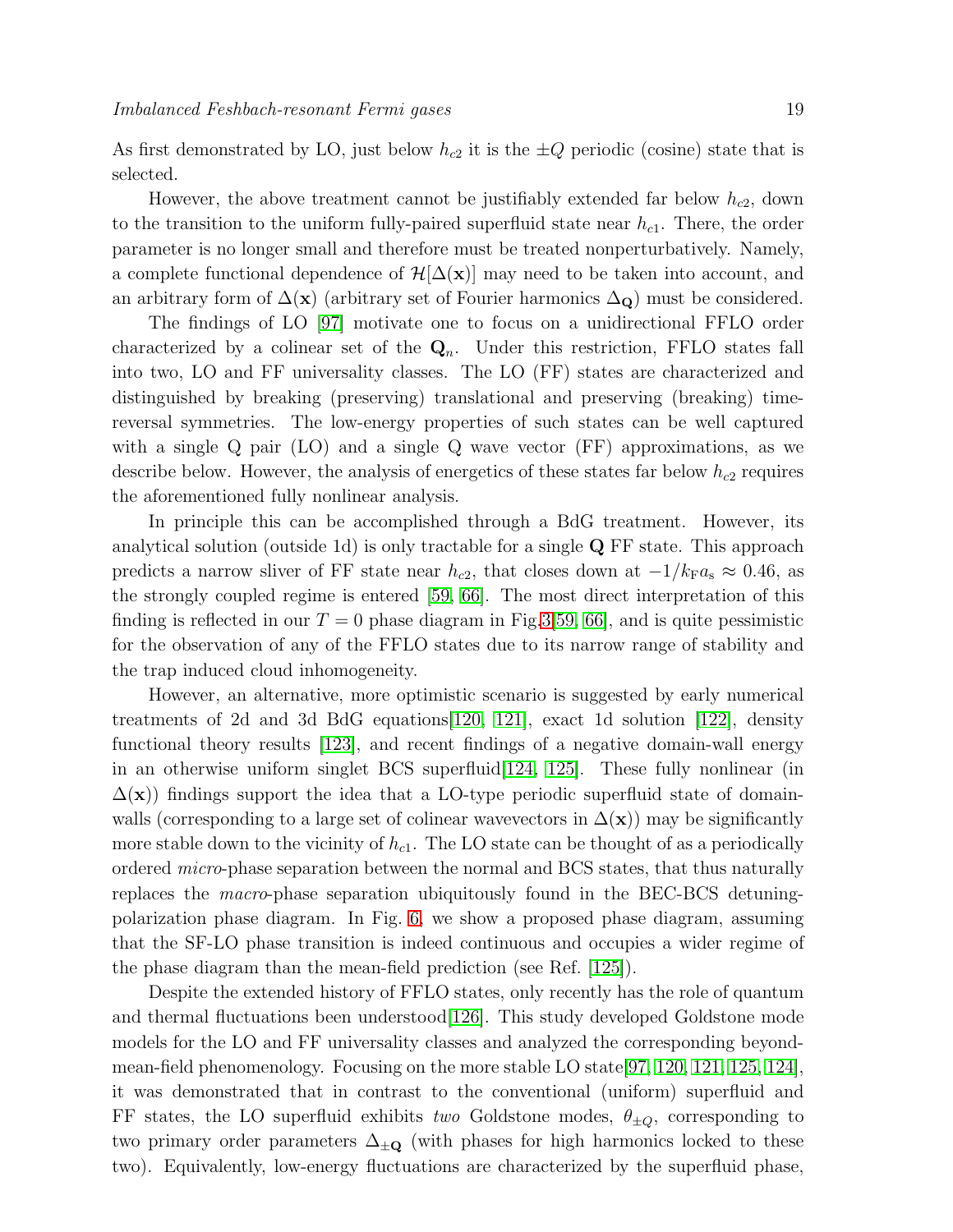

<span id="page-20-0"></span>**Figure 6.** Proposed schematic phase diagram of  $\Delta N/N$  vs.  $1/(k_{\text{F}}a_{\text{s}})$ , showing LO liquid crystal phases replacing phase-separated (PS) regime. The three points are the same as in Fig. 3, defining the limits of stability of the surrounding phases. The lower panel shows symmetry-allowed 3d transition scenarios as a function of temperature to the normal-nematic (N-Nm), normal-isotropic (N-I), normal-smectic  $(N-Sm_{2O})$ , and "charge"-4 superfluid-nematic  $(SF_4-Nm)$  phases. Currently, no microscopic calculations exist that assess which of the three possible scenarios are actually realized in imbalanced Fermi gases and in what range of detuning.

 $\theta_{sc} = (\theta_+ + \theta_-)/2$  and the domain-wall phonon,  $u = \theta_{sm}/Q = (\theta_+ - \theta_-)/2Q$ , with the LO order parameter (in a single  $\pm Q$  approximation) given by

<span id="page-20-1"></span>
$$
\Delta_{LO}(\mathbf{x}) = 2\Delta_{Q}e^{i\theta_{sc}(\mathbf{x})}\cos{(\mathbf{Q}\cdot\mathbf{x} + \theta_{sm}(\mathbf{x}))}.
$$
\n(27)

The LO order parameter is a product of a superfluid order parameter and a unidirectional spontaneously oriented (along Q) Cooper-pair density wave, i.e., it simultaneously exhibits the off-diagonal long-range order and smectic order.

Symmetry arguments supported by detailed microscopic calculations [\[126\]](#page-37-14) show that the low-energy modes of the LO state involve two coupled smectics (with the layer normal taken to lie along  $\mathbf{x}_{\parallel}$ , with moduli derivable from the BCS theory:

$$
\mathcal{H}_{LO} = \frac{K}{2} (\nabla^2 u)^2 + \frac{B}{2} \left( \partial_{\parallel} u + \frac{1}{2} (\nabla u)^2 \right)^2 + \frac{\rho_s^i}{2} (\nabla_i \theta_{sc})^2, \tag{28}
$$

a form that is familiar from studies of conventional smectic liquid crystals, with rotational invariance encoded through the vanishing of the  $(\nabla_{\perp}u)^2$  modulus and the specific form of the nonlinear elastic terms. The LO state is found to be a highly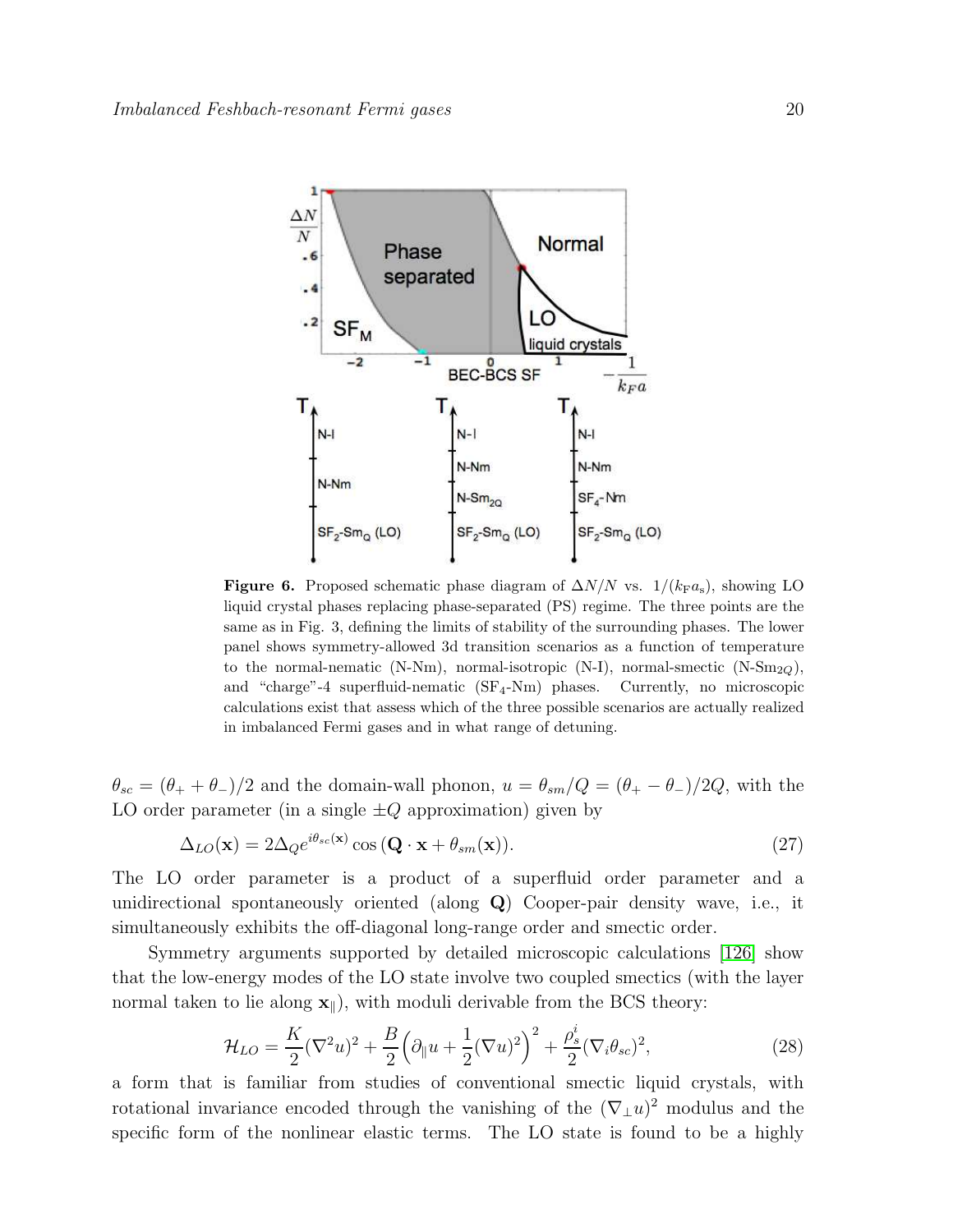anisotropic superfluid with the ratio of superfluid stiffnesses given by

<span id="page-21-0"></span>
$$
\rho_s^{\perp}/\rho_s^{\parallel} = \frac{3}{4} \left(\Delta_Q/\Delta_{\rm BCS}\right)^2 \approx \ln(h_{c2}/h) \ll 1,\tag{29}
$$

vanishing for  $h \to h_{c2}^-$ . The FF state is found to be even more exotic, characterized by an identically vanishing transverse superfluid stiffness, a reflection of the rotational invariance of the spontaneous current to an energy-equivalent ground state.

Thus, a resonant imbalanced Fermi gas confined to an isotropic trap is a natural realization of a quantum (superfluid) liquid crystal that, unlike the solid state analogs, is not plagued by the underlying lattice potential that explicitly breaks continuous spatial symmetries.

It has been demonstrated [\[126\]](#page-37-14) that in 3d the long-range LO order is stable to quantum fluctuations, but is marginally unstable at any nonzero  $T$ . The resulting superfluid state is an *algebraic* phase, characterized by universal *quasi*-Bragg peaks and correlations that admit an asymptotically exact description. In contrast, putative crystalline LO phases[\[127\]](#page-37-23) with multiple noncolinear ordering wavevectors are stable against thermal fluctuations. The resulting state is also found[\[126\]](#page-37-14) to exhibit an unusual topological excitation – a half vortex bound to a half dislocation – allowed by the above form of  $\Delta(\mathbf{x})$  in Eq. [\(27\)](#page-20-1).

In 2d, at nonzero T, the state is also an *algebraic* phase, exhibiting universal power-law phonon correlations, controlled by a nontrivial exactly calculable fixed point. However, it displays short-range positional order with Lorentzian structure-function peaks, and is thus unstable to the proliferation of dislocations. The resulting state is either a "charge"-4 (four-fermion condensate) superfluid (with order parameter  $\Delta_{sc}^{(4)}$  ∼  $\Delta^2 \approx \frac{1}{2} \Delta_Q^2 e^{i2\theta_{sc}}$ , or a non-superfluid nematic, depending on the relative energetics of the aforementioned integer and half-integer vortex-dislocation defects. The latter normal nematic state is a (complementarily described [\[128\]](#page-37-24)) deformed Fermi surface state [\[115,](#page-37-11) [116\]](#page-37-12), that is another exotic candidate for a strongly interacting, imbalanced Fermi gas.

The unbinding of various combinations of topological defects (dislocations and vortices) yields predictions for a number of other interesting phases[\[126\]](#page-37-14). These include two types of aforementioned orientationally-ordered but statistically homogeneous (dislocations are unbound) nematic states, one where superfluidity is completely destroyed ("normal" nematic, N-Nm) and another in which 4-atom superfluid order accompanies the orientational nematic order ("superfluid" nematic,  $SF_4-Nm$ ). Another state is the "normal" smectic phase,  $N-Sm_{2O}$ , emerging from the LO state by proliferation of vortices, that destroy the superconducting phase coherence, but retain the periodic density layering. The three possible symmetry-allowed scenarios for transitions between these liquid crystal phases as a function of temperature are illustrated in the lower panel of Fig. [6.](#page-20-0) Currently, no microscopic calculations exist that assess which of the three possible scenarios are actually realized in imbalanced Fermi gases and in what range of detuning.

A complete low-energy description of these LO liquid crystal states must take the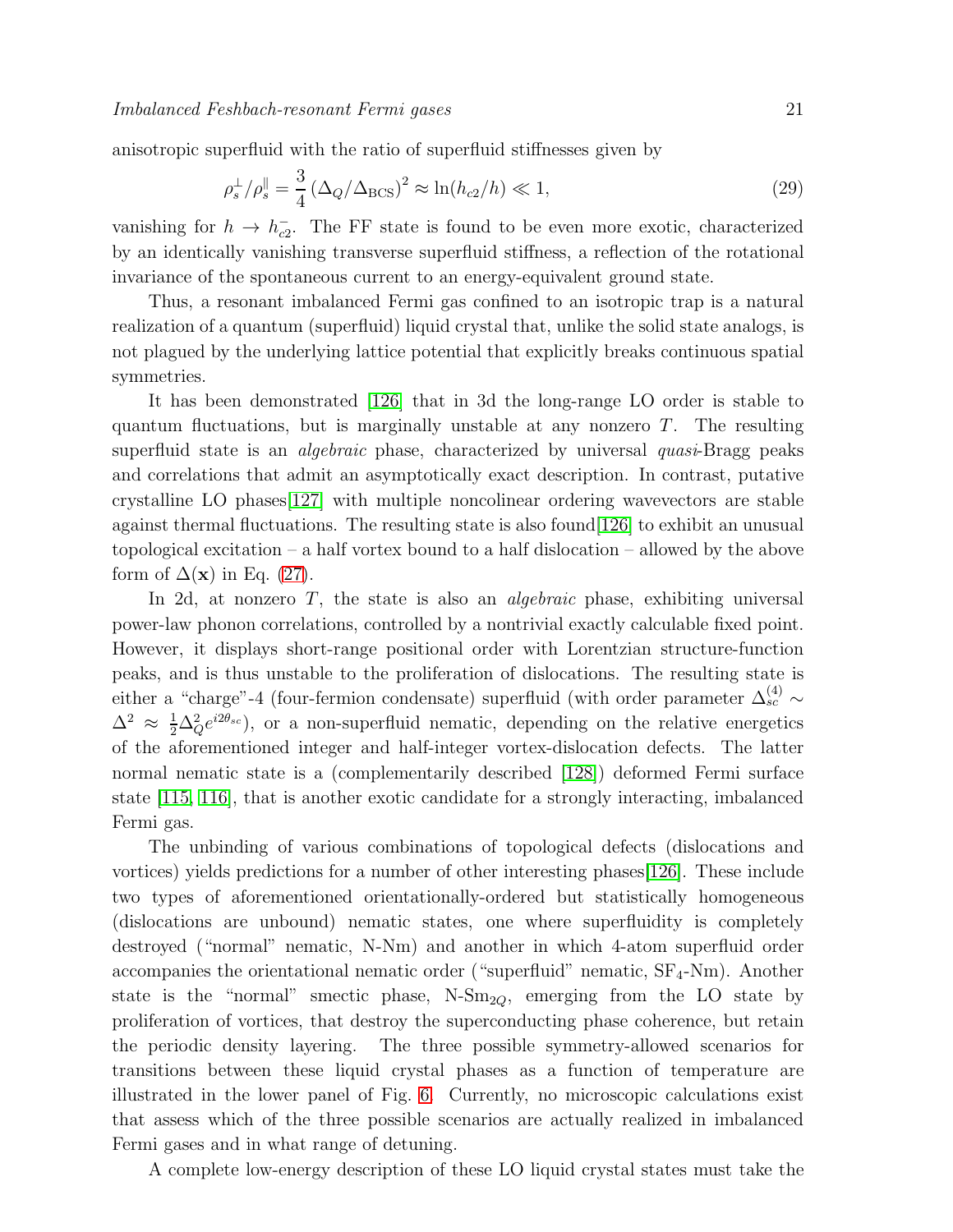gapless fermionic excitations into account, in addition to the above bosonic Goldstone modes. As with other analogous problems [\[115\]](#page-37-11), these are expected to lead to the Landau-like damping of the Goldstone modes  $\theta_{sc}$ , u, and a finite fermionic quasi-particle lifetime. So far, this difficult problem has not been addressed.

## *3.2. Experimental predictions*

The possibility of the observation of conventional FFLO states has been discussed at length [\[62,](#page-36-0) [129,](#page-37-25) [59,](#page-35-35) [66\]](#page-36-4). Bragg peaks (reflecting *spontaneous* periodicity) observed in time of flight [\[66\]](#page-36-4) experiments and the spectra of collective breathing modes[\[130\]](#page-37-26) are two prominent signatures. It has been recently emphasized that the FFLO states may be energetically stabilized in a quasi-1d geometry[\[131\]](#page-37-27).

In the inhomogeneous environment of the trap there are a number of constraints on the observation of FFLO states and the fluctuation phenomena discussed above. Near  $h_{c2}$  the LO period  $\lambda_Q = 2\pi/Q_0$  is bounded by the coherence length (that near unitarity can be as short as  $\sim R/N^{1/3}$ , where R is the trapped condensate radius and N is the total number of atoms), and thus  $\ll R$  and in this regime the trap can be treated via a local density approximation (LDA). For  $\lambda_Q \ll R$ , LDA predicts a weak pinning of the LO smectic, that can be estimated via finite size scaling, with trap size  $R$  cutting off  $\langle u^2 \rangle \sim \eta \log(R/\lambda_Q)$ , leading to  $\langle \Delta_{LO} \rangle \sim (\lambda_Q/R)^{\eta} \ll 1$  that no longer truly vanishes although it is still strongly suppressed. We expect the predicted strong-fluctuation effects to be experimentally accessible. We note, for example, that Kosterlitz-Thouless phase fluctuation physics has been reported in 2d trapped superfluids[\[41\]](#page-35-17), despite the finite trap size. However, a more detailed analysis of the trap effects, necessary near  $h_{c1}$ for a quantitative comparison with experiments, remains to be done.

Other experimental signatures of the LO state include vortex fractionalization, where the basic superfluid vortex is half the strength of a vortex in a regular paired condensate. This should be observable via a doubling of the vortex density in a rotated state. Also under rotation, the high superfluid anisotropy Eq. [\(29\)](#page-21-0) is expected to lead to an imbalance-tunable strongly anisotropic vortex core and a lattice that is highly stretched along Q. Bragg peaks in the time-of-flight images can distinguish the periodic  $SF<sub>2</sub>-Sm<sub>Q</sub>$  (superfluid smectic) state from the homogeneous  $SF<sub>4</sub>-Nm$  (superfluid nematic), which are in turn distinguished from the  $N-Sm_{2O}$  and  $N-Nm$  (normal smectic and nematic) by their superfluid properties, periodicity, collective modes, quantized vortices, and condensate peaks. Thermodynamic signatures can identify the corresponding phase transitions.

## <span id="page-22-0"></span>4. Local density approximation

One of the principal experimental probes of ultra-cold atomic gases is the measurement of the local atom density of the trapped cloud. Thus, quite generally, detailed theoretical predictions for the phases and phenomena of cold polarized Fermi gases must account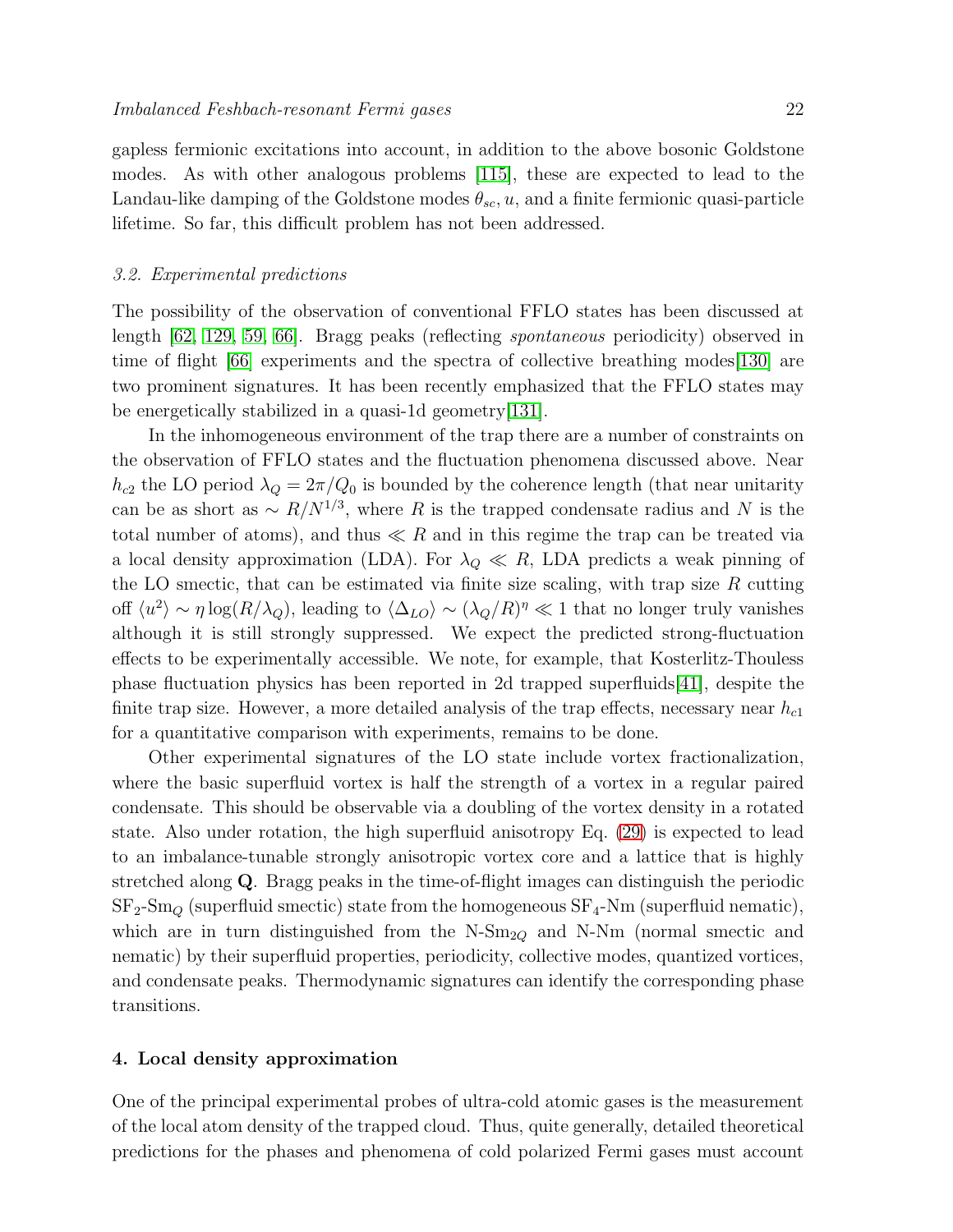

<span id="page-23-0"></span>Figure 7. Schematic depiction of the shell structure of polarized spherical cold-atom clouds, with the phases occurring with increasing radius in a trapped polarized Fermi gas, within the LDA, (a) in the BCS and unitary regimes and in (b) the BEC regime where the  $\rm{SF}_{\rm M}$  phase exists.

for the effect of the trapping potential  $V_T(r)$ . In recent years, there have been numerous theoretical investigations of the density profiles of trapped polarized fermion gases (see, e.g., Refs. [\[59,](#page-35-35) [132,](#page-37-28) [133,](#page-37-29) [134,](#page-37-30) [135,](#page-37-31) [136,](#page-37-32) [137,](#page-37-33) [70,](#page-36-8) [66,](#page-36-4) [138,](#page-37-34) [139,](#page-37-35) [140,](#page-37-36) [141,](#page-37-37) [142,](#page-37-38) [143\]](#page-37-39)); here we shall focus on the predictions of the simplest method for handling the trapping potential, namely the local density approximation (LDA).

Much like the WKB approximation, the LDA corresponds to using expressions for the bulk system, but with an effective local chemical potential  $\mu(r) = \mu - V_T(r)$  in place of  $\mu$ . Systems for which the LDA holds, then, are of particular interest as they are relevant for the comparison to correlated condensed matter. The validity of the LDA relies on the smoothness of the trap potential, namely that  $V_T(r)$  varies slowly on the scale of the *longest* physical length  $\lambda$  (the Fermi wavelength, scattering length, effective range, etc.) in the problem, i.e.,  $(\lambda/V_T(r))dV_T(r)/dr \ll 1$ . Its accuracy can be equivalently controlled by a small parameter that is the ratio of the single particle trap level spacing  $\delta E$  to the smallest characteristic energy  $E_c$  of the studied phenomenon (e.g, the chemical potential, condensation energy, etc.), by requiring  $\delta E/E_c \ll 1$ .

Because of its more direct current experimental relevance, in this section we focus on the single-channel model, Eq. [\(17\)](#page-10-1). The generalization of this model to a trap is straightforward:

$$
H = \sum_{\sigma = \uparrow, \downarrow} \int d^3 r \hat{c}_{\sigma}^{\dagger}(\mathbf{r}) \Big[ -\frac{\nabla^2}{2m} + (V_T(\mathbf{r}) - \mu_{\sigma}) \Big] \hat{c}_{\sigma}(\mathbf{r}) + \lambda \int d^3 r \hat{c}_{\uparrow}^{\dagger} \hat{c}_{\downarrow}^{\dagger} \hat{c}_{\downarrow} \hat{c}_{\uparrow}, \tag{30}
$$

where  $\hat{c}_{\sigma}(\mathbf{r})$  is a fermionic field operator with Fourier transform  $\hat{c}_{\mathbf{k}\sigma}$ . Henceforth, to be concrete, we shall focus on an isotropic harmonic trap  $V_T(\mathbf{r}) = V_T(r) = \frac{1}{2}m\Omega_T^2 r^2$ , although this simplification can be easily relaxed to handle an arbitrary anisotropic trap. The LDA assumes that, locally, the system is taken to be well approximated as *uniform*, but with a local chemical potential given by

$$
\mu(r) \equiv \mu - \frac{1}{2}m\Omega_T^2 r^2,\tag{31}
$$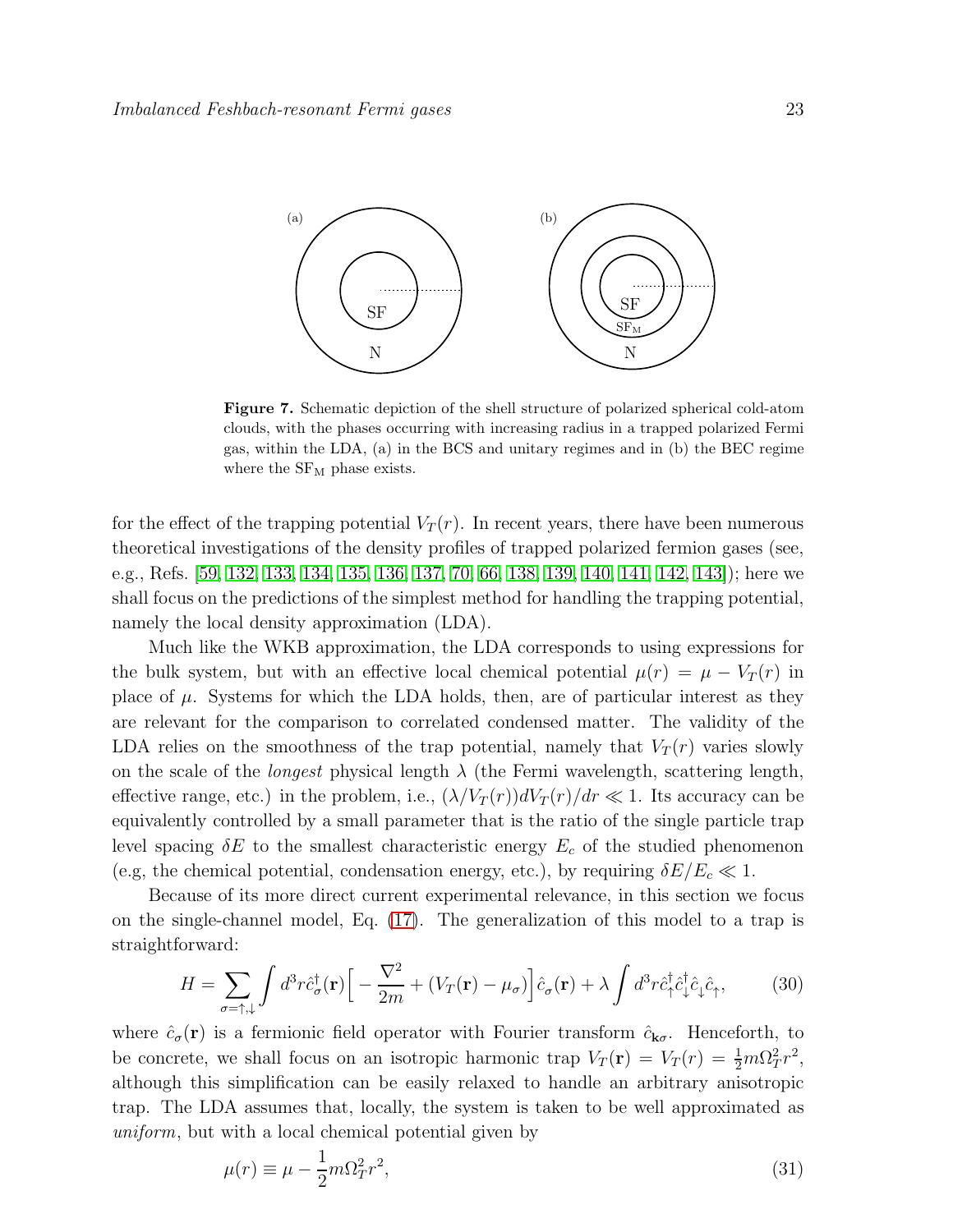

<span id="page-24-0"></span>**Figure 8.** Plot of the local fermion densities,  $n_{\uparrow}$  (dashed) and  $n_{\downarrow}$  (solid), as a function of radius and normalized to the overall density  $n_0$ , as a function of position normalized to the  $P = 0$  Thomas-Fermi radius  $R_0$ , in the BCS regime with  $(k_F|a_s|)^{-1} = 1.5$ , from Ref. [\[66\]](#page-36-4).

where the constant  $\mu$  is the true chemical potential (a Lagrange multiplier) still enforcing the total atom number  $N$ . The spatially-varying spin-up and spin-down local chemical potentials are then given by

$$
\mu_{\uparrow}(r) = \mu(r) + h,\tag{32}
$$

$$
\mu_{\downarrow}(r) = \mu(r) - h,\tag{33}
$$

with the chemical potential difference h *uniform*. Thus, within the LDA we approximate the energy density by that of a uniform system with spatial dependence (via the trap) entering only through  $\mu(r)$ . The ground state energy is then simply a volume integral of this energy density. Within LDA, the phase behavior as a function of chemical potential,  $\mu$ , translates into a spatial cloud profile through  $\mu(r)$ , with critical phase boundaries  $\mu_c$ corresponding to critical radii defined by  $\mu_c = \mu(r_c, h)$ . As we first predicted [\[59\]](#page-35-35), this leads to a shell-like cloud structure (illustrated in Fig. [7\)](#page-23-0) that has subsequently been observed experimentally [\[55,](#page-35-31) [56,](#page-35-32) [57\]](#page-35-33).

Below we briefly review these shell structures using the LDA, following our earlier work [\[66\]](#page-36-4). We note, however, that throughout our discussion, sharp (discontinuous) features that arise are an artifact of LDA and are expected to be smoothed on microscopic (Fermi wave-) length scales by the kinetic energy (or, surface tension [\[137\]](#page-37-33)).

We begin with the analysis in the BCS regime, where  $\mu > 0$ . Qualitatively, the unitary regime will behave analogously to the BCS regime. Neglecting the FFLO phase, the fixed  $\mu$  and h phase diagram has a first-order phase transition to the normal phase at

$$
h_c \simeq \frac{1}{\sqrt{2}} \Delta_{\text{BEC-BCS}}(\mu),\tag{34}
$$

$$
\simeq 4\sqrt{2}e^{-2}\mu(r)\exp\left[\frac{m}{4\pi a_s N(\mu(r))}\right],\tag{35}
$$

separating a polarized normal phase (when  $h > h_c$ ) and a paired superfluid phase (when  $h < h_c$ ). Since  $\Delta_{BEC-BCS}(\mu)$  is an increasing function of  $\mu$ , this leads to the LDA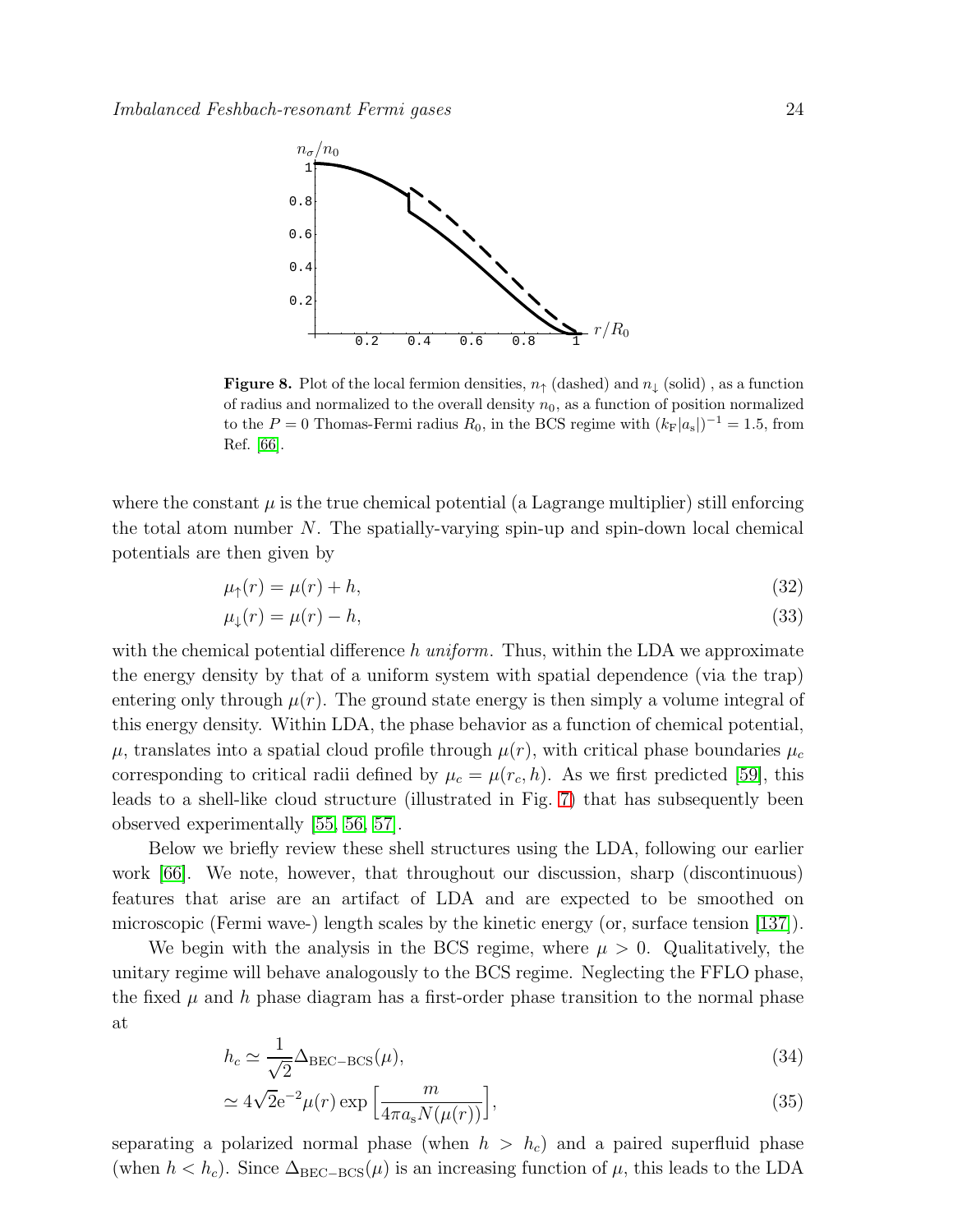

<span id="page-25-0"></span>**Figure 9.** Phase diagram, in the grand-canonical ensemble at fixed  $\mu$  and h, with h normalized to the molecular binding energy  $E_b = \frac{\hbar^2}{ma}$  $\frac{h^2}{ma_s^2}$  and  $\mu_m = 2\mu + E_b$  the effective molecular chemical potential. The thick grey line is a first-order transition, and the thin black lines are continuous transitions. The red point is a tricritical point and the purple point is a critical end point.

prediction of a fully paired superfluid core at small  $r$  (where  $\mu$  is larger) surrounded by a population imbalanced normal phase, as illustrated in Fig. [7a](#page-23-0). This yields a remarkably simple behavior for the spin- $\uparrow$  and spin- $\downarrow$  densities  $n_{\uparrow,\downarrow}$ , plotted in Fig. [8,](#page-24-0) with  $n_{\uparrow} = n_{\downarrow}$ in the central core (the fully-paired superfluid phase), and  $n_{\uparrow} \neq n_{\downarrow}$  in the outer shell (the imbalanced unpaired Fermi liquid phase). We note here that including the FFLO phase, that occurs near the SF-N phase transition, would imply a thin shell of FFLO within the LDA yielding oscillations of the local pair amplitude near the SF-N interface, as also found in recent beyond-LDA analysis based on the BdG equations [\[133\]](#page-37-29).

Turning to the BEC regime, Fig. [9](#page-25-0) shows the homogeneous-case phase diagram at fixed  $\mu$  and h that is required to construct the phases occurring with increasing radius within the LDA. The structure of this phase diagram is somewhat nonintuitive; this is because at fixed densities the chemical potential in the BEC regime changes rapidly with external parameters (like the detuning), as also seen in the balanced case, see Fig. [1b](#page-8-1). Nonetheless, the resulting shell structures are the natural generalization of the BCS regime results: Within the LDA, possible sequences of phases with increasing radius correspond to constant h trajectories, with decreasing  $\mu$ , in the phase diagram of Fig. [9.](#page-25-0) Thus, we see that the possible sequences of phases with increasing r are: pure SF,  $SF\rightarrow$ N, or  $SF \rightarrow SF_M \rightarrow N$ , with the latter case illustrated in Fig. [7b](#page-23-0).

The characteristic LDA profiles in the BEC regime for the local pair density  $n_m(r)$ and magnetization  $M(r)$  are shown in Fig. [10](#page-26-1) for the sequence of phases  $SF \rightarrow SF_M \rightarrow N$ . Thus, as illustrated in Fig. [7,](#page-23-0) in contrast to the BCS regime here the cloud can exhibit a thin shell of the  $SF_{M}$  phase with finite polarization and a pairing gap. The three characteristic radii of importance are:  $R_{f1}$  (the SF $\rightarrow$ SF<sub>M</sub> transition),  $R_{TF}$  (the Thomas-Fermi radius, where the  $SF_M \rightarrow N$  transition occurs) and  $R_{f2}$ , the outer boundary of the cloud. As we discuss in the next section, the LDA has been used by the Ketterle group [\[108\]](#page-37-4) to infer the phase diagram for a homogeneous system. However, interesting physics also holds for systems in which LDA is violated. As discussed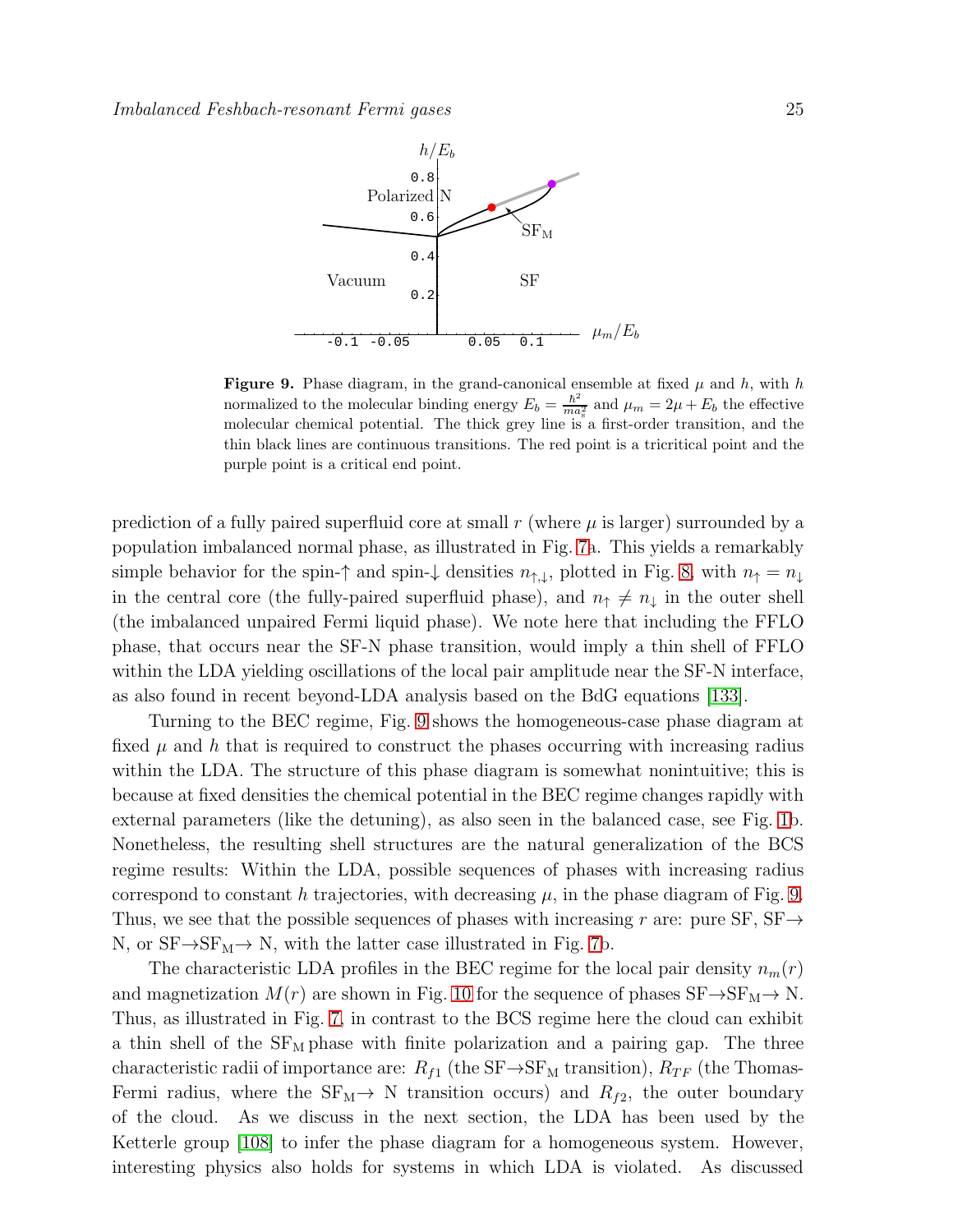

<span id="page-26-1"></span>Figure 10. Typical pair density,  $n_m \propto |\Delta|^2$ , and local magnetization, M, each normalized to a characteristic density scale  $E_bN(E_b)$ , with  $N(E_b)$  the density of states measured at the binding energy, from Ref. [\[66\]](#page-36-4) in the BEC regime.

by DeSilva and Mueller [\[135\]](#page-37-31), the early Rice experiments [\[56\]](#page-35-32) showed axial density profiles (corresponding to the density, integrated over two directions, as a function of the coordinate  $z$  along the long axis of the cloud) that apparently violated the LDA. Indeed, the violation of the LDA can be directly seen in the data shown in Fig. 1 of Ref. [\[56\]](#page-35-32), since the fermion densities do not follow the contours of the large aspect ratio trap. Additionally DeSilva and Mueller showed (see also Ref. [\[136\]](#page-37-32)) that for LDA-type cloud shapes of the form of Fig. [7,](#page-23-0) the axial magnetization must decrease monotonically with increasing  $z$ . A principal culprit in the breakdown of LDA is the surface tension associated with the SF-N interface [\[137\]](#page-37-33). This issue was studied in detail in Ref. [\[143\]](#page-37-39) in an attempt to understand the density profiles from the Rice group [\[56,](#page-35-32) [58\]](#page-35-34). However, it was found theoretically that although surface tension indeed deforms the minority cloud in a way qualitatively consistent with the experiments, the size of the deformation is too small to account for experimental observations based on microscopic estimates of surface tension magnitude. This leaves a quantitative understanding of the Rice experiments an open question; one possible important ingredient that needs to be included are fluctuations around mean-field theory (known to be important in the unitary regime), as discussed in recent work [\[142\]](#page-37-38).

## <span id="page-26-0"></span>5. Recent experiments

We now turn to a more comprehensive discussion of recent experimental developments in imbalanced Feshbach-resonant fermionic atomic gases. These have primarily been led by the Ketterle group at MIT and the Hulet group at Rice, launched by two studies of <sup>6</sup>Li that appeared in Science in 2006 [\[55,](#page-35-31) [56\]](#page-35-32).

The MIT experiments [\[55\]](#page-35-31) reported a destruction of superfluidity (probed by the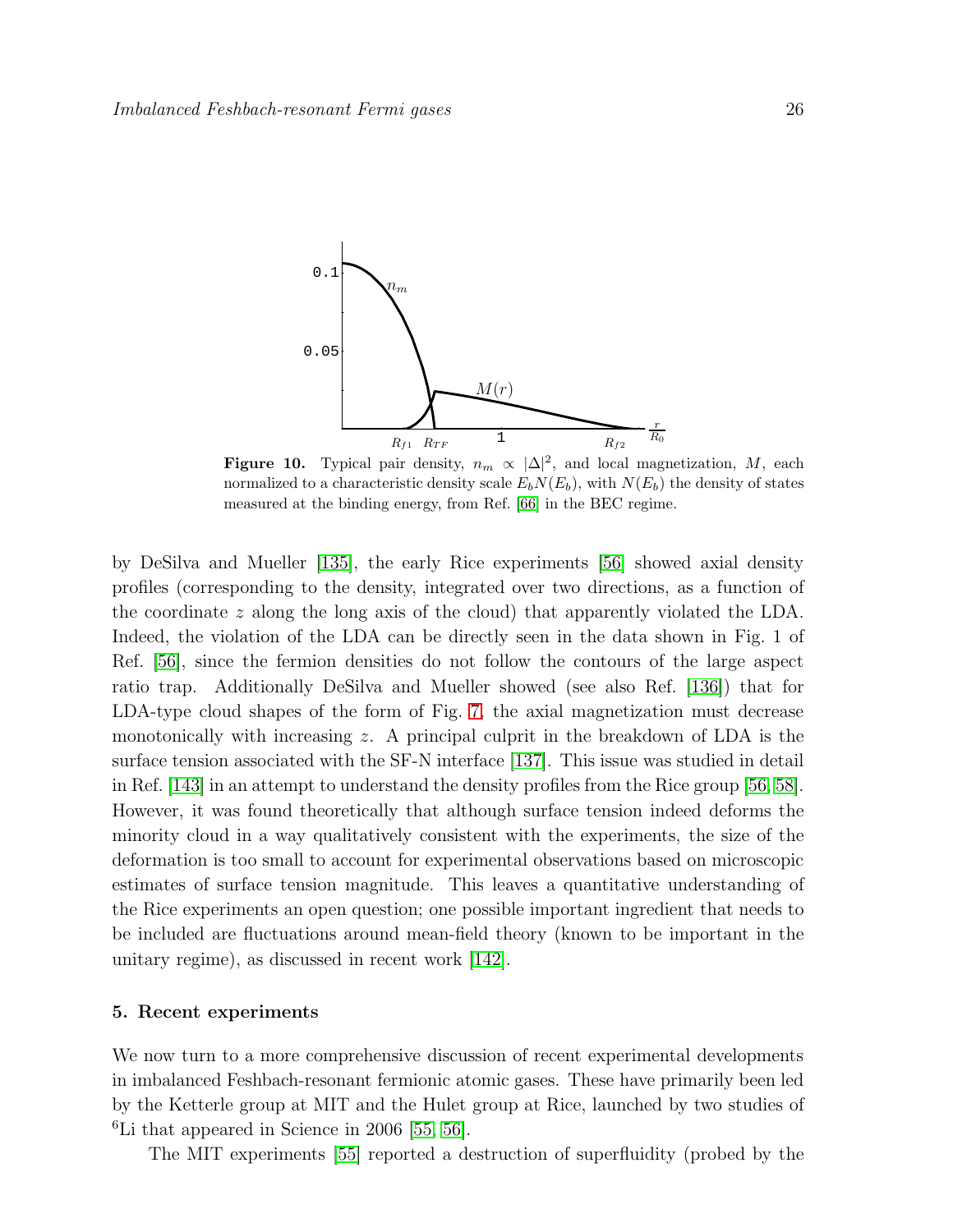appearence of vortices in response to an imposed rotation) and condensation (probed by a fit to the cloud shape after sweeping to the BEC side of the resonance) with increasing imbalance. As shown in Fig. 1 of Ref. [\[55\]](#page-35-31), a rotating polarized Fermi gas exhibits a distinctive inner superfluid core (defined by a region to which the induced vortex lattice is confined) surrounded by a vortex-free shell of imbalanced normal cloud. Consistent with this identification, Fig. 2 of Ref. [\[55\]](#page-35-31) shows that the number of vortices  $N_v$  decreases with increasing imbalance for different values of the detuning. On the basis of the standard relation [\[144\]](#page-37-40)  $N_v = 2m\Omega A/\pi\hbar$ , we thus observe that  $N_v$  simply measures the cross-sectional area A (normal to the axis of rotation) of the superfluid core as a function of the rotation rate  $\Omega$ . Although qualitatively this data (the shrinking of the superfluid core with increasing imbalance) is consistent with current theoretical predictions, these observations remain to be quantitatively understood. Zwierlein, et al. [\[55\]](#page-35-31) also reported evidence of phase separation, as reflected in a suppression of the local polarization (species imbalance) near the center of the cloud, a signature of a core that is fully-paired into a BEC-BCS singlet superfluid. These were confirmed by in situ measurements of individual species density profiles using an exquisite phase-contrast imaging and 3d image reconstruction technique[\[57\]](#page-35-33). Based on these observations they constructed a phase diagram [\[55\]](#page-35-31) with a phase boundary separating the normal phase and superfluid phases (the latter identified with normal-superfluid phase separation), in qualitative agreement with the mean-field theoretical phase diagram [\[59,](#page-35-35) [66\]](#page-36-4).

The initial Rice experiments [\[56\]](#page-35-32) studied the imbalanced <sup>6</sup>Li Fermi gas by comparing the density profiles of the two fermion species. Consistent with the MIT experiments they found that, with increasing species number imbalance, the imposed imbalance is pushed to the outside shell of the cloud. Furthermore, by measuring the dependence of the radii of the Thomas-Fermi clouds for the two fermion species and showing that the ratio of the majority to minority radius,  $R_{\uparrow}/R_{\downarrow}$ , increases with increasing imbalance P, Partridge, et al. showed evidence for phase separation in the unitary regime. From these measurements, the Rice group found a putative *nonzero* lower-critical polarization for phase separation with  $P_{c1} \simeq 0.09$ , observing that for  $P \lt P_{c1}$  the radii of the two species coincided,  $R_{\uparrow} = R_{\downarrow}$ , despite a nonzero imposed imbalance (see Fig. 3 of Ref. [\[56\]](#page-35-32)). We are not aware of a ground state (within a comprehensive theoretical picture) that can accomodate this observation of a nonzero  $P_{c1}$ , i.e., a state that is both fully paired and imbalanced; naive candidates like the homogeneous polarized superfluid  $SF<sub>M</sub>$  (appearing on the BEC side) [\[59,](#page-35-35) [66\]](#page-36-4) and a putative p-wave paired state [\[145\]](#page-37-41) would fail toward the edge of the cloud, where on general grounds a polarized normal state with distinct radii is expected. Furthermore, a reasonable understanding of this data was obtained by Chevy [\[81\]](#page-36-19) within a simple unitary model of phase separation (i.e., with distinct majority-minority radii) between a fully-paired unpolarized superfluid and a fully-polarized normal state, using universal forms for the equations of state for these phases. Taking these together with the fact that no such finite  $P_{c1}$  was ever observed by the MIT group [\[57\]](#page-35-33) suggests that the putative (small) nonzero  $P_{c1}$  in Rice measurements may be an experimental artifact. An alternative possibility is that it is a consequence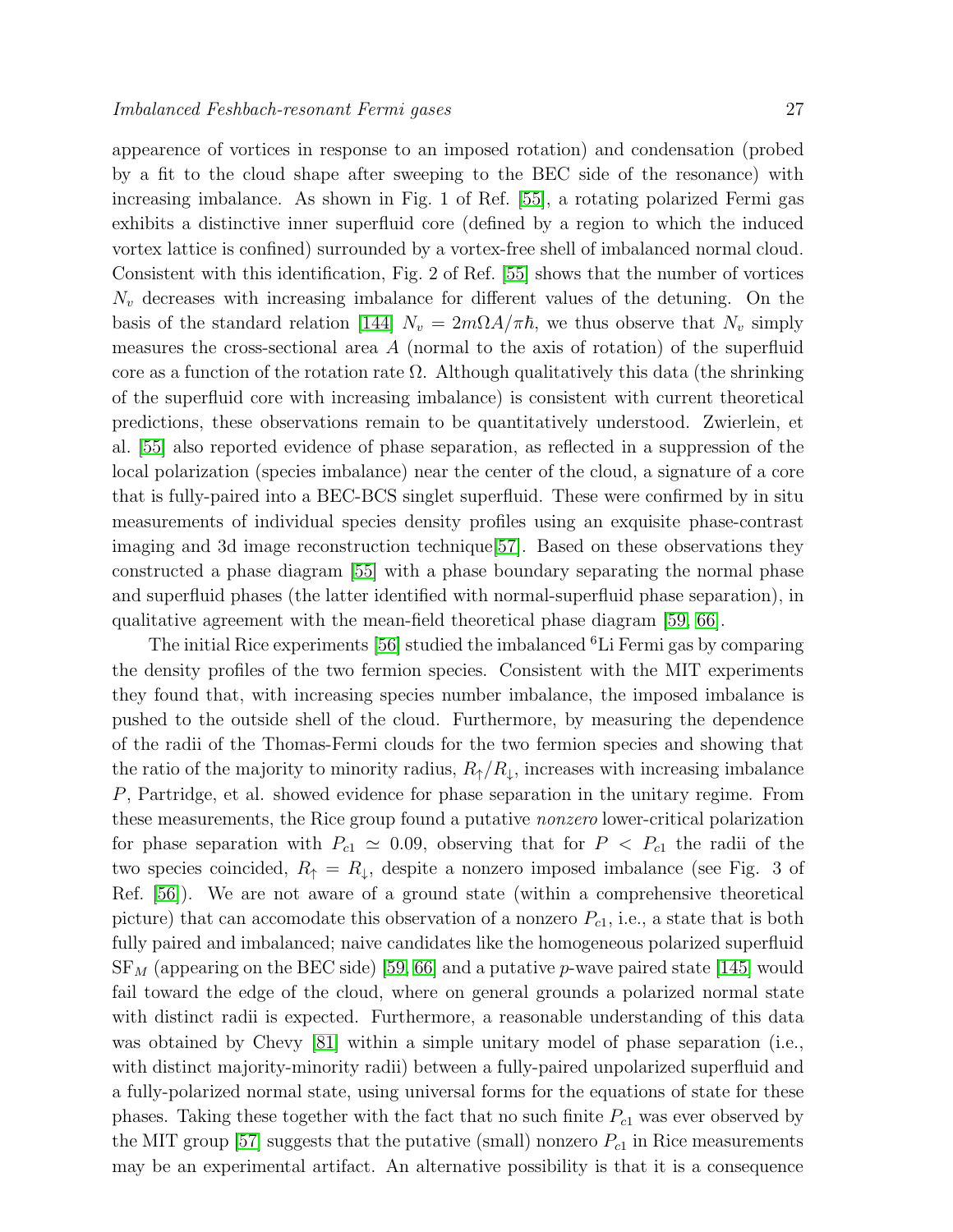of a nonzero temperature  $T \approx 0.1T_F$ , that on one hand allows a finite polarization (through thermally activated quasi-particles) and on the other entropically suppresses phase separation, thereby allowing a nonzero  $P_{c1}$ . One support for the latter scenario is the fact that in the later Rice experiments [\[58\]](#page-35-34) a vanishing  $P_{c1}$  was found at reduced temperature,  $T \approx 0.05T_F$ . Detailed experiments further clarifying this issue would be highly desirable.

A number of subsequent experiments further explored the onset of phase separation in such imbalanced Fermi gases. Zwierlein, et al. [\[55\]](#page-35-31) studied the transition between the unpaired and superfluid phases by observing column density profiles in imbalanced Fermi gases, finding the upper-critical polarization of  $P_{c2,trap} \simeq 0.70$  at the unitary point for the *trapped* cloud. Due to the presence of the trap, this value cannot be directly compared to the upper-critical polarization  $P_{c2}$  for the bulk, uniform system, the latter estimated within mean-field analysis to be  $P_{c2}^{\text{mft}} \simeq 0.93$ . However, within the LDA, quite generally

<span id="page-28-0"></span>
$$
P_{c2,\text{trap}} > P_{c2}.\tag{36}
$$

This bound that can be understood by considering a trapped imbalanced Fermi gas at  $P_{c2,trap} = M/n = \Delta N/N$ , with magnetization  $M = \Delta N/V$  (V the system's volume) and atom density  $n = N/V$ . Within the LDA, at  $P_{c2,trap}$ , by definition the fully-paired inner superfluid core has shrunk to zero radius. Thus, at the center of the trap the local polarization is given by the bulk upper-critical polarization, i.e.,  $P(r = 0) = M(0)/n(0) = P_{c2}$ , where  $M(r)$  is the local magnetization and  $n(r)$  is the local density. Now, since  $\mu(r) = \mu - \frac{1}{2}m\Omega^2 r^2$  decreases with increasing radius, and the chemical potential difference h is r-independent,  $M(r)$  and  $n(r)$  respectively increase and decrease with increasing radius, implying

$$
\Delta N = \int d^3 r M(r) \ge VM(0),\tag{37}
$$

$$
N = \int d^3r n(r) < V n(0). \tag{38}
$$

and giving the bound in Eq. [\(36\)](#page-28-0). Thus, the observation of  $P_{c2,\text{trap}} \simeq 0.70$  in Ref. [\[55\]](#page-35-31) is a measure of a lower-bound on the inaccuracy of the mean-field estimate for  $P_{c2}$ .

The imaging technique in such experiments naturally integrates the local atomic density along the axis perpendicular to the camera's imaging plane. To deconvolve this projection, Shin, et al. [\[57\]](#page-35-33) used the inverse Abel transform [\[22\]](#page-34-21) to extract the local three-dimensional atom densities. This development allowed a clear identification of the paired superfluid core (within which the local imbalance identically vanishes, at  $T = 0$ ) in the phase separation regime, and the measure of the upper-critical polarization as a function of detuning, finding  $P_{c2,\text{trap}} = 0.77$  at unitarity, close to unity in the BEC regime, and decreasing in the BCS regime.

One of the most significant differences between the MIT and Rice observations is the shape of the interface between the balanced superfluid core and the imbalanced outside shell. While the MIT group found an interface whose shape mimics the trap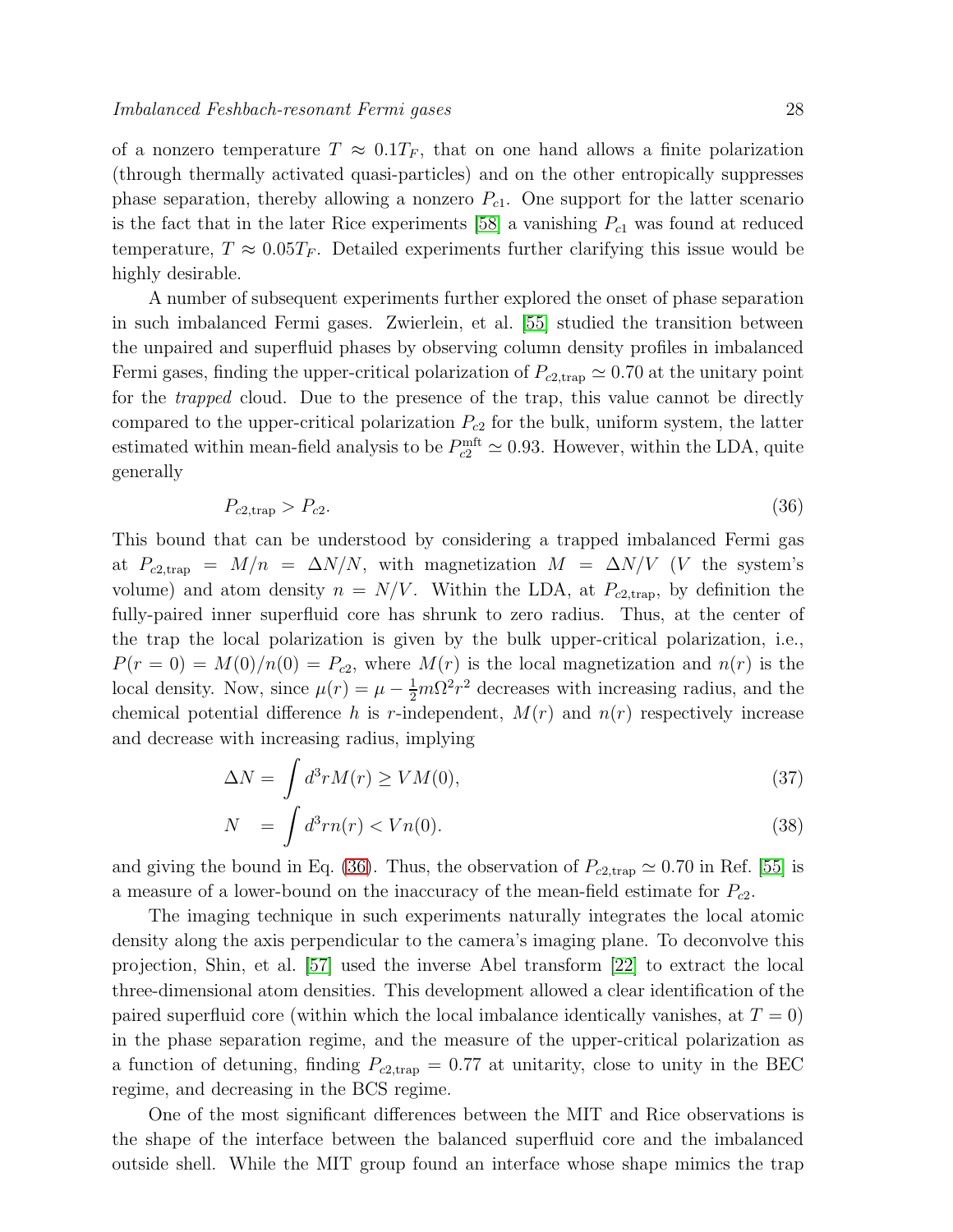(see, e.g., Fig. 6 of Ref. [\[57\]](#page-35-33)), the Rice group observed that the imposed imbalance is accomodated by an enhanced local polarization in the axial poles of the cloud [\[56\]](#page-35-32), thereby at low T deviating from the trap's highly anisotropic shape. This discrepancy, which to date remains to be quantitatively understood, is believed to be related to the very different trap aspect ratios in the MIT  $(f_r/f_z = 5.6$  in Ref. [\[57\]](#page-35-33)) and Rice  $(f_r/f_z = 49$  in Ref. [\[56\]](#page-35-32)) experiments, the latter exhibiting a nearly one-dimensional trap geometry. This issue was studied in more detail in Ref. [\[58\]](#page-35-34), where the distorted shape (attributable to a nonzero surface tension [\[135\]](#page-37-31) associated with the first-order transition and corresponding phase separation) of the paired inner core was confirmed, and the dependence of the aspect ratios of the minority and majority species fermionic clouds as a function of the imposed imbalance was measured. These later Rice experiments [\[58\]](#page-35-34) also found a surprisingly large value of the in-trap upper critical polarization,  $P_{c2,\text{trap}} \approx 0.9$ . Subsequent Rice experiments [\[146\]](#page-37-42) explored the effects of trap aspect ratio, and found that the LDA-violating deformations decrease with decreasing aspect ratio, with no deformations observed for aspect ratios below 6. Furthermore, the critical polarization was found to be approximately  $P \approx 0.75$ , consistent with the MIT measurements and Monte Carlo calculations.

However, recent Paris experiments [\[74\]](#page-36-12) studied the phase diagram of an imbalanced Fermi gas with around  $10^5$  atoms and trap aspect ratio of around 20, conditions in between the Rice and MIT systems. In contrast to the above appealing resolution of the discrepancy between the Rice and MIT observations (due to a very different aspect ratio), these Paris experiments saw no appearance of LDA-violating features or surface tension effects. Furthermore their results are in a very good agreement with MIT's, both qualitatively (observing a flat-top distribution of the density difference, that can arise from a fully-paired superfluid core within the LDA), and quantitatively (with respect to the critical polarization  $P_{c2}$ ). Thus, a resolution of these puzzling discrepancies remains an open issue.

The observed matching of the majority and minority clouds' aspect ratios to the trap's aspect ratio in the MIT experiments indicates that, for these experiments, the LDA is well satisfied. The MIT group then took advantage of the LDA to extract the  $T = 0$  and finite T phase diagrams [\[108,](#page-37-4) [109\]](#page-37-5) for a bulk system, facilitating a more direct comparison with theoretical studies of a homogeneous gas. Focusing on the unitary limit, these experiments found a finite- $T$  phase diagram of the standard tricritical form (i.e., like Fig. [5,](#page-17-0) resembling other tricritical systems, such as <sup>3</sup>He-<sup>4</sup>He mixtures [\[104\]](#page-37-0), metamagnets [\[147\]](#page-37-43), and thin-film superconductors [\[148\]](#page-37-44)).

As illustrated in Fig. [5,](#page-17-0) a tricritical point separates a second-order (at high T) from a first-order (at low  $T$ ) transition that, in the present case, is between a paired superfluid and a polarized normal state, with the latter extending to a regime of phase separation at fixed polarization. This general structure is well captured by mean-field theory for the narrow-resonance model [\[68\]](#page-36-6), however the shape of the phase diagram in the experimentally-relevant wide-resonance regime remains an open question. Finite temperature analysis beyond mean-field theory [\[149\]](#page-37-45) finds a more complicated phase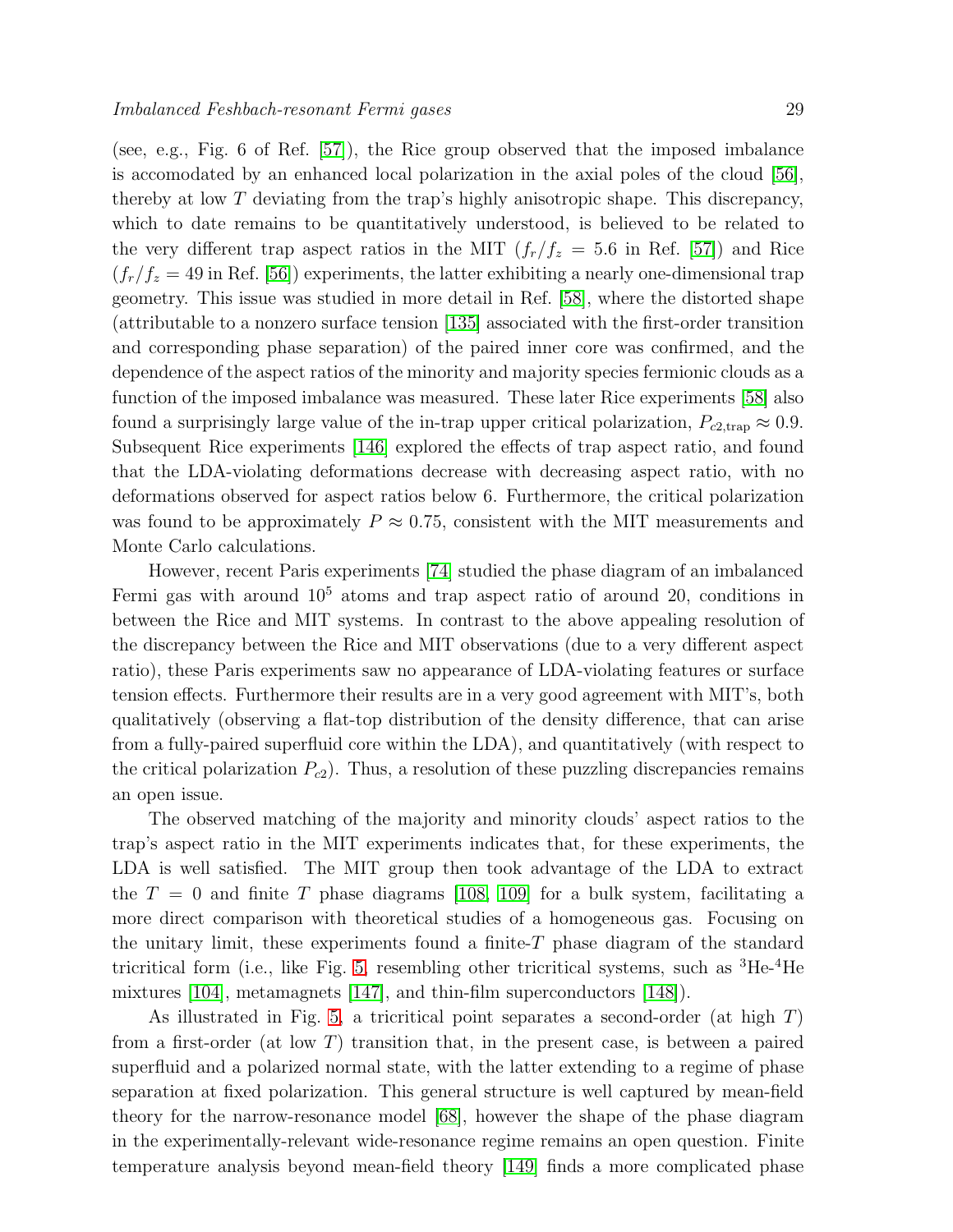diagram topology, with the regime of phase separation persisting for temperatures higher than the tricritical point.

The principal experimental evidence for the expected tricritical point comes from the observations [\[58,](#page-35-34) [108\]](#page-37-4) that at higher temperatures the breakdown of LDA (as signaled by the distinct cloud and trap shape anisotropies) ceases. This was reasonably interpreted as the disappearance of the surface tension (associated with phase coexistence at first-order transition) as the low-T first-order superfluid-normal transition converts to a continuous one for T above the tricritical temperature. This is further supported by observations that at these higher temperatures (above the tricritical temperature) the expected Clogston limit of  $P_{c2,\text{trap}} \approx 0.75$  is recovered. A more detailed check on the consistency of the interpretation can come from a comparison with the predictions for the cloud shape, heat capacity, and local polarization controlled by the mean-field tricritical point [\[117\]](#page-37-13), which are predicted to follow distinct power laws [\[150,](#page-37-46) [151\]](#page-37-47).

As mentioned above, in later work [\[109\]](#page-37-5), Shin, et al. also used the LDA to extract the  $T = 0$  phase diagram of an imbalanced Fermi gas. The resulting experimental phase diagram agrees qualitatively with the theoretical one displayed in Fig. [3](#page-13-0) [\[59,](#page-35-35) [66\]](#page-36-4), though no experimental evidence for the putative FFLO phase exists to date, nor has the low-T  $SF_{M}$ -to-PS phase boundary  $(P_{c1})$  been mapped out. The observed value of  $P_{c2} \simeq 0.36$ at unitarity (reported in Ref. [\[108\]](#page-37-4), with the phase diagram of Ref. [\[109\]](#page-37-5) showing a slightly lower value) is consistent with the above bound  $P_{c2} < P_{c2,\text{trap}}$  and points to a large quantitative error in the mean-field estimate (although including the leading  $1/N_f$  correction [\[83\]](#page-36-21) yields a more accurate estimate,  $P_{c2} \simeq 0.302$ ) This measurement is consistent with the quantum Monte Carlo based prediction by Lobo, et al [\[112\]](#page-37-8), who find  $n_{\uparrow}/n_{\downarrow} = 0.44$  at the transition, corresponding to  $P_{c2} = 0.38$  and within LDA giving a universal value of  $P_{c2,\text{trap}} = 0.77$ , in agreement with the MIT [\[57\]](#page-35-33) and latest Rice [\[146\]](#page-37-42) measurements.

One remarkable aspect of the experiments in Ref. [\[109\]](#page-37-5) is that the density profiles of the trapped imbalanced Fermi gases were quantitatively captured within a simple bosonfermion mixture model (with bosons representing the tightly bound molecular pairs and fermions representing the excess spin-up fermions), using the vacuum molecule-fermion [\[152\]](#page-38-0)  $(a_{bf} = 1.18a)$  and molecule-molecule [\[153,](#page-38-1) [85\]](#page-36-23)  $(a_{bb} = 0.6a)$  scattering lengths. Since the latter values are only valid in the dilute deep-BEC regime, it is surprising that such an accurate fit to the data held close to unitarity. It will be interesting, in future work, to test the limits of the boson-fermion model used in Ref. [\[109\]](#page-37-5) and to look for deviations from this simple picture.

Before turning to the last topic of this section, which is the development of RF spectroscopy probes of imbalanced Feshbach-resonant Fermi gases and the stronglyimbalanced polaron regime, we briefly comment on recent Rice experiments [\[154\]](#page-38-2), that have attained the quasi one-dimensional conditions for which the 1d FFLO state is expected. These experiments utilize a two-dimensional optical lattice to create an array of weakly-coupled, large aspect ratio tubes (with  $\omega_r/\omega_z = 1000$ ), that are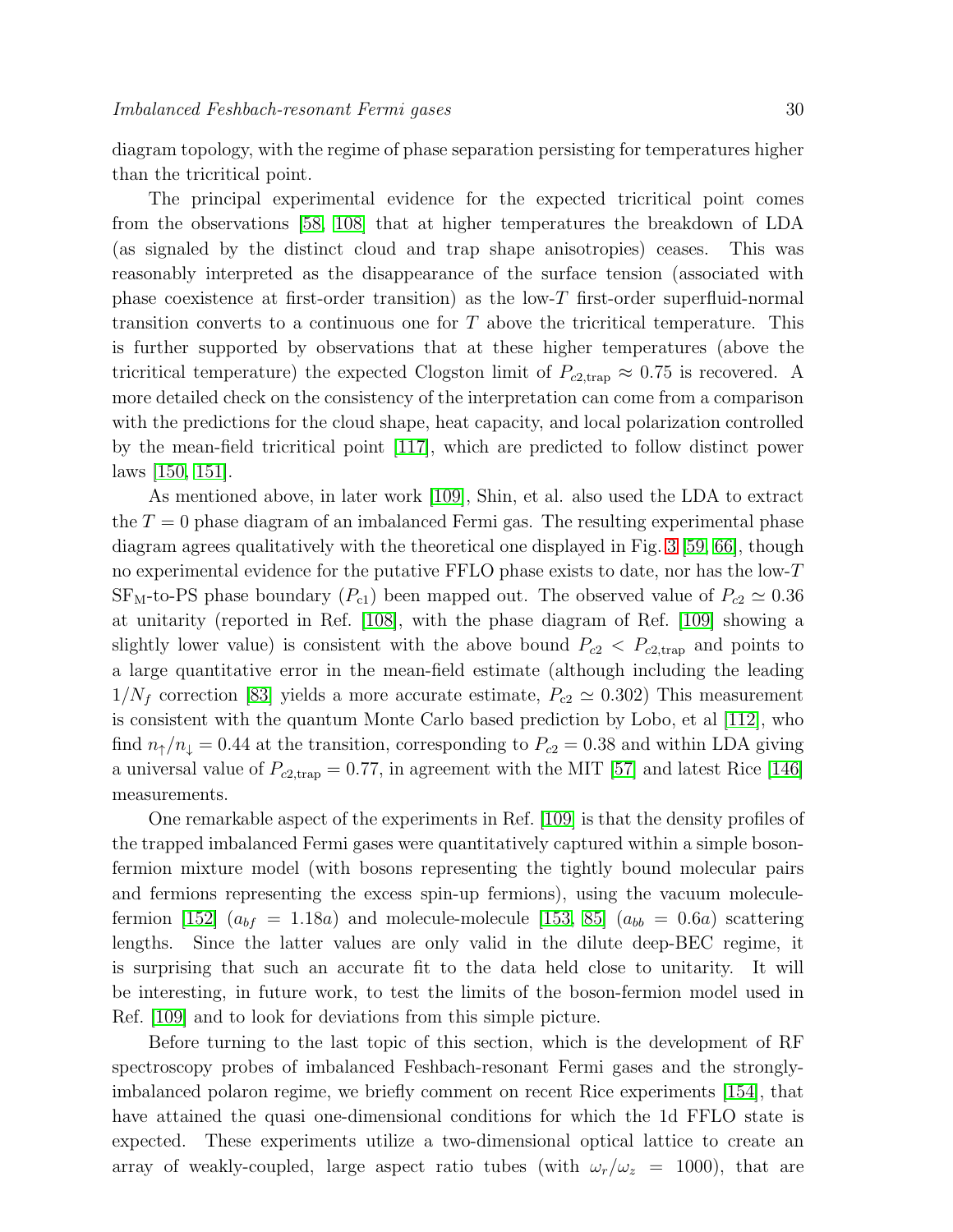therefore effectively in a one-dimensional limit. Previous theoretical work [\[131\]](#page-37-27) and general arguments suggest that in this limit the FFLO state should robustly appear. Moreover, uniform one-dimensional imbalanced Fermi gases can be solved exactly via Bethe ansatz [\[155,](#page-38-3) [156\]](#page-38-4), supporting these claims. Liao et al [\[154\]](#page-38-2) found that, combining such Bethe ansatz results with LDA (to account for the spatial dependence along the tube axis), a quantitative agreement with their trapped density profiles was obtained. Consistent with earlier theoretical predictions [\[131\]](#page-37-27), these experiments found that in contrast to the 3d case, the superfluidity is weakest and the imbalance (magnetization) is largest at the *center* of the trap where the chemical potential is smaller. This is a consequence of the reduction in the 1d density of states with the increasing chemical potential (contrasting with the opposite behavior in 3d), resulting in the appearance of the balanced superfluid at small  $\mu$ , and the imbalanced superfluid (the 1d equivalent of the FFLO state) at large  $\mu$  at the center of the trap. An important goal for future work is a direct observation of the expected modulation of the FFLO state. This should be reflected in quantities such as the local pairing correlations, as found in recent QMC [\[157\]](#page-38-5) and density-matrix renormalization group [\[158,](#page-38-6) [159\]](#page-38-7) studies of one-dimensional systems. Finite momentum Bragg BEC peaks (akin to those appearing in a condensates in an optical lattice, but here without an imposed periodic potential) are also expected to characterize the time-of-flight measurements of the FFLO states.

We now discuss RF spectroscopy [\[17\]](#page-34-16), which has been fruitfully used to probe resonant imbalanced Fermi gases, with the particular focus on the strongly interacting normal state driven by a high imbalance and/or increased temperature [\[72,](#page-36-10) [160\]](#page-38-8). RF spectroscopy studies of strongly imbalanced Fermi gases have a close condensed-matter counterpart, namely tunneling in the paramagnetic phase above the Clogston limit in thin-film superconductors [\[161,](#page-38-9) [162\]](#page-38-10). Instead of removing or adding electrons through an insulating barrier, in RF spectroscopy the RF field induces transitions from one of the two interacting hyperfine species of the atomic cloud to a third unpopulated hyperfine state, and this rate as a function of the RF frequency  $\omega$  is measured by detecting the number  $N_3(\omega)$  of the third species. In the simplest interpretation the signal  $N_3(\omega)$  measures the spectral function of the species undergoing a transition to the third hyperfine state.

However, as was recently emphasized [\[90,](#page-36-28) [163,](#page-38-11) [164,](#page-38-12) [165,](#page-38-13) [166,](#page-38-14) [167,](#page-38-15) [168\]](#page-38-16), this interpretation is complicated by final state interactions (a crucial issue that has received much recent theoretical attention  $[90, 163, 164, 165, 166, 167, 168]$  $[90, 163, 164, 165, 166, 167, 168]$  $[90, 163, 164, 165, 166, 167, 168]$  $[90, 163, 164, 165, 166, 167, 168]$  $[90, 163, 164, 165, 166, 167, 168]$  $[90, 163, 164, 165, 166, 167, 168]$  $[90, 163, 164, 165, 166, 167, 168]$  of the third hyperfine state that are strong in  ${}^{6}$ Li [\[72,](#page-36-10) [160\]](#page-38-8), and a significantly more involved theoretical analysis is required. (In contrast, in <sup>40</sup>K final state interactions are weak and a direct comparison with the fermionic spectral function is possible [\[169\]](#page-38-17)).

The key features of the RF signal are the width and the shift of the peak in  $N_3(\omega)$ relative to that in a cloud of noninteracting atoms. Based on earlier studies  $[17]$  the observed peak shift was originally associated with the pairing gap. An observation of a such shift for a strongly imbalanced gas in the regime  $(T, P, k_F a)$  of the phase diagram, where the gas did not display a condensate peak, was taken as evidence for an exotic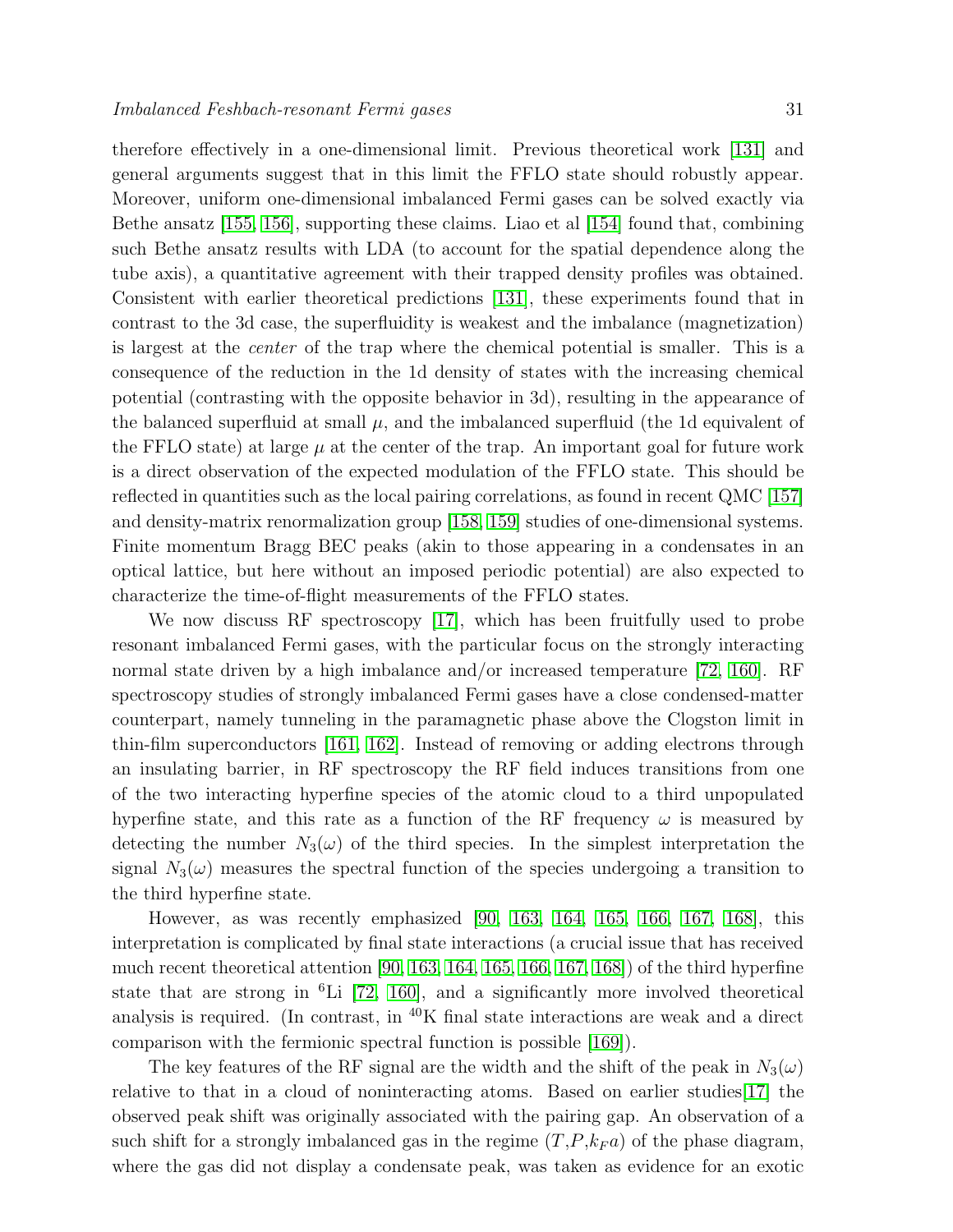paired non-superfluid state[\[72\]](#page-36-10). This is reminiscent of photoemission in the cuprate high-temperature superconductors, which exhibit a pseudogap [\[45\]](#page-35-21), loosely taken as evidence of local pairing correlations [\[170,](#page-38-18) [171,](#page-38-19) [172,](#page-38-20) [38\]](#page-35-14) in the non-superconducting state above  $T_c$ . However, a detailed analysis<sup>[\[90\]](#page-36-28)</sup> (including final state interactions and controlled by a systematic  $1/N_f$ -expansion[\[82,](#page-36-20) [83\]](#page-36-21)) of the imbalanced resonant gas demonstrated that the observed RF shift and widths can be qualitatively understood in terms of a conventional Fermi-liquid state, albeit a strongly renormalized one. The latter is characterized by large self-energy corrections leading to a modified Migdal discontinuity in the momentum distribution function (single-particle residue),  $Z < 1$ , the enhanced effective mass,  $m^* > m$ , and a large chemical potential shift responsible for the observed shift in the RF peak[\[90\]](#page-36-28). Subsequent experiments from the same group[\[160\]](#page-38-8) have successfully reinterpreted the original observations in terms of this theoretically advocated Fermi-liquid picture, though a detailed quantitative description of the data is still lacking.

Finally, as mentioned earlier recent experimental studies [\[73,](#page-36-11) [74\]](#page-36-12) have provided additional insight on this interesting system in the strongly imbalanced limit of  $P \to 1$ , corresponding to a single minority (e.g., spin down) atom moving and resonantly interacting with a fully polarized Fermi sea of majority atoms (spin up). Schirotzek, et al [\[73\]](#page-36-11) find evidence for the predicted transition [\[173,](#page-38-21) [113\]](#page-37-9) from a polaron-like state of the minority atom interacting with the majority Fermi sea, characterized by a nonzero fermionic pole with a residue  $Z < 1$ , to a diatomic bosonic molecule in the Fermi sea, with  $Z \to 0$ . Subsequent work by Nascimbene, et al. [\[74\]](#page-36-12) studied the collective oscillations of the strongly imbalanced Fermi gas, extracting the effective polaron mass  $m^* \simeq 1.17m$ . These measurements are in good agreement with simple variational calculation based on the Chevy ansatz [\[81,](#page-36-19) [111\]](#page-37-7) and diagrammatic Monte-Carlo[\[173\]](#page-38-21), that both give  $m^* = 1.17m$ , and another recent calculation [\[111\]](#page-37-7) that yields  $m^* = 1.20m$ .

## <span id="page-32-0"></span>6. Concluding remarks and future outlook

In this brief review, we have discussed recent developments in the study of imbalanced resonant Fermi gases. As we described, their phenomenology is summarized by the phase diagram as a function of imbalance (polarization  $P$ ) and interaction  $(1/k_F a,$  controlled by FR detuning). The zero-polarization paired-superfluid ground state, exhibiting the well-studied BEC-BCS crossover, is readily destablized by an imposition of a finite species imbalance, on the BCS side, to a regime of phase separation between the paired superfluid and a polarized normal state. In contrast, sufficiently deep in the BEC regime side this is preempted by a polarized homogeneous superfluid, consisting of molecular Bose-condensed pairs and a fully polarized Fermi sea of the remaining majority-species atoms. Beyond the so-called Clogston limit of the upper-critical imbalance, the strongly interacting normal state is obtained. The properties of these phases and regimes have been vigorously studied through measurements of the number and imbalance density profiles, collective modes, as well as the RF spectroscopy as a function of interaction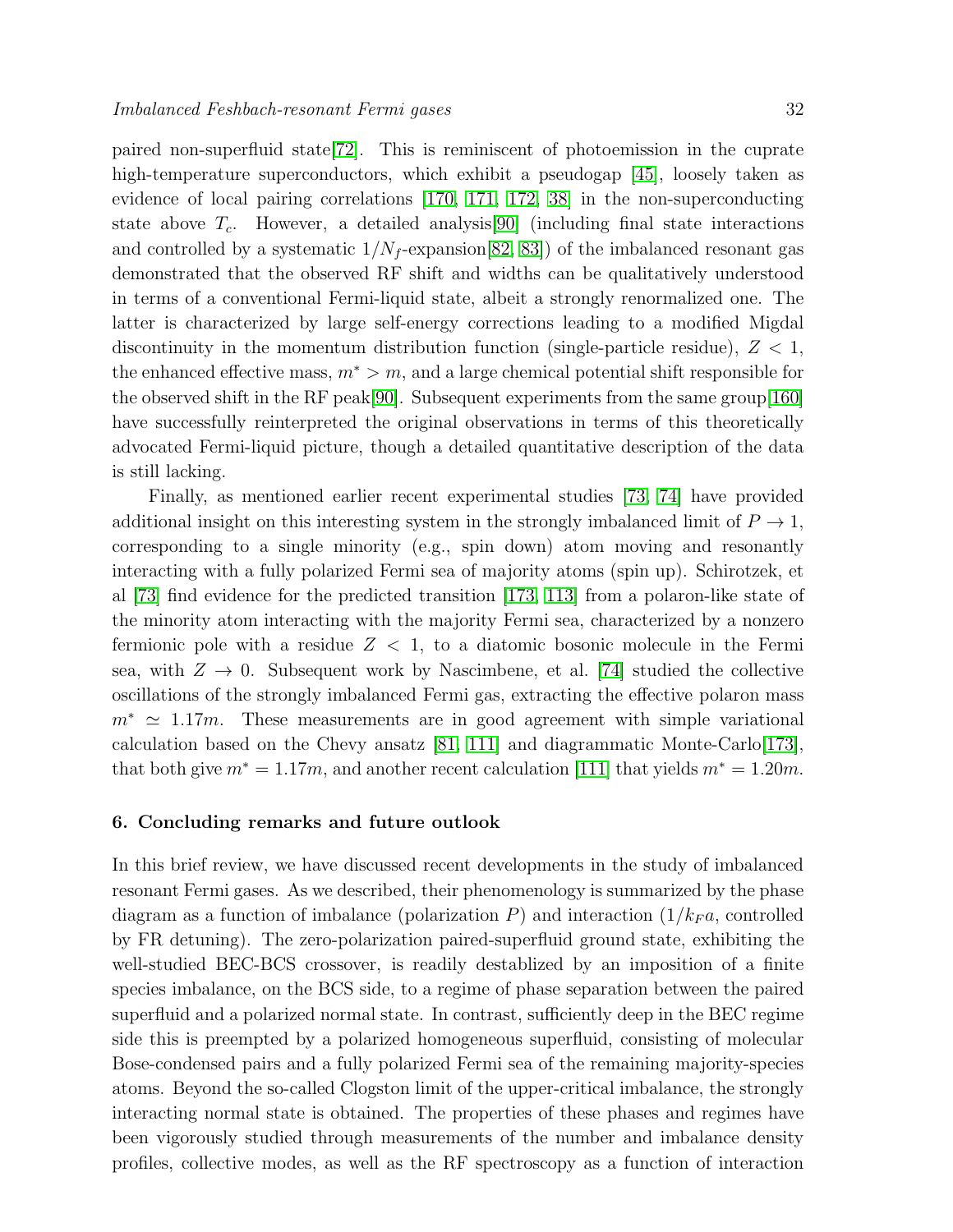strength (controlled by FR detuning), imbalance and temperature, finding qualitative and at times quantitative agreement with theoretical predictions.

Despite this coherent picture that has emerged, there are number of interesting issues that remain to be explored. Firstly, more detailed and quantitative studies of the phase boundaries are needed, in particular a determination of the  $SF_M$  phase boundary  $P_{c1}$  and the upper and lower critical polarizations as a function of detuning and temperature. In particular, it is not known whether the finite- $T$  phase diagram has the standard tricritical form for all detunings.

Secondly, more detailed investigations of phases are needed. As discussed in the manuscript, the polarized superfluid  $SF_M$ , appearing in the BEC regime at  $T = 0$ , is described, at the simplest level, by a simple Bose-Fermi mixture of molecular pairs and single-species Fermi sea. It would be interesting to explore further the extent to which this picture is only an approximation and what the limit of its validity is, particularly as the system is taken closer to the unitary point, where s-wave scattering length grows and the molecules can no longer be treated as point bosons.

There is also much that remains to be elucidated about the nature of the strongly interacting normal state at high polarization. Undoubtedly, RF spectroscopy and its recently-developed momentum-resolved extension [\[169\]](#page-38-17) will be central to detailing its properties as a function of detuning and temperature.

But probably the biggest remaining enigma is the long sought-after FFLO state, or more generally an imbalance-driven paired superfluid state that spontaneously breaks translational and orientational symmetries. On the theoretical side, the form of the periodic state (unidirectional or crystalline and of what type [\[127\]](#page-37-23)), the range of stability of the state in the detuning-polarization-temperature phase diagram, as well as the nature of the transition to it from the paired BEC-BCS superfluid remain as important open questions. Furthermore, as recently demonstrated the simplest LO state admits fractional topological defects (a  $1/2$ -vortex bound to a  $1/2$ -dislocation), and exhibits enhanced fluctuations that lead to a variety of other quantum liquid crystal phases and other rich phenomena[\[126\]](#page-37-14).

As discussed above, reliable analytical treatments around  $h_{c2}[97]$  $h_{c2}[97]$  and those specializing to the FF (single  $Q$ ) state [\[96\]](#page-36-34), and more recent ones that extend these beyond the deep BCS regime[\[59,](#page-35-35) [66\]](#page-36-4) suggest that the FFLO-type states are confined to a narrow sliver near  $h_{c2}$ , just below the normal state. Whether this is generic or an artifact of current approximations remains an open question.

One of the reliable limits that sheds some light on this question is the case of one dimension, where there is an exact solution of the Bogoliubov-deGennes equations, predicting a LO type ground state over a large portion of the phase diagram[\[120,](#page-37-17) [155,](#page-38-3) [156\]](#page-38-4). This one-dimensional regime is also particularly amenable to numerical treatments [\[157,](#page-38-5) [158,](#page-38-6) [159,](#page-38-7) [174,](#page-38-22) [175\]](#page-38-23) and exact Bethe-ansatz methods [\[155,](#page-38-3) [156\]](#page-38-4). In fact in one dimension, on general grounds the LO type state is generic for a finite imbalance, indistinguishable from the 1d  $SF_M$  ground state. Thus, the existence of a FFLO type state in one dimension is theoretically indisputable. Stimulated by this and supported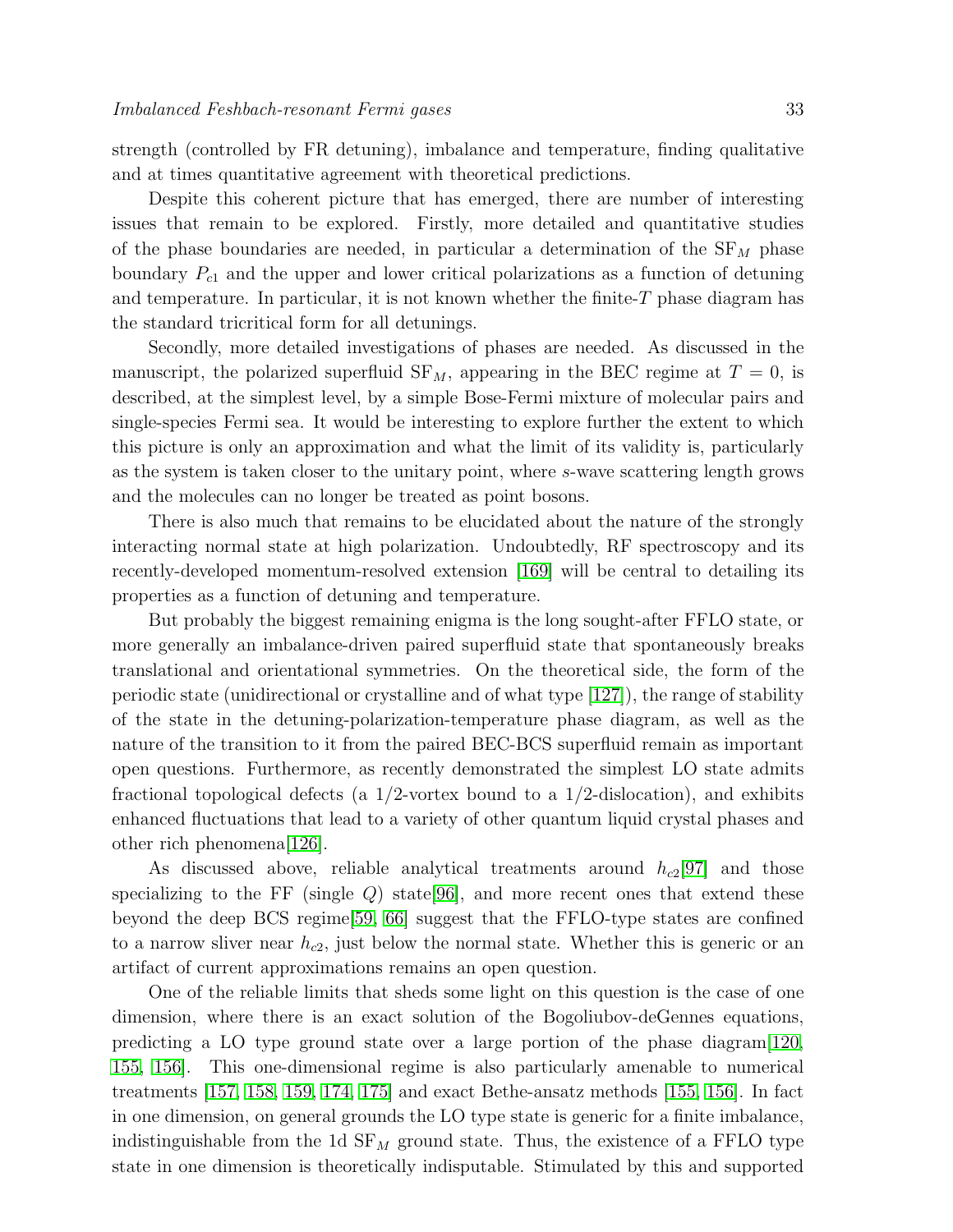by quasi-1d mean-field analysis[\[131\]](#page-37-27), recent efforts have focused on a realization of the FFLO state in an array of weakly coupled 1d imbalanced resonant Fermi gases, created by a strong 2d optical standing wave potential  $[146]$ . In the time of flight, this state is expected to exhibit spontaneous Bragg peaks associated with the simultaneous presence of superfluid coherence and periodic positional order. Undoubtedly, many unanticipated surprises will emerge as a result of these and many other future studies.

*Acknowledgements* We gratefully acknowledge past collaborations with V. Gurarie, A. Lamacraft, E.G. Moon, S. Sachdev, and M. Veillette, on which parts of this review are based, and stimulating discussions with D. Jin, E. Cornell, R. Hulet, and N. Navon, as well as financial support from NSF DMR-0321848 and the Louisiana Board of Regents, under grant No. LEQSF (2008-11)-RD-A-10.

## <span id="page-34-0"></span>References

- <span id="page-34-1"></span>[1] M.H. Anderson, J.R. Ensher, M.R. Matthews, C.E. Wieman, and E.A. Cornell, Science 269, 198 (1995).
- [2] K.B. Davis, M.-O. Mewes, M.R. Andrews, N.J. van Druten, D.S. Durfee, D.M. Kurn, and W. Ketterle, Phys. Rev. Lett. 75, 3969 (1995).
- <span id="page-34-2"></span>[3] M.R. Matthews, B.P. Anderson, P.C. Haljan, D.S. Hall, C.E. Wieman, and E.A. Cornell, Phys. Rev. Lett. 83, 2498 (1999).
- <span id="page-34-4"></span><span id="page-34-3"></span>[4] K.W. Madison, F. Chevy, V. Bretin, and J. Dalibard, Phys. Rev. Lett. 86, 4443 (2001).
- <span id="page-34-5"></span>[5] J.R. Abo-Shaeer, C. Raman, J.M. Vogels, and W. Ketterle, Science 292, 476 (2001).
- <span id="page-34-6"></span>[6] I. Coddington, P.C. Haljan, P. Engels, V. Schweikhard, S. Tung, Phys. Rev. A 70, 063607 (2004).
- <span id="page-34-7"></span>[7] M. Greiner, O. Mandel, T. Esslinger, T.W. Hansch, and I. Bloch, Nature 415, 39 (2002).
- <span id="page-34-8"></span>[8] M.P.A. Fisher, P.B. Weichman, G. Grinstein, and D.S. Fisher, Phys. Rev. B 40, 546 (1989).
- <span id="page-34-9"></span>[9] D. Jaksch, C. Bruder, J.I. Cirac, C.W. Gardiner, and P. Zoller, Phys. Rev. Lett. 81, 3108 (1998).
- <span id="page-34-10"></span>[10] B. DeMarco and D.S. Jin, Science 285, 1703 (1999).
- <span id="page-34-11"></span>[11] C.A. Regal, M. Greiner, and D.S. Jin, Phys. Rev. Lett. **92**, 040403 (2004).
- [12] M.W. Zwierlein, C.A. Stan, C.H. Schunck, S.M.F. Raupach, A.J. Kerman, and W. Ketterle, Phys. Rev. Lett. 92, 120403 (2004).
- <span id="page-34-12"></span>[13] J. Kinast, S.L. Hemmer, M.E. Gehm, A. Turlapov, and J.E. Thomas, Phys. Rev. Lett. 92, 150402 (2004).
- <span id="page-34-13"></span>[14] M. Bartenstein, A. Altmeyer, S. Riedl, S. Jochim, C. Chin, J.H. Denschlag, and R. Grimm, Phys. Rev. Lett. 92, 203201 (2004).
- <span id="page-34-14"></span>[15] T. Bourdel, L. Khaykovich, J. Cubizolles, J. Zhang, F. Chevy, M. Teichmann, L. Tarruell, S.J.J.M.F. Kokkelmans, and C. Salomon, Phys. Rev. Lett. 93, 050401 (2004).
- <span id="page-34-16"></span><span id="page-34-15"></span>[16] G.B. Partridge, K.E. Strecker, R.I. Kamar, M.W. Jack, and R.G. Hulet, Phys. Rev. Lett. 95, 020404 (2005).
- <span id="page-34-17"></span>[17] C. Chin, M. Bartenstein A. Altmeyer, S. Riedl, S. Jochim, J.H. Denschlag, and R. Grimm, Science 305, 1128 (2004).
- [18] M.W. Zwierlein, J.R. Abo-Shaeer, A. Schirotzek, C.H. Schunck, and W. Ketterle, Nature 435, 1047 (2005).
- <span id="page-34-19"></span><span id="page-34-18"></span>[19] I. Bloch, J. Dalibard, W. Zwerger, Rev. Mod. Phys. 80, 885 (2008).
- <span id="page-34-20"></span>[20] V. Gurarie and L. Radzihovsky, Annals of Physics 322, 2 (2007).
- <span id="page-34-21"></span>[21] S. Giorgini, L.P. Pitaevskii, and S. Stringari, Rev. Mod. Phys. 80, 1215 (2008).
- [22] W. Ketterle and M. Zwierlein, "Making, probing and understanding ultracold Fermi gases", in Ultracold Fermi Gases, Proceedings of the International School of Physics "Enrico Fermi", Course CLXIV, Varenna, 20 - 30 June 2006, edited by M. Inguscio, W. Ketterle, and C. Salomon.
- <span id="page-34-22"></span>[23] E. Timmermans, P. Tommasini, M. Hussein, A. Kerman, Phys. Rep. 315, 199 (1999).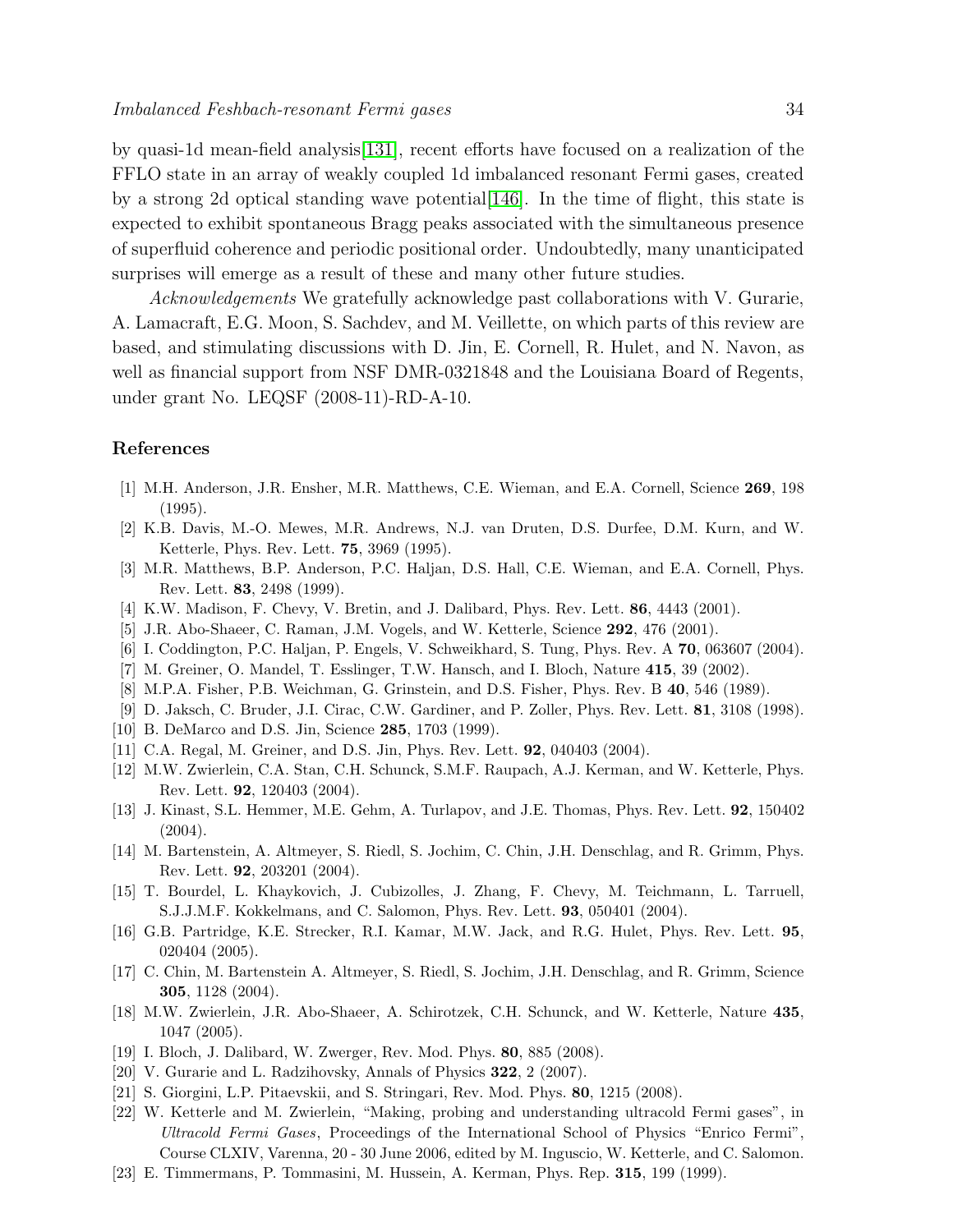- <span id="page-35-1"></span><span id="page-35-0"></span>[24] E.A. Donley, N.R. Claussen, S.L. Cornish, J.L. Roberts, E.A. Cornell and C.E. Wieman, Nature 412, 295 (2001).
- <span id="page-35-2"></span>[25] C.A. Regal and D.S. Jin, Phys. Rev. Lett. **90**, 230404 (2003).
- <span id="page-35-3"></span>[26] M. Bartenstein, A. Altmeyer, S. Riedl, R. Geursen, S. Jochim, C. Chin, J.H. Denschlag, R. Grimm, A. Simoni, E. Tiesinga, C.J. Williams, and P.S. Julienne, Phys. Rev. Lett. 94 103201 (2005).
- <span id="page-35-4"></span>[27] A.V. Andreev, V. Gurarie, and L. Radzihovsky, Phys. Rev. Lett. 93, 130402 (2004).
- <span id="page-35-5"></span>[28] R.A. Barankov and L.S. Levitov, Phys. Rev. Lett. 93, 130403 (2004).
- <span id="page-35-6"></span>[29] E. Altman and A. Vishwanath, Phys. Rev. Lett. 95, 110404 (2005).
- <span id="page-35-7"></span>[30] N. Strohmaier, Y. Takasu, K. Gunter, R. Joerdens, M. Kohl, H. Moritz, and T. Esslinger, Phys. Rev. Lett. 99, 220601 (2007).
- <span id="page-35-8"></span>[31] A. J. Leggett, in Modern Trends in the Theory of Condended Matter, edited by A. Pekalski and J. Przystawa, Lecture Notes in Physics, Vol. 115 (Springer-Verlag, Berlin, 1980), p. 13.
- <span id="page-35-9"></span>[32] P. Nozières and S. Schmitt-Rink, J. Low Temp. Phys. **59**, 195 (1985).
- <span id="page-35-10"></span>[33] C.A.R. Sá de Melo, M. Randeria, and J.R. Engelbrecht, Phys. Rev. Lett. **71**, 3202 (1993).
- <span id="page-35-11"></span>[34] E. Timmermans, K. Furuya, P.W. Milonni, and A.K. Kerman, Phys. Lett. A 285, 228 (2001).
- <span id="page-35-12"></span>[35] M. Holland, S.J.J.M.F. Kokkelmans, M.L. Chiofalo, and R. Walser, Phys. Rev. Lett. 87, 120406 (2001).
- <span id="page-35-13"></span>[36] Y. Ohashi and A. Griffin, Phys. Rev. Lett. 89, 130402 (2002); Phys. Rev. A 67, 033603 (2003).
- [37] J. Stajic, J.N. Milstein, Q. Chen, M.L. Chiofalo, M.J. Holland, and K. Levin, Phys. Rev. A 69, 063610 (2004).
- <span id="page-35-15"></span><span id="page-35-14"></span>[38] Q. Chen, J. Stajic, S. Tan, and K. Levin, Phys. Rep. 412, 1 (2005).
- <span id="page-35-16"></span>[39] Z. Nussinov and S. Nussinov, Phys. Rev. A 74, 053622 (2006).
- [40] B. Paredes, A. Widera, V. Murg, O. Mandel, S. Fölling, I. Cirac, G.V. Shlyapnikov, T. Hänsch, and I. Bloch, Nature 429, 277 (2004).
- <span id="page-35-18"></span><span id="page-35-17"></span>[41] Z. Hadzibabic, P. Kruger, M. Cheneau, B. Battelier, and J.B. Dalibard, Nature 441, 1118 (2006).
- [42] In the literature a variety of notations are used to describe the imposed population imbalance, including the most physical hyperfine species population imbalance (or simply imbalance), polarization and magnetization. We will use these terms interchangeably.
- <span id="page-35-20"></span><span id="page-35-19"></span>[43] R. Casalbuoni and G. Nardulli, Rev. Mod. Phys. 76, 263 (2004).
- <span id="page-35-21"></span>[44] M.G. Alford, K. Rajagopal, T. Schaefer, and A. Schmitt, Rev. Mod. Phys. 80, 1455 (2008).
- <span id="page-35-22"></span>[45] T. Timusk and B.W. Statt, Rep. Prog. Phys. **62**, 61 (1999).
- [46] C.M. Varma, P.B. Littlewood, S. Schmitt-Rink, E. Abrahams, and A.E. Ruckenstein, Phys. Rev. Lett. 63, 1996 (1989).
- <span id="page-35-24"></span><span id="page-35-23"></span>[47] G.R. Stewart, Rev. Mod. Phys. **73**, 797 (2001).
- [48] P. Coleman, in Lectures on the Physics of Highly Correlated Electron Systems VI, F. Mancini, Ed., American Institute of Physics, New York (2002), p. 79 - 160.
- <span id="page-35-26"></span><span id="page-35-25"></span>[49] S. Sachdev, Quantum Phase Transitions, Cambridge University Press, Cambridge, 1999.
- <span id="page-35-27"></span>[50] A.M. Clogston, Phys. Rev. Lett. 9, 266 (1962).
- <span id="page-35-28"></span>[51] G. Sarma, J. Phys. Chem. Solids **24**, 1029 (1963).
- <span id="page-35-29"></span>[52] T.-L. Ho, Phys. Rev. Lett. **87**, 060403 (2001).
- <span id="page-35-30"></span>[53] M.Y. Veillette, D.E. Sheehy, L. Radzihovsky, and V. Gurarie, Phys. Rev. Lett. 97, 250401 (2006).
- <span id="page-35-31"></span>[54] Y.-P. Shim, R.A. Duine, and A.H. MacDonald, Phys. Rev. A 74, 053602 (2006).
- <span id="page-35-32"></span>[55] M.W. Zwierlein, A. Schirotzek, C.H. Schunck, and W. Ketterle, Science 311, 492 (2006).
- <span id="page-35-33"></span>[56] G.B. Partridge, W. Li, R.I. Kamar, Y.-A. Liao, R.G. Hulet, Science 311, 503 (2006).
- [57] Y. Shin, M. W. Zwierlein, C. H. Schunck, A. Schirotzek, W. Ketterle, Phys. Rev. Lett. 97, 030401 (2006).
- <span id="page-35-34"></span>[58] G.B. Partridge, W. Li, Y. A. Liao, R. G. Hulet, M. Haque, and H.T.C. Stoof, Phys. Rev. Lett. 97, 190407 (2006).
- <span id="page-35-36"></span><span id="page-35-35"></span>[59] D.E. Sheehy and L. Radzihovsky, Phys. Rev. Lett. 96, 060401 (2006).
- <span id="page-35-37"></span>[60] W.V. Liu and F. Wilczek, Phys. Rev. Lett. **90**, 047002 (2003).
- [61] P.F. Bedaque, H. Caldas, and G. Rupak, Phys. Rev. Lett. 91, 247002 (2003).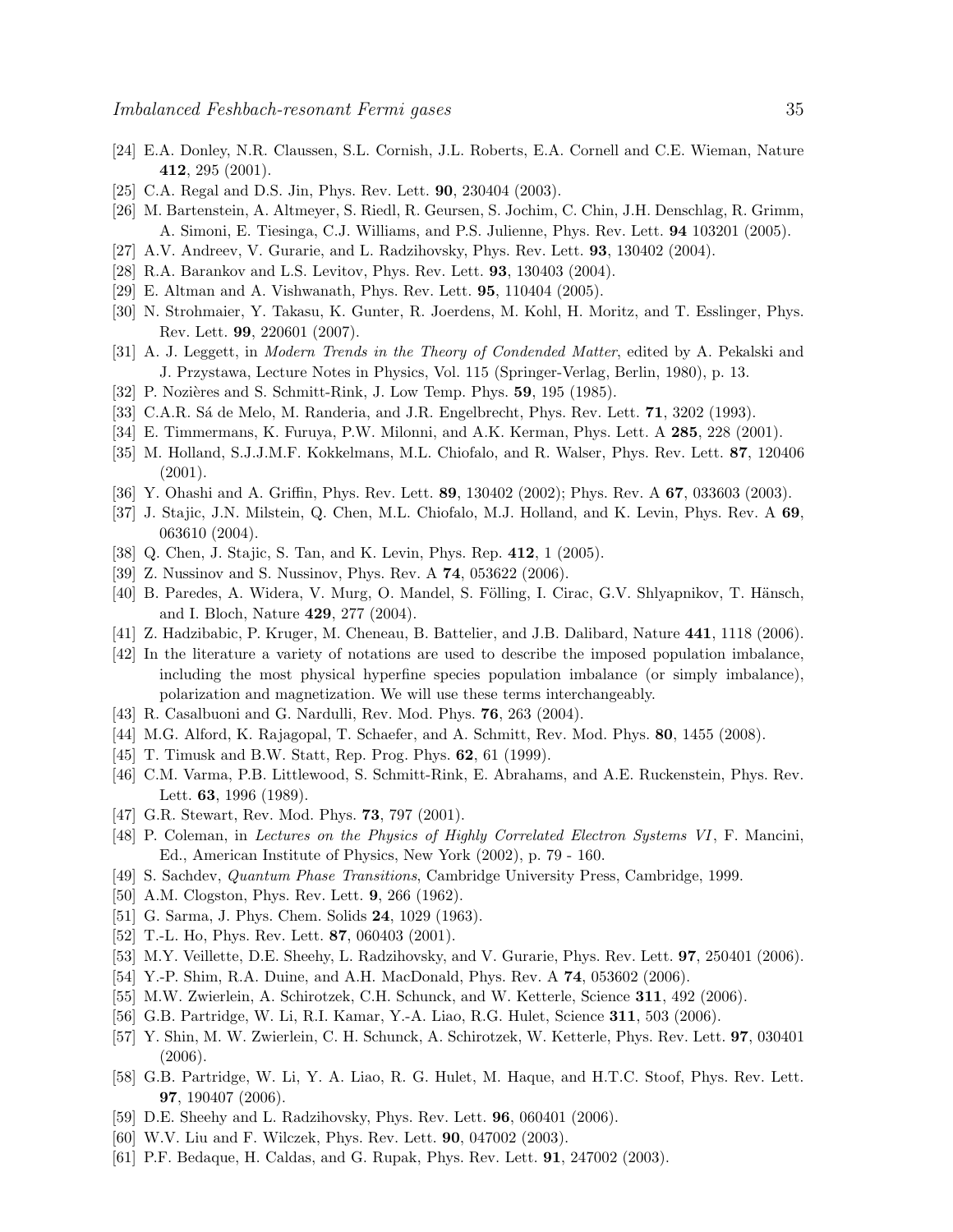- <span id="page-36-1"></span><span id="page-36-0"></span>[62] T. Mizushima, K. Machida, and M. Ichioka, Phys. Rev. Lett. 94, 060404 (2005).
- <span id="page-36-2"></span>[63] J. Carlson and S. Reddy, Phys. Rev. Lett. **95**, 060401 (2005).
- <span id="page-36-3"></span>[64] D.T. Son and M.A. Stephanov, Phys.Rev. A **74**, 013614 (2006).
- <span id="page-36-4"></span>[65] C.-H. Pao, Shin-Tza Wu, and S.-K. Yip, Phys. Rev. B **73**, 132506 (2006).
- <span id="page-36-5"></span>[66] D.E. Sheehy and L. Radzihovsky, Ann. of Phys. 322, 1790 (2007).
- <span id="page-36-6"></span>[67] D.E. Sheehy and L. Radzihovsky, Phys. Rev. B 75, 136501 (2007).
- <span id="page-36-7"></span>[68] M.M. Parish, F.M. Marchetti, A. Lamacraft, and B.D. Simons, Nat. Phys. 3, 124 (2007).
- <span id="page-36-8"></span>[69] C. Chien, Q. Chen, Y. He, and K. Levin, Phys. Rev. Lett. 97, 090402 (2006).
- <span id="page-36-9"></span>[70] K.B. Gubbels, M.W.J. Romans, and H.T.C. Stoof, Phys. Rev. Lett. 97, 210402 (2006).
- <span id="page-36-10"></span>[71] R. Sharma and S. Reddy, Phys. Rev. A 78, 063609 (2008).
- <span id="page-36-11"></span>[72] C.H. Schunck, Y. Shin, A. Schirotzek, M. W. Zwierlein, and W. Ketterle, Science 316, 867 (2007).
- <span id="page-36-12"></span>[73] A. Schirotzek, C.-H. Wu, A. Sommer, and M.W. Zwierlein, Phys. Rev. Lett. 102, 230402 (2009).
- <span id="page-36-13"></span>[74] S. Nascimbène, N. Navon, K.J. Jiang, L. Tarruell, M. Teichmann, J. McKeever, F. Chevy, and C. Salomon, Phys. Rev. Lett. 103, 170402 (2009).
- <span id="page-36-14"></span>[75] T.-L. Ho, Phys. Rev. Lett. **92**, 090402 (2004).
- <span id="page-36-15"></span>[76] H. Heiselberg, Phys. Rev. A **63**, 043606 (2001).
- <span id="page-36-16"></span>[77] J. Carlson, S.-Y Chang, V. R. Pandharipande, and K.E. Schmidt, Phys. Rev. Lett. 91, 050401 (2003).
- <span id="page-36-17"></span>[78] G.E. Astrakharchik, J. Boronat, J. Casulleras, and S. Giorgini, Phys. Rev. Lett. 93, 200404 (2004).
- <span id="page-36-18"></span>[79] A. Bulgac, J. E. Drut and P. Magierski, Phys. Rev. Lett. 96, 090404 (2006).
- <span id="page-36-19"></span>[80] E. Burovski, N. Prokof'ev, B. Svistunov, and M. Troyer, Phys. Rev. Lett. 96 160402 (2006).
- <span id="page-36-20"></span>[81] F. Chevy, Phys. Rev. Lett. **96**, 130401 (2006).
- <span id="page-36-21"></span>[82] P. Nikolić and S. Sachdev, Phys. Rev. A **75**, 033608 (2007)
- <span id="page-36-22"></span>[83] M.Y. Veillette, D.E. Sheehy, and L. Radzihovsky, Phys. Rev. A 75, 043614 (2007).
- <span id="page-36-23"></span>[84] L.D. Landau and E.M. Lifshitz, Quantum Mechanics: non-relativistic theory, Permagon, New York, 1977.
- <span id="page-36-24"></span>[85] J. Levinsen and V. Gurarie, Phys. Rev. A 73, 053607 (2006).
- <span id="page-36-25"></span>[86] Quantum Field Theory and Critical Phenomena, by J. Zinn-Justin (Oxford University Press, New York, 1989).
- <span id="page-36-26"></span>[87] M.E. Fisher, Rev. Mod. Phys. **46**, 597 (1974).
- <span id="page-36-27"></span>[88] K.G. Wilson, Rev. Mod. Phys. 47, 773 (1975).
- <span id="page-36-28"></span>[89] Y. Nishida and D.T. Son, Phys. Rev. A 75, 063617 (2007).
- [90] M. Veillette, E.G. Moon, A. Lamacraft, L. Radzihovsky, S. Sachdev, and D.E. Sheehy, Phys. Rev. A 78, 033614 (2008).
- <span id="page-36-30"></span><span id="page-36-29"></span>[91] R. Haussmann, W. Rantner, S. Cerrito, and W. Zwerger, Phys. Rev. A 75, 023610 (2007).
- <span id="page-36-31"></span>[92] K.E. Strecker, G.B. Partridge, R.G. Hulet, Phys. Rev. Lett. 91, 080406 (2003).
- <span id="page-36-32"></span>[93] D.E. Sheehy and L. Radzihovsky, Phys. Rev. Lett. 95, 130401 (2005).
- <span id="page-36-33"></span>[94] M. Marini, F. Pistolesi, and G.C. Strinati, Eur. Phys. J. B 1, 151 (1998).
- <span id="page-36-34"></span>[95] S. Pilati and S. Giorgini, Phys. Rev. Lett. **100**, 030401 (2008).
- <span id="page-36-35"></span>[96] P. Fulde and R. A. Ferrell, Phys. Rev. 135, A550 (1964).
- [97] A.I. Larkin and Yu.N. Ovchinnikov, Zh. Eksp. Teor. Fiz 47, 1136 (1964) [Sov. Phys. JETP 20, 762 (1965)].
- <span id="page-36-37"></span><span id="page-36-36"></span>[98] M. Iskin and C.A.R. Sá de Melo, Phys. Rev. Lett. **97**, 100404 (2006).
- <span id="page-36-38"></span>[99] A. Lamacraft and F. M. Marchetti, Phys. Rev. B 77, 014511 (2008).
- [100] The  $SF_{M}$  state (a *global* minimum at intermediate imbalance, deep in the BEC regime) resembles the (so-called) "Sarma" state, first discussed by Sarma [\[51\]](#page-35-27) (who first showed that it is always unstable); nonetheless, the Sarma state has been mistakenly identified as a ground state of superconductors under an imposed imbalance in several subsequent publications.
- <span id="page-36-40"></span><span id="page-36-39"></span>[101] A. Bulgac and M.M. Forbes, Phys. Rev. A **75**, 031605(R) (2007).
- <span id="page-36-41"></span>[102] L. Viverit, C.J. Pethick, and H. Smith, Phys. Rev. A 61, 053605 (2000).
- [103] E. Taylor, A. Griffin, and Y. Ohashi, Phys. Rev. A 76, 023614(2007).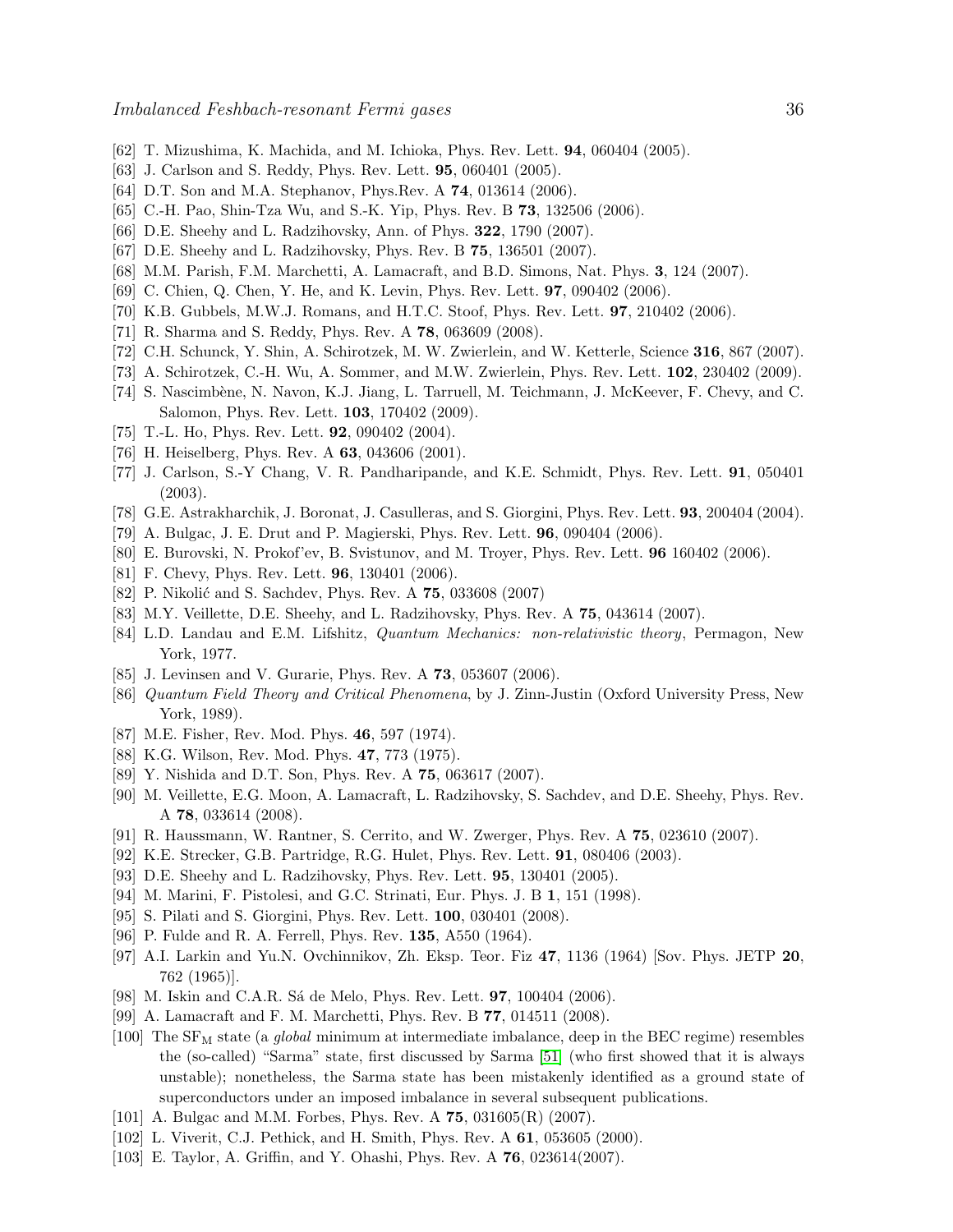- <span id="page-37-1"></span><span id="page-37-0"></span>[104] E.H. Graf, D.M. Lee and J.D. Reppy, Phys. Rev. Lett. 19, 417 (1967).
- <span id="page-37-2"></span>[105] R.I. Schermer, L. Passoll, and D.C. Rorer, Phys. Rev. 173, 277 (1968).
- <span id="page-37-3"></span>[106] R.B. Griffiths, Phys. Rev. Lett. 24, 715 (1970).
- <span id="page-37-4"></span>[107] A.Recati, C. Lobo, and S. Stringari, Phys. Rev. A 78, 023633 (2008).
- <span id="page-37-5"></span>[108] Y. Shin, C.H. Schunck, A. Schirotzek, and W. Ketterle, Nature 451, 689 (2008).
- <span id="page-37-6"></span>[109] Y. Shin, A. Schirotzek, C.H. Schunck, and W. Ketterle, Phys. Rev. Lett. 101, 070404 (2008).
- <span id="page-37-7"></span>[110] F. Chevy, Phys. Rev. A **74**, 063628 (2006).
- <span id="page-37-8"></span>[111] R. Combescot, A. Recati, C. Lobo, and F. Chevy, Phys. Rev. Lett. 98, 180402 (2007).
- <span id="page-37-9"></span>[112] C. Lobo, A. Recati, S. Giorgini, and S. Stringari, Phys. Rev. Lett. 97, 200403 (2006).
- <span id="page-37-10"></span>[113] M. Punk, P.T. Dumitrescu, and W. Zwerger, Phys. Rev. A 80, 053605 (2009).
- <span id="page-37-11"></span>[114] C. Mora and F. Chevy, Phys. Rev. A **80**, 033607 (2009).
- <span id="page-37-12"></span>[115] V. Oganesyan, S. Kivelson, and E. Fradkin, Phys. Rev. B 64, 195109 (2001).
- <span id="page-37-13"></span>[116] A. Sedrakian, J. Mur-Petit, A. Polls, and H. Müther, Phys.Rev. A **72**, 013613 (2005).
- <span id="page-37-15"></span>[117] D.E. Sheehy, Phys. Rev. A **79**, 033606 (2009).
- <span id="page-37-16"></span>[118] H.A. Radovan, N.A. Fortune, T.P. Murphy, S.T. Hannahs, E.C. Palm, S.W. Tozer, and D. Hall, Nature 425, 51 (2003).
- <span id="page-37-17"></span>[119] A. Bianchi, R. Movshovich, C. Capan, P.G. Pagliuso, and J.L. Sarrao, Phys. Rev. Lett. 91, 187004 (2003).
- <span id="page-37-18"></span>[120] K. Machida and H. Nakanishi, Phys. Rev. B 30, 122 (1984).
- <span id="page-37-19"></span>[121] H. Burkhardt and D. Rainer, Ann. Physik 3, 181 (1994).
- <span id="page-37-20"></span>[122] K. Yang, Phys. Rev. B **63**, 140511 (2001).
- <span id="page-37-21"></span>[123] A. Bulgac and M.M. Forbes, Phys. Rev. Lett. **101**, 215301 (2008).
- <span id="page-37-22"></span>[124] S. Matsuo, S. Higashitani, Y. Nagato, and K. Nagai, J. Phys. Soc. Japan 67, 280 (1998).
- <span id="page-37-14"></span>[125] N. Yoshida, and S.-K. Yip, Phys. Rev. A **75**, 063601 (2007).
- <span id="page-37-23"></span>[126] L. Radzihovsky and A. Vishwanath, Phys. Rev. Lett. 103, 010404 (2009).
- <span id="page-37-24"></span>[127] J. A. Bowers and K. Rajagopal, Phys. Rev. D 66, 065002 (2002).
- <span id="page-37-25"></span>[128] L. Radzihovsky and A.T. Dorsey, Phys. Rev. Lett. 88, 216802 (2002).
- <span id="page-37-26"></span>[129] K. Yang, Phys. Rev. Lett. 95, 218903 (2005).
- <span id="page-37-27"></span>[130] J.M. Edge and N.R. Cooper, Phys. Rev. Lett. 103, 065301 (2009).
- <span id="page-37-28"></span>[131] M.M. Parish, S.K. Baur, E.J. Mueller and D.A. Huse, Phys. Rev. Lett. 99, 250403 (2007).
- <span id="page-37-29"></span>[132] P. Pieri and G.C. Strinati, Phys. Rev. Lett. 96, 150404 (2006).
- <span id="page-37-30"></span>[133] J. Kinnunen, L. M. Jensen, and P. Törmä, Phys. Rev. Lett.  $96$ , 110403 (2006).
- <span id="page-37-31"></span>[134] W. Yi, L.-M. Duan, Phys. Rev. A **73**, 031604 (2006).
- <span id="page-37-32"></span>[135] T.N. DeSilva and E.J. Mueller, Phys. Rev. A **73**, 051602 (2006).
- <span id="page-37-33"></span>[136] A. Imambekov, C.J. Bolech, M. Lukin, and E. Demler, Phys. Rev. A 74, 053626 (2006).
- <span id="page-37-34"></span>[137] T.N. De Silva and E.J. Mueller, Phys. Rev. Lett. 97, 070402 (2006).
- <span id="page-37-35"></span>[138] X.-J. Liu, H. Hu and P.D. Drummond, Phys. Rev. A 75, 023614 (2007).
- <span id="page-37-36"></span>[139] M. Haque and H.T.C. Stoof, Phys. Rev. Lett. 98, 260406 (2007).
- <span id="page-37-37"></span>[140] L.M. Jensen, J. Kinnunen, and P. Törmá, Phys. Rev. A  $76$ , 033620 (2007)
- <span id="page-37-38"></span>[141] T. Mizushima, M. Ichioka, and K. Machida J. Phys. Soc. Japan 76, 104006 (2007).
- <span id="page-37-39"></span>[142] J. Tempere, S.N. Klimin, and J.T. Devreese, Phys. Rev. A **78**, 023626 (2008).
- <span id="page-37-40"></span>[143] S.K. Baur, S. Basu, T.N. De Silva, and E.J. Mueller, Phys. Rev. A 79, 063628 (2009).
- [144] R.P. Feynman, in *Progress in Low Temperature Physics*, edited by C.J. Gorter (North-Holland, Amsterdam, 1955).
- <span id="page-37-42"></span><span id="page-37-41"></span>[145] A. Bulgac, M. Forbes, and A. Schwenk, Phys. Rev. Lett 97, 020402 (2006).
- <span id="page-37-43"></span>[146] R. Hulet, Private communication.
- <span id="page-37-44"></span>[147] H.-T. Shang and M.B. Salamon, Phys. Rev. B 22, 4401 (1980).
- <span id="page-37-45"></span>[148] W. Wu and P.W. Adams, Phys. Rev. Lett. **73**, 1412 (1995).
- <span id="page-37-46"></span>[149] C.-C. Chien, Q. Chen, Y. He, and K. Levin, Phys. Rev. Lett. 98, 110404 (2007).
- <span id="page-37-47"></span>[150] M.J. Stephen, E. Abrahams, and J.P. Straley, Phys. Rev. B 12, 256 (1975).
- [151] I.D. Lawrie and S. Sarbach, in Phase Transitions and Critical phenomena, ed. by C. Domb and